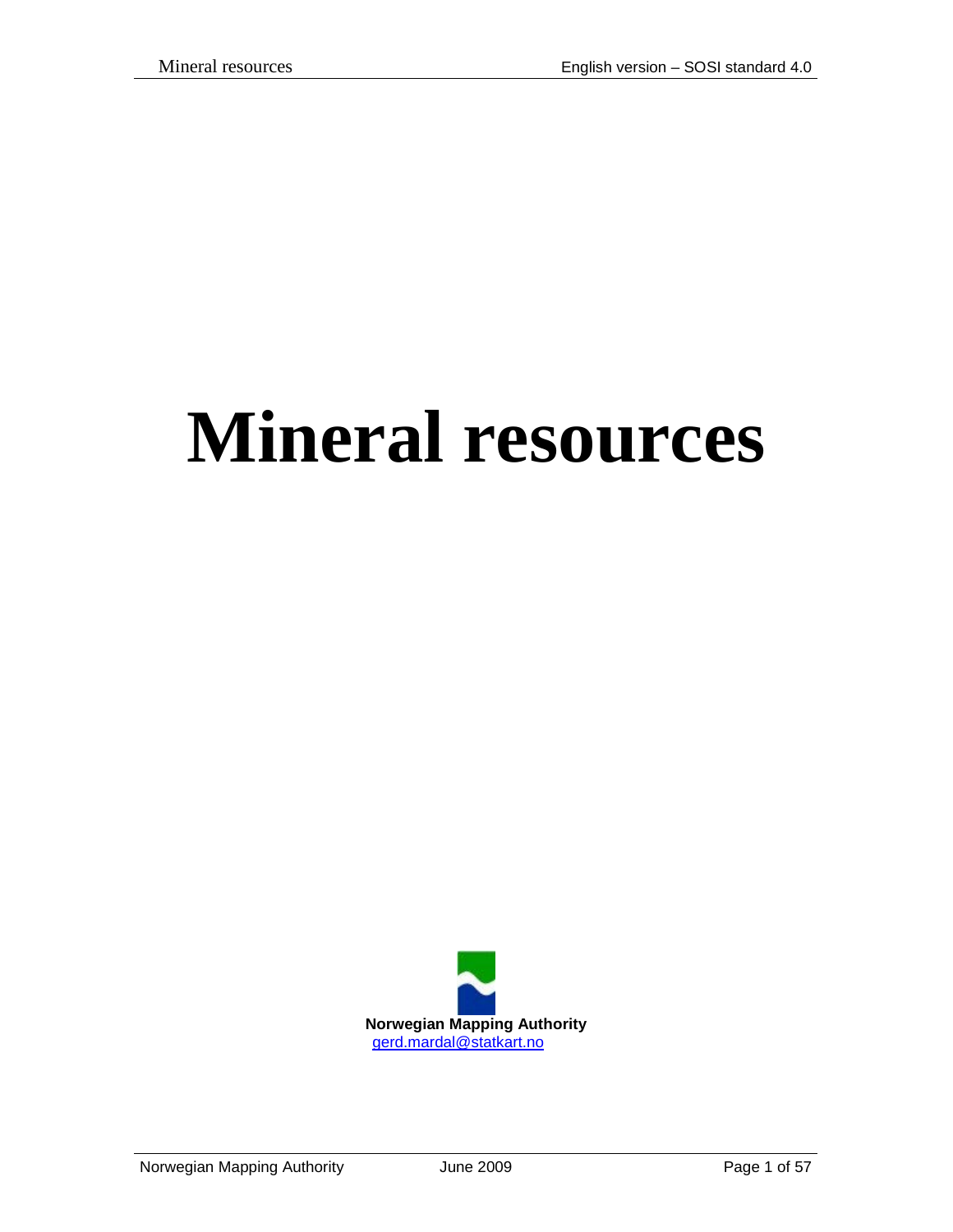## **Table of contents**

| 1.1      |                                                                               |  |
|----------|-------------------------------------------------------------------------------|--|
| 1.2      |                                                                               |  |
| 1.2.1    |                                                                               |  |
| 1.2.1.1  |                                                                               |  |
| 1.2.1.2  |                                                                               |  |
| 1.2.1.3  |                                                                               |  |
| 1.2.1.4  |                                                                               |  |
| 1.2.1.5  |                                                                               |  |
| 1.2.1.6  |                                                                               |  |
| 1.2.1.7  |                                                                               |  |
| 1.2.1.8  |                                                                               |  |
| 1.2.1.9  |                                                                               |  |
| 1.2.1.10 |                                                                               |  |
| 1.2.1.11 |                                                                               |  |
| 1.2.1.12 |                                                                               |  |
| 1.2.1.13 |                                                                               |  |
| 1.2.1.14 |                                                                               |  |
| 1.2.1.15 | Association << Topo>> MineralRawMaterialArea-GeoDelimLine 21                  |  |
| 1.2.1.16 | Association << Topo>> HardRockAggregateArea-GeoDelimLine  21                  |  |
| 1.2.1.17 |                                                                               |  |
| 1.2.2    |                                                                               |  |
| 1.2.2.1  |                                                                               |  |
| 1.2.2.2  |                                                                               |  |
| 1.2.2.3  |                                                                               |  |
| 1.2.2.4  |                                                                               |  |
| 1.2.2.5  |                                                                               |  |
| 1.2.2.6  |                                                                               |  |
| 1.2.2.7  |                                                                               |  |
| 1.2.2.8  |                                                                               |  |
| 1.2.2.9  | Association < <topo>&gt; IndustrialMineralRegistration-GeoDelimLine 30</topo> |  |
| 1.2.2.10 | Association << Topo>> SandGravelRegistration-GeoDelimLine 31                  |  |
| 1.2.2.11 |                                                                               |  |
| 1.2.2.12 |                                                                               |  |
| 1.2.2.13 | Association << Topo>> GroundwaterRegistration-GeoDelimLine  32                |  |
| 1.2.2.14 | Association << Topo>> NaturalStoneRegistration-GeoDelimLine 32                |  |
| 1.2.2.15 | Association << Topo>> HardRockAggregateRegistration-GeoDelimLine  32          |  |
| 1.2.2.16 |                                                                               |  |
| 1.2.3    |                                                                               |  |
| 1.2.3.1  |                                                                               |  |
| 1.2.3.2  |                                                                               |  |
| 1.2.3.3  |                                                                               |  |
| 1.2.3.4  |                                                                               |  |
| 1.2.3.5  |                                                                               |  |
| 1.2.3.6  |                                                                               |  |
| 1.2.3.7  |                                                                               |  |
| 1.2.3.8  |                                                                               |  |
| 1.2.3.9  |                                                                               |  |
| 1.2.3.10 |                                                                               |  |
| 1.2.3.11 |                                                                               |  |
| 1.2.3.12 |                                                                               |  |
| 1.2.3.13 | Association << Topo>> HardRockAggregateExtraction-GeoDelimLine 46             |  |
| 1.2.3.14 | Association << Topo>> RawMaterialExtraction-GeoDelimLine  47                  |  |
| 1.2.4    |                                                                               |  |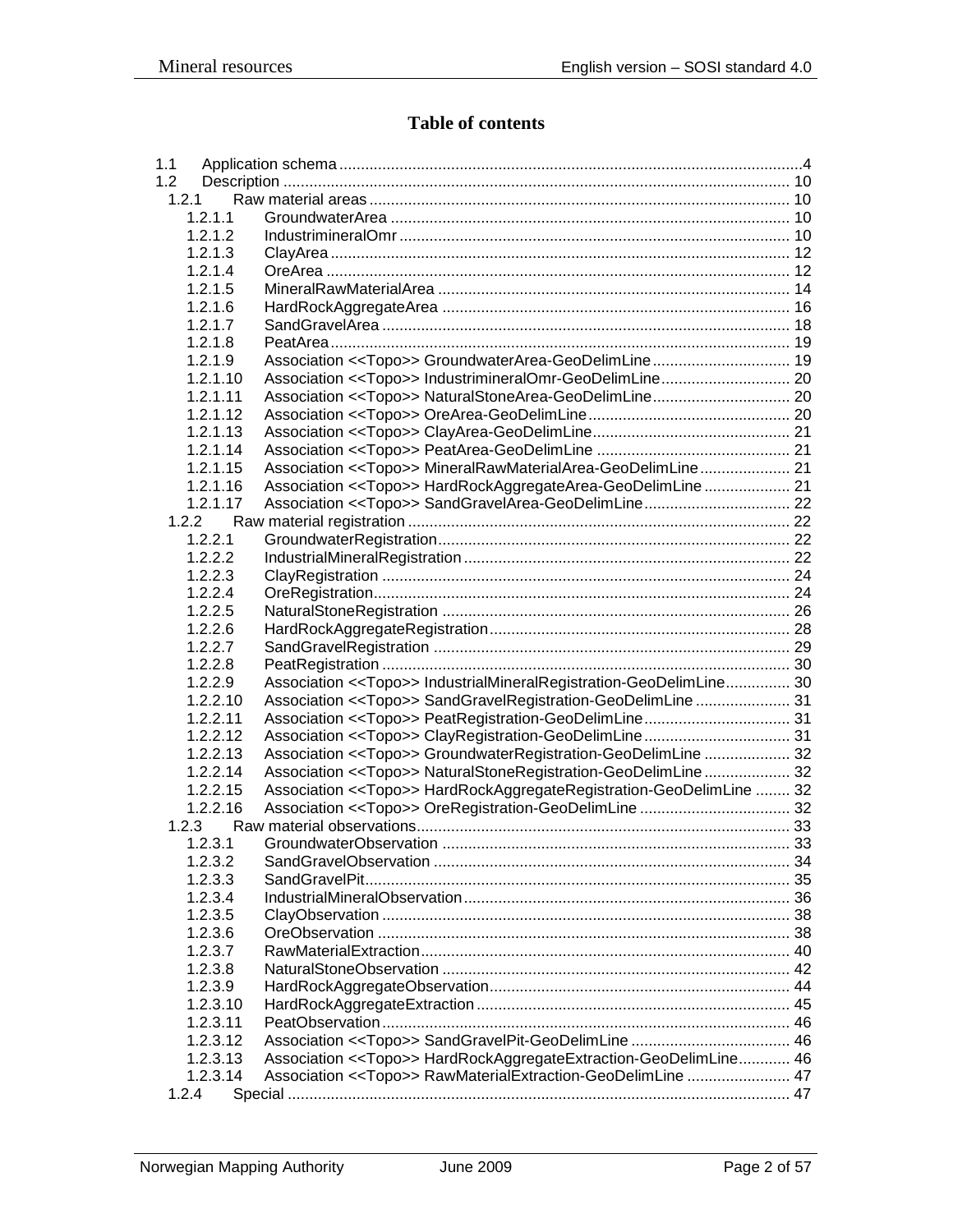| 1.2.4.1    |                                                                        |  |
|------------|------------------------------------------------------------------------|--|
| 1.2.4.2    |                                                                        |  |
| 1.2.4.3    |                                                                        |  |
| 1, 2, 4, 4 |                                                                        |  |
| 1.2.4.5    |                                                                        |  |
| 1.2.4.6    |                                                                        |  |
| 1.2.4.7    |                                                                        |  |
| 1.2.4.8    |                                                                        |  |
| 1.2.4.9    |                                                                        |  |
| 1.2.4.10   |                                                                        |  |
| 1.2.4.11   | Association << Topo>> RawMaterialWasteDisposalSite-GeoDelimLine 53     |  |
| 1.2.4.12   | Association < <topo>&gt; RawMaterialSafetyZone-GeoDelimLine 53</topo>  |  |
| 1.2.4.13   | Association < <topo>&gt; RawMaterialSpecialArea-GeoDelimLine 53</topo> |  |
| 1.2.5      |                                                                        |  |
| 1.2.5.1    |                                                                        |  |
| 1.2.5.2    |                                                                        |  |
| 1.2.5.3    |                                                                        |  |
| 1.2.5.4    |                                                                        |  |
| 1.2.5.5    |                                                                        |  |
| 1.2.5.6    |                                                                        |  |
| 1.2.5.7    |                                                                        |  |
|            |                                                                        |  |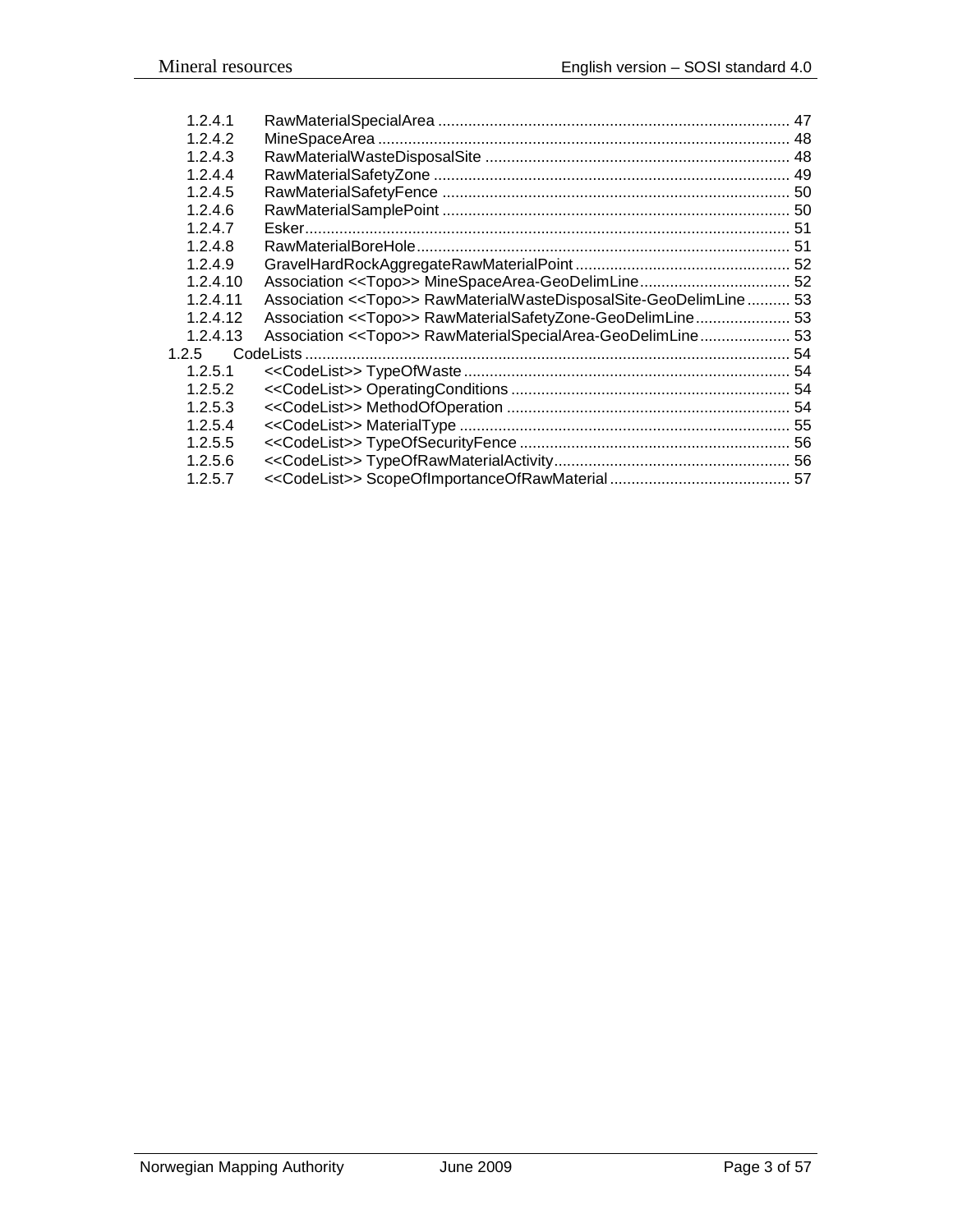# <span id="page-3-0"></span>**1.1 Application schema**



#### **Main**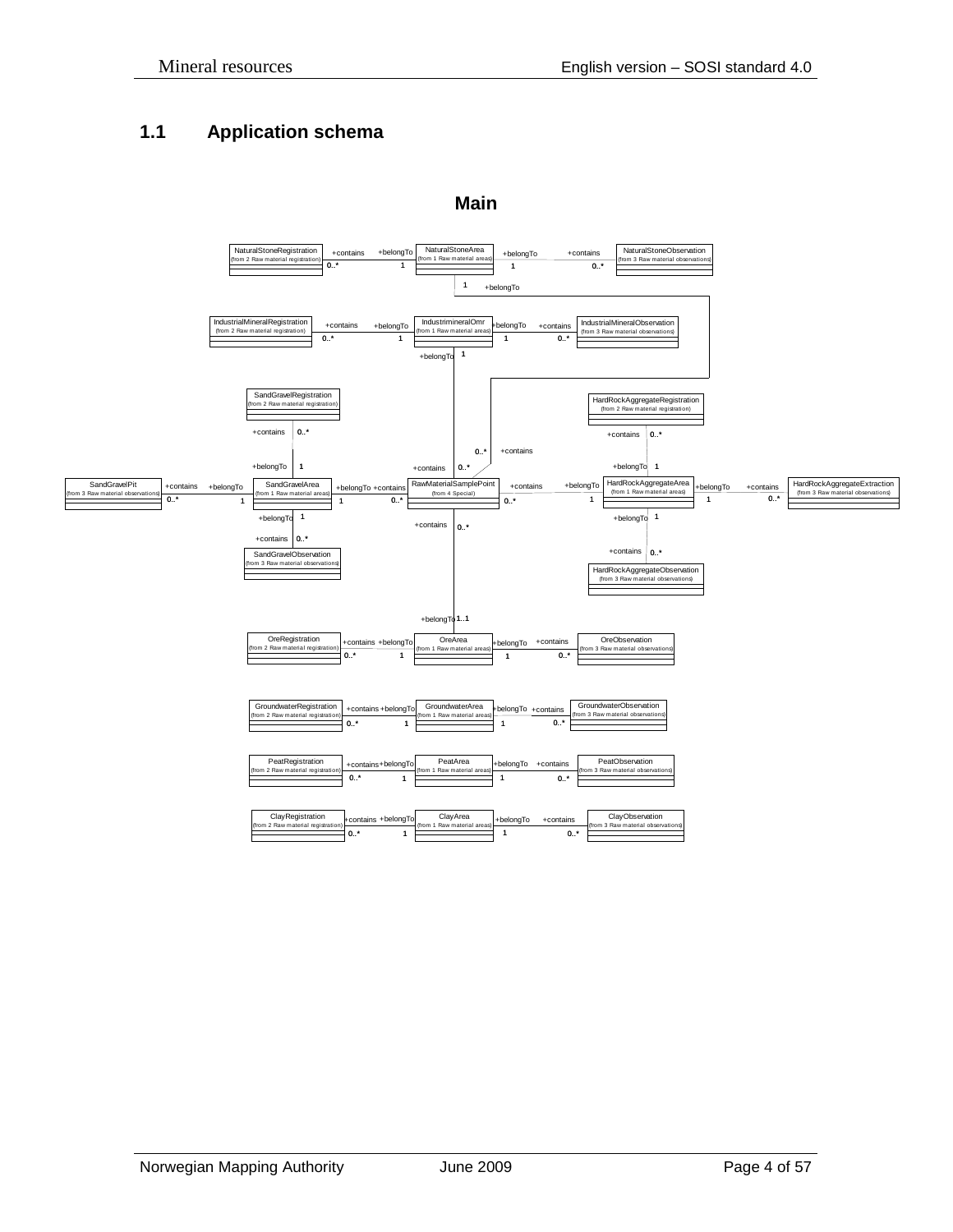#### **Raw material areas**

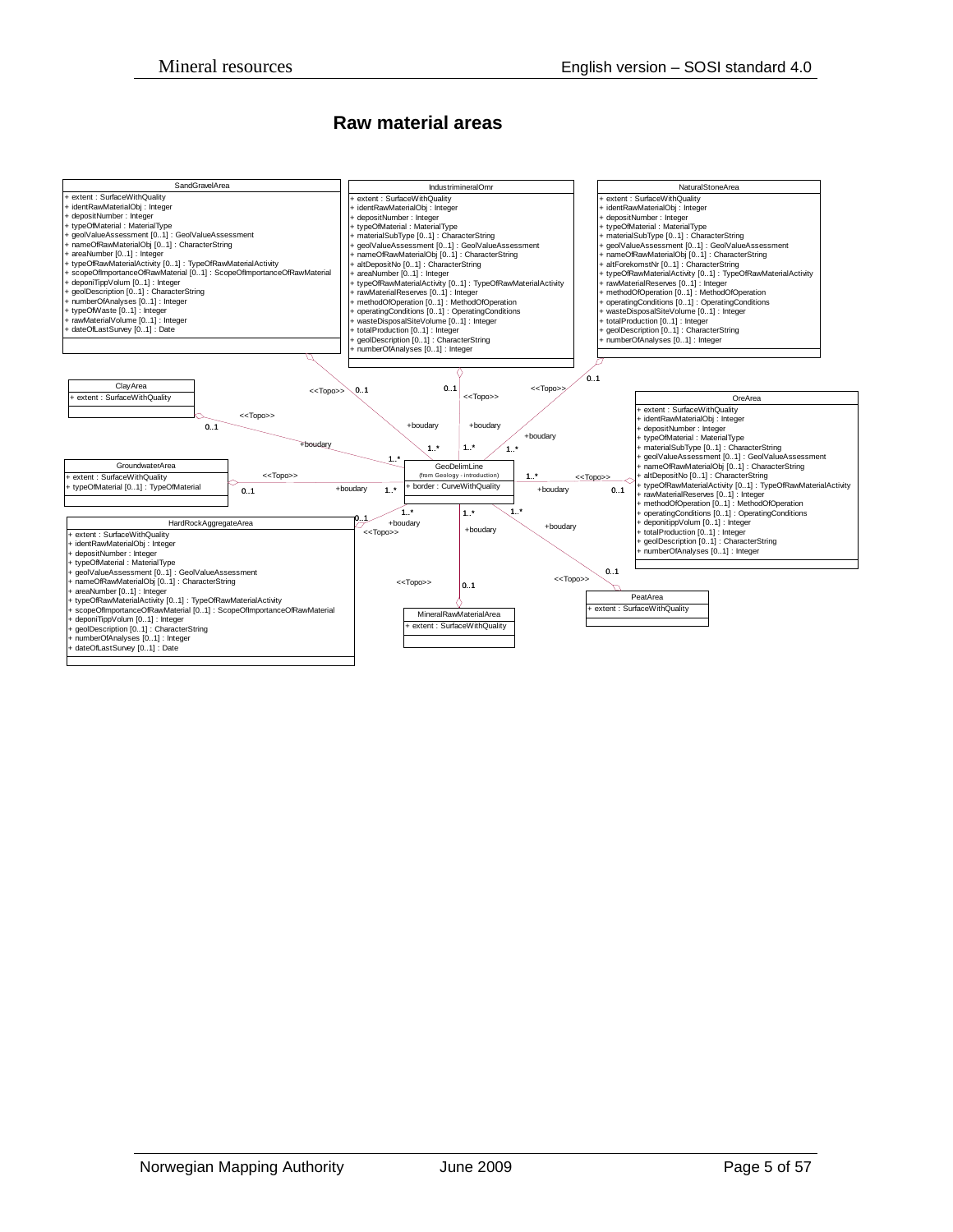#### **Raw material registration**

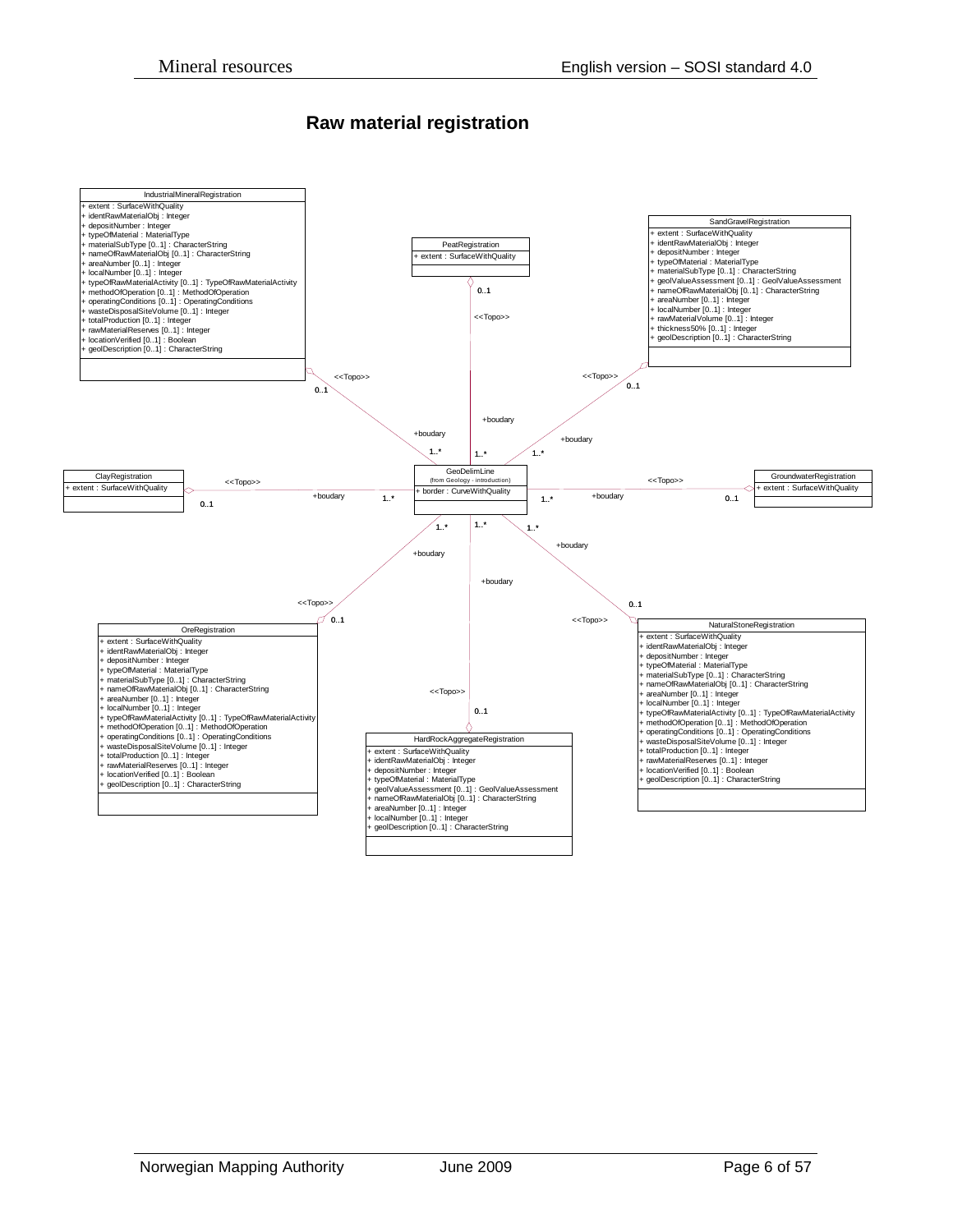#### **Raw material observations**

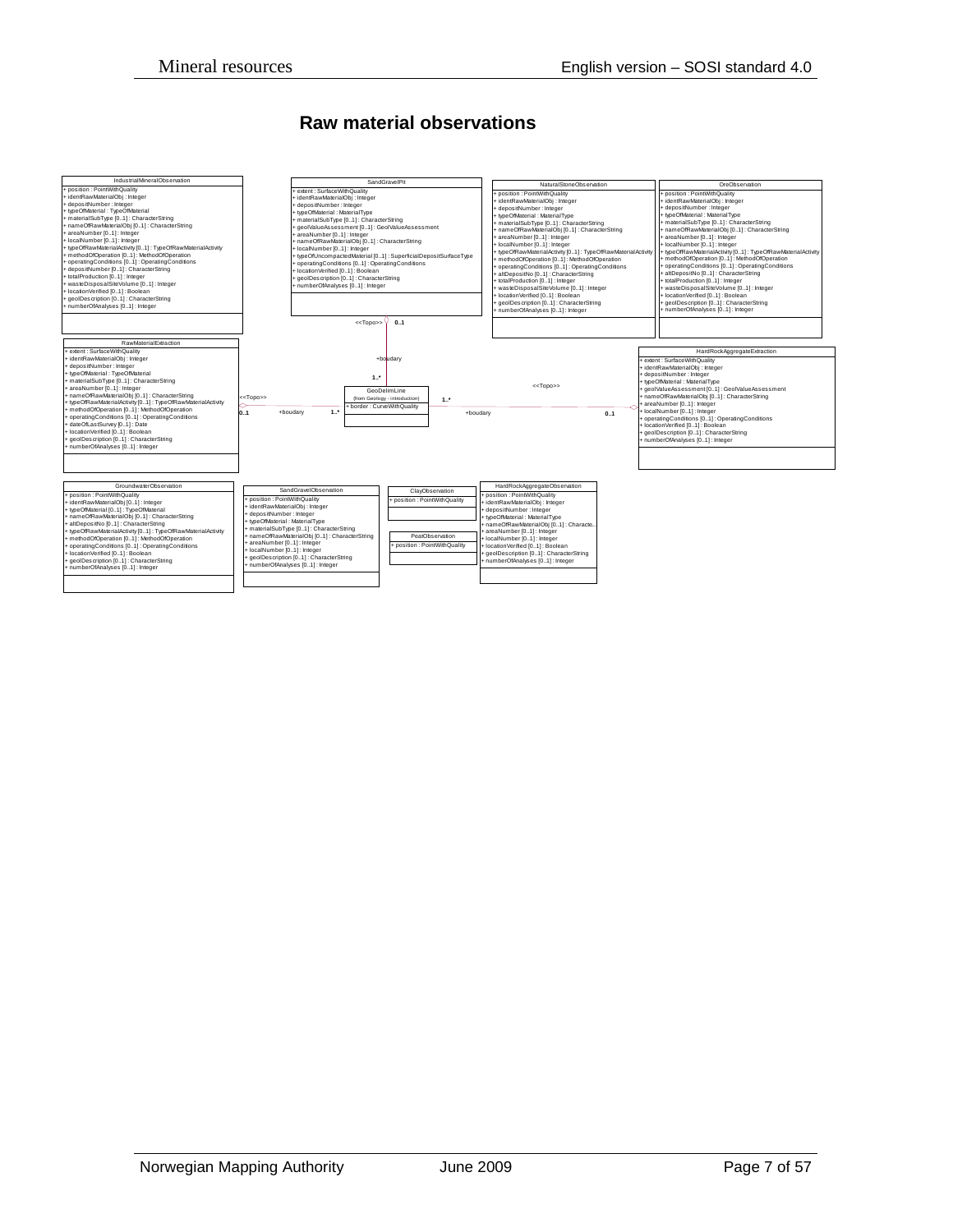#### **Special**

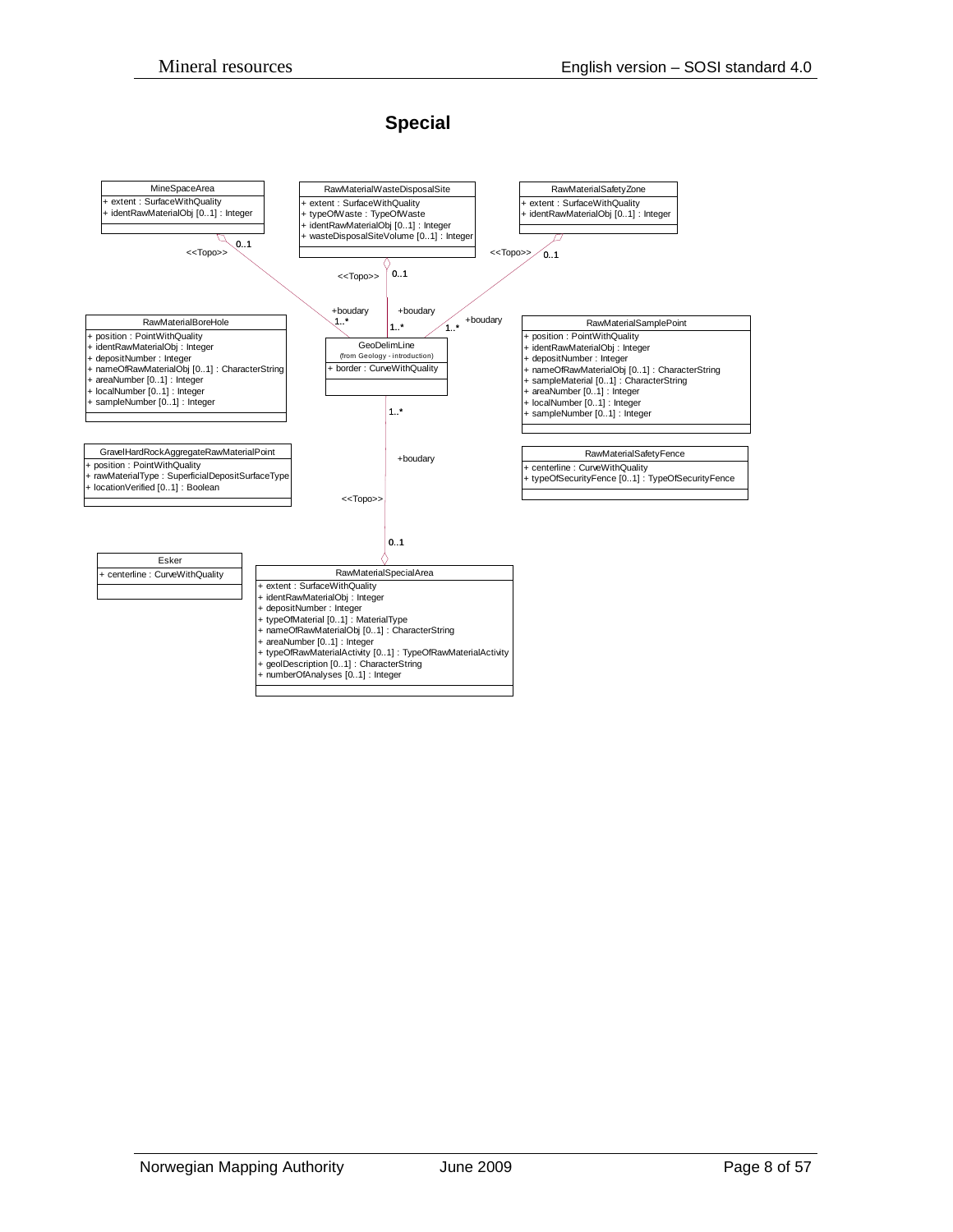#### **Codelists**

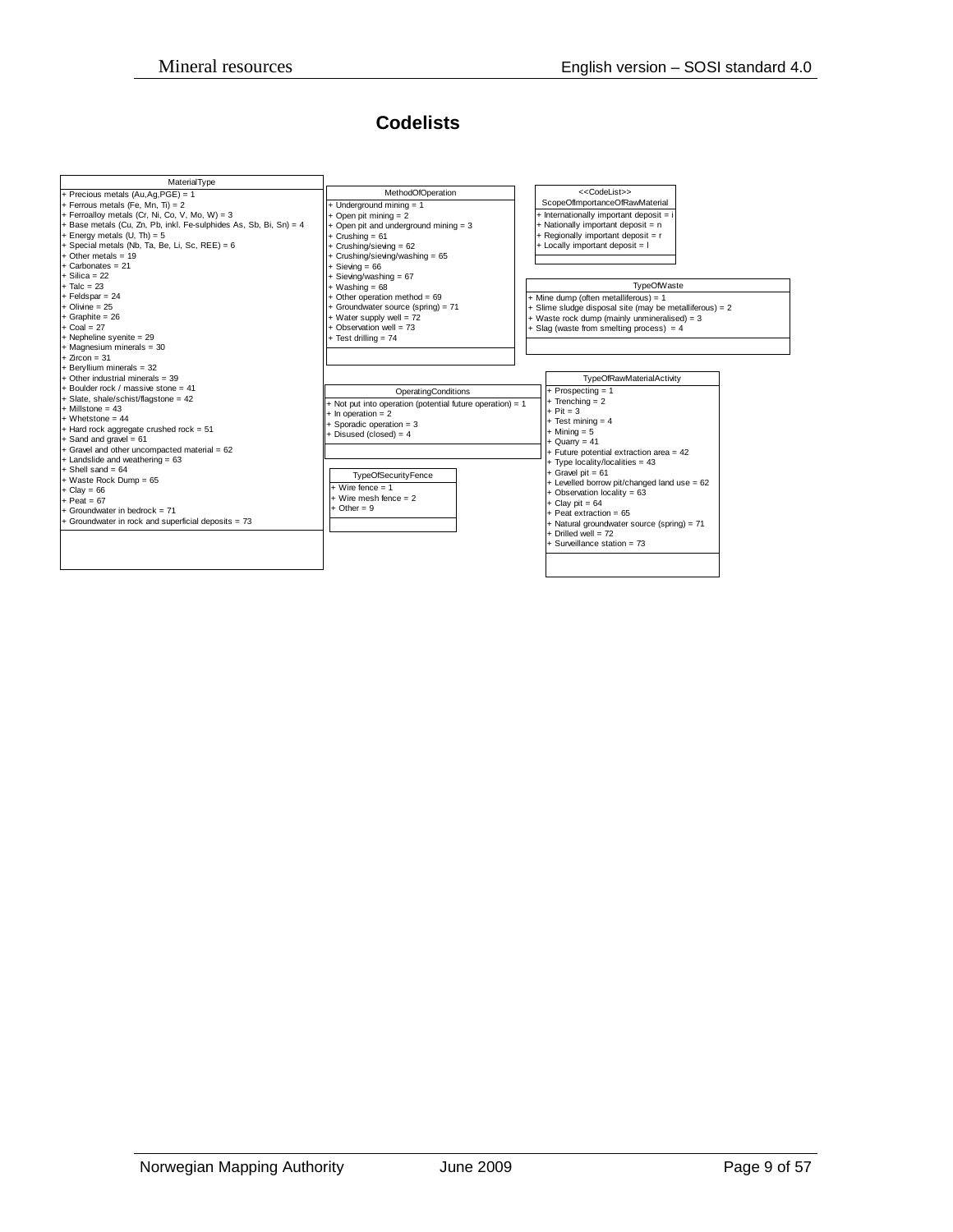# <span id="page-9-0"></span>**1.2 Description**

#### <span id="page-9-1"></span>**1.2.1 Raw material areas**

#### <span id="page-9-2"></span>**1.2.1.1 GroundwaterArea**

| No  | Name/<br>Role name | Description               | Obligation/<br>Condition | Maximum<br>Occurrenc | <b>Type</b>          | Constraint |
|-----|--------------------|---------------------------|--------------------------|----------------------|----------------------|------------|
|     |                    |                           |                          | е                    |                      |            |
| 1   | Class              | area assumed to contain   |                          |                      |                      |            |
|     | GroundwaterAre     | potential groundwater     |                          |                      |                      |            |
|     | a                  | resources                 |                          |                      |                      |            |
| 1.1 | extent             | area over which an object | 1                        |                      | <b>SurfaceWithQu</b> |            |
|     |                    | extends                   |                          |                      | ality                |            |
| 1.2 | typeOfMaterial     | what type of raw material | 0                        |                      | <b>TypeOfMateria</b> |            |
|     |                    | that may be/is subject to |                          |                      |                      |            |
|     |                    | extraction                |                          |                      |                      |            |
| 1.3 | Role               |                           |                          | N                    | GeoDelimLine         | Aggregrati |
|     | boudary            |                           |                          |                      |                      | on         |
| 1.4 | Role               |                           | 0                        | N                    | GroundwaterR         |            |
|     | contains           |                           |                          |                      | egistration          |            |
| 1.5 | Role               |                           | $\Omega$                 | N                    | GroundwaterO         |            |
|     | contains           |                           |                          |                      | bservation           |            |

#### <span id="page-9-3"></span>**1.2.1.2 IndustrimineralOmr**

| <b>No</b>      | Name/<br>Role name                     | Description                                                                                                                                                                                                                                                                                                     | Obligation/<br>Condition | Maximum<br>Occurrenc<br>e | <b>Type</b>                   | Constraint |
|----------------|----------------------------------------|-----------------------------------------------------------------------------------------------------------------------------------------------------------------------------------------------------------------------------------------------------------------------------------------------------------------|--------------------------|---------------------------|-------------------------------|------------|
| $\overline{2}$ | <b>Class</b><br>IndustrimineralO<br>mr | area presumed to contain<br>potential industrial mineral<br>resources                                                                                                                                                                                                                                           |                          |                           |                               |            |
| 2.1            | extent                                 | area over which an object<br>extends                                                                                                                                                                                                                                                                            | 1                        | 1                         | <b>SurfaceWithQu</b><br>ality |            |
| 2.2            | identRawMaterial<br>Obj                | deposit object<br>identification code Note:<br>Consists of a municipality<br>number (4 digits) and a<br>serial number (7 digits).<br>Ideally the serial number<br>should consist of an area<br>number (3 digits), a<br>location number (2 digits)<br>and a test number (2)<br>digits). For example:<br>17290010 | 1                        | 1                         | Integer                       |            |
| 2.3            | depositNumber                          | unique numbering of the<br>deposit to which the raw<br>material object belongs<br>Note: used to identify the<br>different objects in the<br>deposit. Many important<br>attributes are found only<br>on the area object, which<br>is the main object of the                                                      | 1                        | 1                         | Integer                       |            |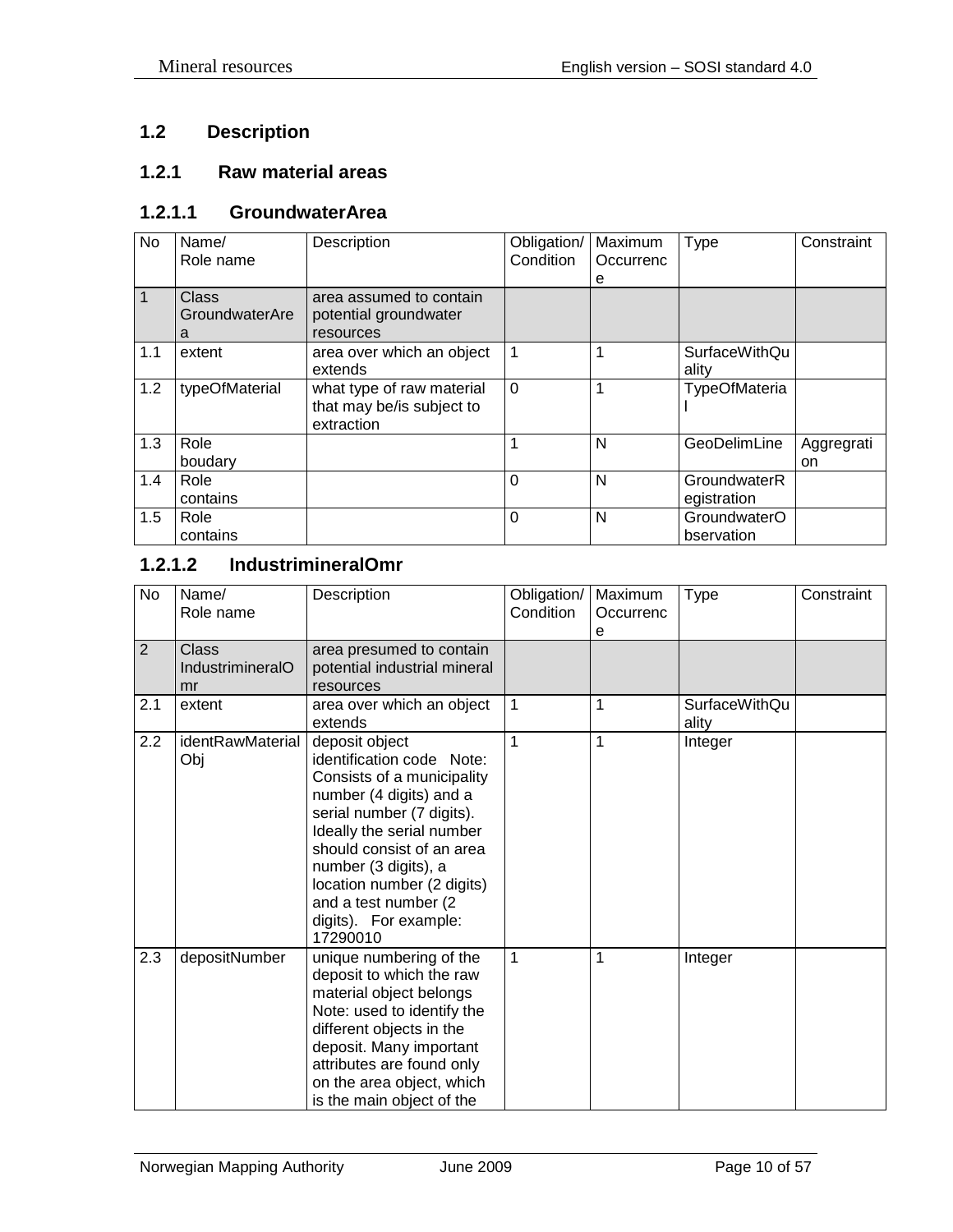|                       |                               | deposit. For example.<br>1729001                                                                                                                                                                                                                  |             |   |                                |
|-----------------------|-------------------------------|---------------------------------------------------------------------------------------------------------------------------------------------------------------------------------------------------------------------------------------------------|-------------|---|--------------------------------|
| 2.4                   | typeOfMaterial                | what type of raw material<br>that may be/is subject to<br>extraction                                                                                                                                                                              | 1           | 1 | MaterialType                   |
| 2.5                   | materialSubType               | sub-classification of<br>material types that may<br>be/are subject to<br>extraction Note: a more<br>detailed classification of<br>the raw material that is<br>extracted (mainly chemical<br>elements (Cu, Pb, Zn, etc.)<br>and names of minerals) | 0           | 1 | CharacterStrin<br>g            |
| 2.6                   | geolValueAssess<br>ment       | how important a geological<br>resource or registration is<br>as regards potential<br>commercial exploitation<br>now or in the future                                                                                                              | $\mathbf 0$ | 1 | <b>GeolValueAss</b><br>essment |
| 2.7                   | nameOfRawMate<br>rialObj      | name of raw material<br>object                                                                                                                                                                                                                    | $\mathbf 0$ | 1 | CharacterStrin<br>g            |
| 2.8                   | altDepositNo                  | alternative numbering of<br>the deposit<br>Note: May<br>have a specific form in the<br>individual deposit<br>database and does not<br>need to be unique. Often<br>used to refer back to<br>numbering systems in<br>older registers                | $\mathbf 0$ | 1 | CharacterStrin<br>g            |
| 2.9                   | areaNumber                    | deposit numbering<br>(deposit area) in the<br>municipality Note: part of<br>DEPOSIT_ID For<br>example: 1729(001)0101                                                                                                                              | 0           | 1 | Integer                        |
| 2.1<br>0              | typeOfRawMateri<br>alActivity | indicates type/status of<br>any activities                                                                                                                                                                                                        | 0           | 1 | TypeOfRawMa<br>terialActivity  |
| 2.1<br>1              | rawMaterialRese<br>rves       | the number of tonnes of<br>proven raw material<br>reserves Note: Given in<br>1000 tonnes. Only stated if<br>the reserves have been<br>proven through drilling or<br>other operative data.                                                         | 0           | 1 | Integer                        |
| 2.1<br>$\overline{2}$ | methodOfOperati<br>on         | indicates method of<br>operation Note:<br>Predominant method of<br>operation for the site                                                                                                                                                         | 0           | 1 | MethodOfOper<br>ation          |
| 2.1<br>3              | operatingConditi<br>ons       |                                                                                                                                                                                                                                                   | 0           | 1 | OperatingCond<br>itions        |
| 2.1<br>4              | wasteDisposalSit<br>eVolume   | estimated volume of<br>landfill Note: Given in<br>cubic metres. Often<br>applies to waste tips from<br>production. When the                                                                                                                       | 0           | 1 | Integer                        |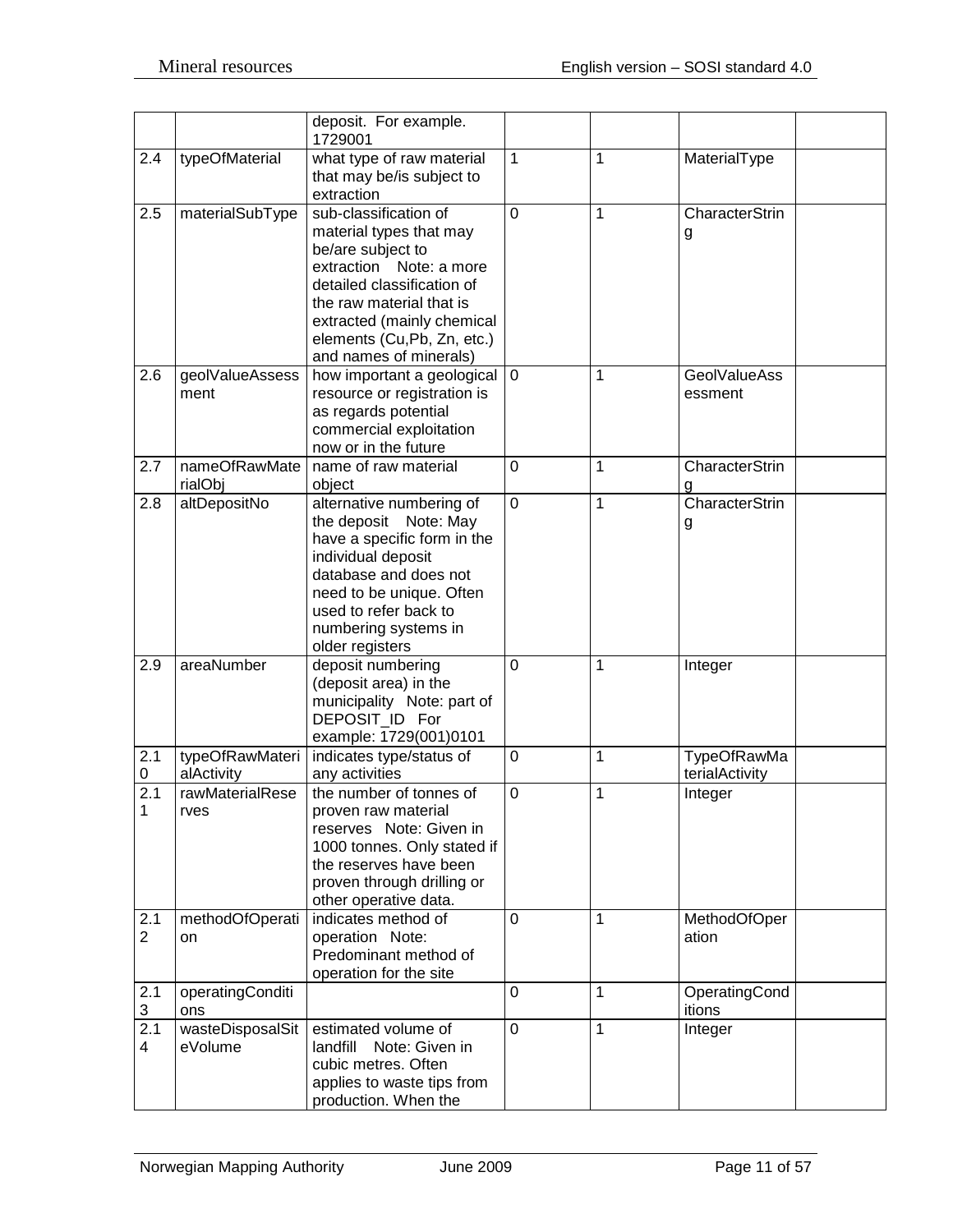|                       |                      | deposit has several<br>different waste rock<br>dumps, the total waste<br>volume is stated                                                                                                                       |                |   |                                   |                  |
|-----------------------|----------------------|-----------------------------------------------------------------------------------------------------------------------------------------------------------------------------------------------------------------|----------------|---|-----------------------------------|------------------|
| 2.1<br>5              | totalProduction      | estimated tonnage of total<br>extracted raw material<br>from the deposit object<br>Note: Given in 1000<br>tonnes and estimated on<br>the basis of trial<br>operations/commissioning<br>?? or regular operations | $\Omega$       | 1 | Integer                           |                  |
| 2.1<br>6              | geolDescription      | descriptive text field or link<br>(URL) to textual<br>description                                                                                                                                               | $\overline{0}$ | 1 | <b>CharacterStrin</b><br>g        |                  |
| 2.1<br>7              | numberOfAnalys<br>es | the number of chemical<br>and/or mechanical<br>analyses performed                                                                                                                                               | $\Omega$       | 1 | Integer                           |                  |
| 2.1<br>8              | Role<br>boudary      |                                                                                                                                                                                                                 | 1              | N | GeoDelimLine                      | Aggregrati<br>on |
| $\overline{2.1}$<br>9 | Role<br>contains     |                                                                                                                                                                                                                 | $\Omega$       | N | <b>RawMaterialSa</b><br>mplePoint |                  |
| 2.2<br>0              | Role<br>contains     |                                                                                                                                                                                                                 | $\overline{0}$ | N | IndustrialMiner<br>alRegistration |                  |
| 2.2                   | Role<br>contains     |                                                                                                                                                                                                                 | $\overline{0}$ | N | IndustrialMiner<br>alObservation  |                  |

# <span id="page-11-0"></span>**1.2.1.3 ClayArea**

| No  | Name/<br>Role name       | Description                                                                | Obligation/<br>Condition | Maximum<br>Occurrenc | Type                          | Constraint       |
|-----|--------------------------|----------------------------------------------------------------------------|--------------------------|----------------------|-------------------------------|------------------|
| 3   | <b>Class</b><br>ClayArea | area where the clay<br>material may have a<br>certain industrial potential |                          | е                    |                               |                  |
| 3.1 | extent                   | area over which an object<br>extends                                       | 1                        |                      | <b>SurfaceWithQu</b><br>ality |                  |
| 3.2 | Role<br>boudary          |                                                                            |                          | N                    | GeoDelimLine                  | Aggregrati<br>on |
| 3.3 | Role<br>contains         |                                                                            | 0                        | N                    | ClayRegistratio<br>n          |                  |
| 3.4 | Role<br>contains         |                                                                            | 0                        | N                    | ClayObservati<br>on           |                  |

# <span id="page-11-1"></span>**1.2.1.4 OreArea**

| No             | Name/<br>Role name      | Description                                                               | Obligation/<br>Condition | Maximum<br>Occurrenc | Type                          | Constraint |
|----------------|-------------------------|---------------------------------------------------------------------------|--------------------------|----------------------|-------------------------------|------------|
|                |                         |                                                                           |                          | e                    |                               |            |
| $\overline{4}$ | <b>Class</b><br>OreArea | area presumed to contain<br>ore resources                                 |                          |                      |                               |            |
| 4.1            | extent                  | area over which an object<br>extends                                      |                          |                      | <b>SurfaceWithQu</b><br>ality |            |
| 4.2            | identRawMaterial<br>Obj | deposit object<br>identification code Note:<br>Consists of a municipality |                          |                      | Integer                       |            |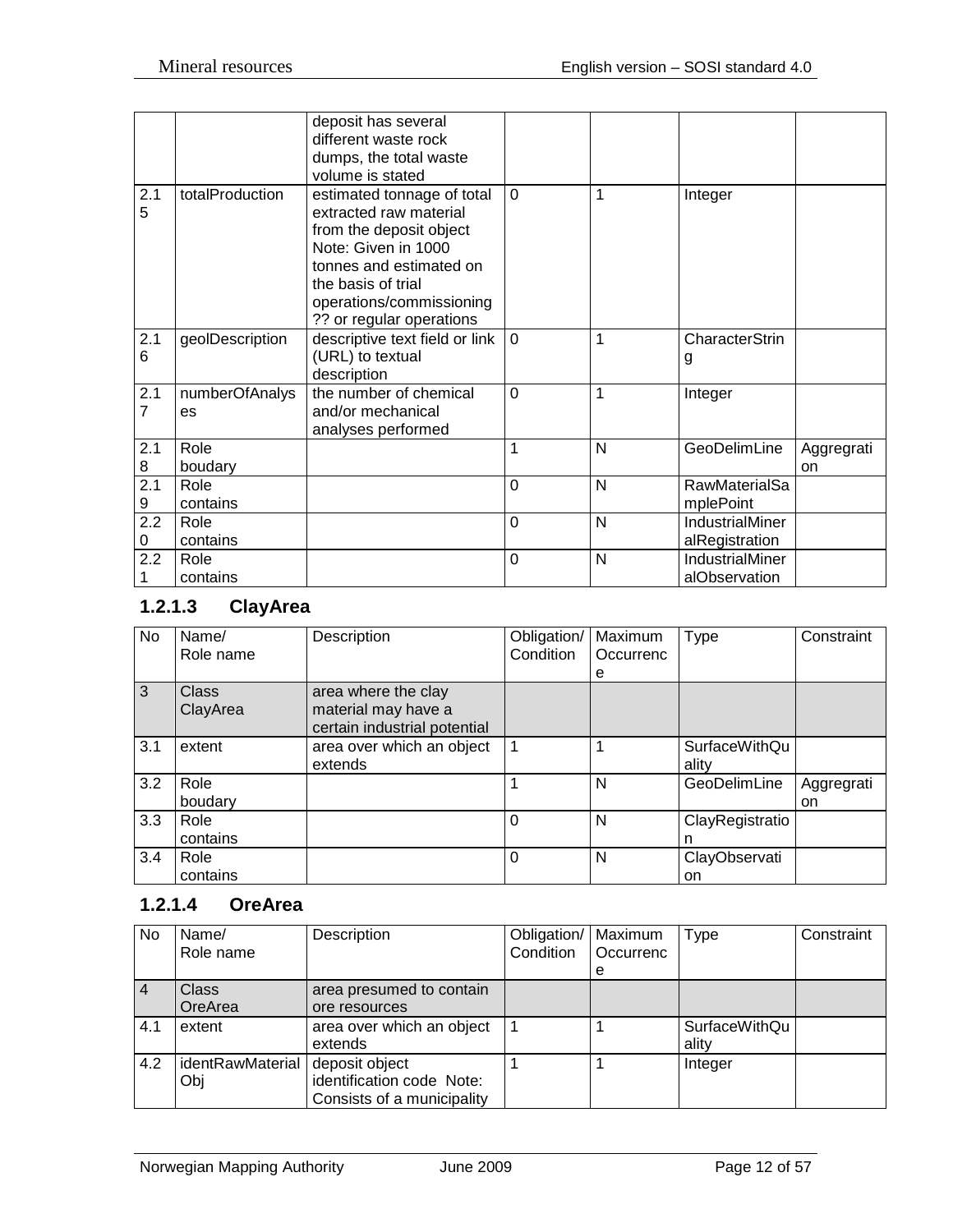|          |                               | number (4 digits) and a<br>serial number (7 digits).<br>Ideally the serial number<br>should consist of an area<br>number (3 digits), a<br>location number (2 digits)<br>and a test number (2<br>digits). For example:<br>17290010                                                       |              |              |                                      |  |
|----------|-------------------------------|-----------------------------------------------------------------------------------------------------------------------------------------------------------------------------------------------------------------------------------------------------------------------------------------|--------------|--------------|--------------------------------------|--|
| 4.3      | depositNumber                 | unique numbering of the<br>deposit to which the raw<br>material object belongs<br>Note: used to identify the<br>different objects in the<br>deposit. Many important<br>attributes are found only<br>on the area object, which<br>is the main object of the<br>deposit. For example. 172 | 1            | 1            | Integer                              |  |
| 4.4      | typeOfMaterial                | what type of raw material<br>that may be/is subject to<br>extraction                                                                                                                                                                                                                    | $\mathbf{1}$ | 1            | MaterialType                         |  |
| 4.5      | materialSubType               | sub-classification of<br>material types that may<br>be/are subject to<br>extraction Note: a more<br>detailed classification of<br>the raw material that is<br>extracted (mainly chemical<br>elements (Cu, Pb, Zn, etc.)<br>and names of minerals)                                       | 0            | 1            | CharacterStrin<br>g                  |  |
| 4.6      | geolValueAssess<br>ment       | how important a geological<br>resource or registration is<br>as regards potential<br>commercial exploitation<br>now or in the future                                                                                                                                                    | 0            | 1            | <b>GeolValueAss</b><br>essment       |  |
| 4.7      | nameOfRawMate<br>rialObj      | name of the deposit                                                                                                                                                                                                                                                                     | 0            | 1            | CharacterStrin<br>g                  |  |
| 4.8      | altDepositNo                  | alternative numbering of<br>the deposit<br>Note: May<br>have a specific form in the<br>individual deposit<br>database and does not<br>need to be unique. Often<br>used to refer back to<br>numbering systems in<br>older registers                                                      | $\pmb{0}$    | 1            | CharacterStrin<br>g                  |  |
| 4.9      | typeOfRawMateri<br>alActivity | indicates type/status of<br>any activities                                                                                                                                                                                                                                              | $\mathbf 0$  | 1            | <b>TypeOfRawMa</b><br>terialActivity |  |
| 4.1<br>0 | rawMaterialRese<br>rves       | the number of tonnes of<br>proven raw material<br>reserves Note: Given in<br>1000 tonnes. Only stated if<br>the reserves have been<br>proven through drilling or                                                                                                                        | $\mathbf 0$  | $\mathbf{1}$ | Integer                              |  |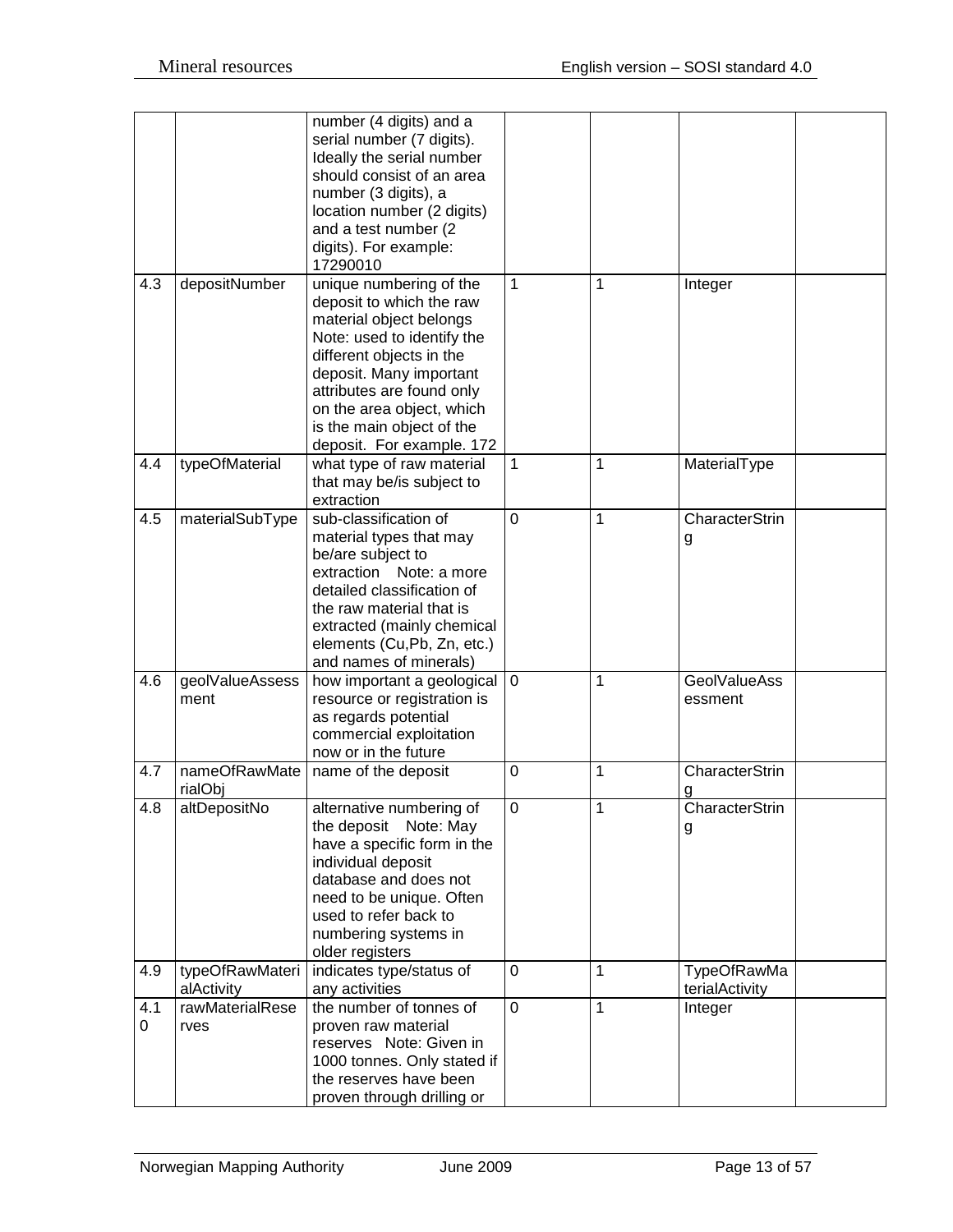|                                  |                         | other operative data.                                                                                                                                                                                           |                |                |                                   |                  |
|----------------------------------|-------------------------|-----------------------------------------------------------------------------------------------------------------------------------------------------------------------------------------------------------------|----------------|----------------|-----------------------------------|------------------|
| 4.1<br>1                         | methodOfOperati<br>on   | indicates method of<br>operation Note:<br>Predominant method of<br>operation for the site                                                                                                                       | $\mathbf 0$    | 1              | MethodOfOper<br>ation             |                  |
| 4.1<br>2                         | operatingConditi<br>ons | indicates operating<br>conditions Note: Up-to-<br>date as of the last update                                                                                                                                    | $\overline{0}$ | 1              | OperatingCond<br>itions           |                  |
| 4.1<br>$\ensuremath{\mathsf{3}}$ | deponitippVolum         |                                                                                                                                                                                                                 | $\overline{0}$ | 1              | Integer                           |                  |
| 4.1<br>4                         | totalProduction         | estimated tonnage of total<br>extracted raw material<br>from the deposit object<br>Note: Given in 1000<br>tonnes and estimated on<br>the basis of trial<br>operations/commissioning<br>?? or regular operations | $\Omega$       | 1              | Integer                           |                  |
| 4.1<br>5                         | geolDescription         | descriptive text field or link<br>(URL) to textual<br>description                                                                                                                                               | $\mathbf 0$    | 1              | CharacterStrin<br>g               |                  |
| 4.1<br>6                         | numberOfAnalys<br>es    | the number of chemical<br>and/or mechanical<br>analyses performed                                                                                                                                               | $\overline{0}$ | 1              | Integer                           |                  |
| 4.1<br>7                         | Role<br>boudary         |                                                                                                                                                                                                                 | 1              | $\overline{N}$ | GeoDelimLine                      | Aggregrati<br>on |
| 4.1<br>8                         | Role<br>contains        |                                                                                                                                                                                                                 | $\overline{0}$ | N              | <b>RawMaterialSa</b><br>mplePoint |                  |
| 4.1<br>9                         | Role<br>contains        |                                                                                                                                                                                                                 | $\mathbf 0$    | $\mathsf{N}$   | OreRegistratio<br>n               |                  |
| 4.2<br>0                         | Role<br>contains        |                                                                                                                                                                                                                 | 0              | N              | OreObservatio<br>n.               |                  |

# <span id="page-13-0"></span>**1.2.1.5 MineralRawMaterialArea**

| <b>No</b>   | Name/<br>Role name                                | Description                                                                               | Obligation/<br>Condition | Maximum<br>Occurrenc | Type                          | Constraint       |
|-------------|---------------------------------------------------|-------------------------------------------------------------------------------------------|--------------------------|----------------------|-------------------------------|------------------|
|             |                                                   |                                                                                           |                          | e                    |                               |                  |
| $5^{\circ}$ | <b>Class</b><br><b>MineralRawMate</b><br>rialArea | unspecified area with<br>potential for registration of<br>one or more mineral<br>deposits |                          |                      |                               |                  |
| 5.1         | extent                                            | area over which an object<br>extends                                                      |                          |                      | <b>SurfaceWithQu</b><br>ality |                  |
| 5.2         | Role<br>boudary                                   |                                                                                           |                          | N                    | GeoDelimLine                  | Aggregrati<br>on |

NaturalStoneArea

| <b>No</b> | Name/                                      | Description                                                     | Obligation/   Maximum |                  | Type                   | Constraint |
|-----------|--------------------------------------------|-----------------------------------------------------------------|-----------------------|------------------|------------------------|------------|
|           | Role name                                  |                                                                 | Condition             | <b>Occurrenc</b> |                        |            |
|           |                                            |                                                                 |                       | е                |                        |            |
| 6         | Class <sup>1</sup><br>NaturalStoneAre<br>а | area presumed to have<br>potential as natural stone<br>resource |                       |                  |                        |            |
| 6.1       | extent                                     | area over which an object<br>extends                            |                       |                  | SurfaceWithQu<br>ality |            |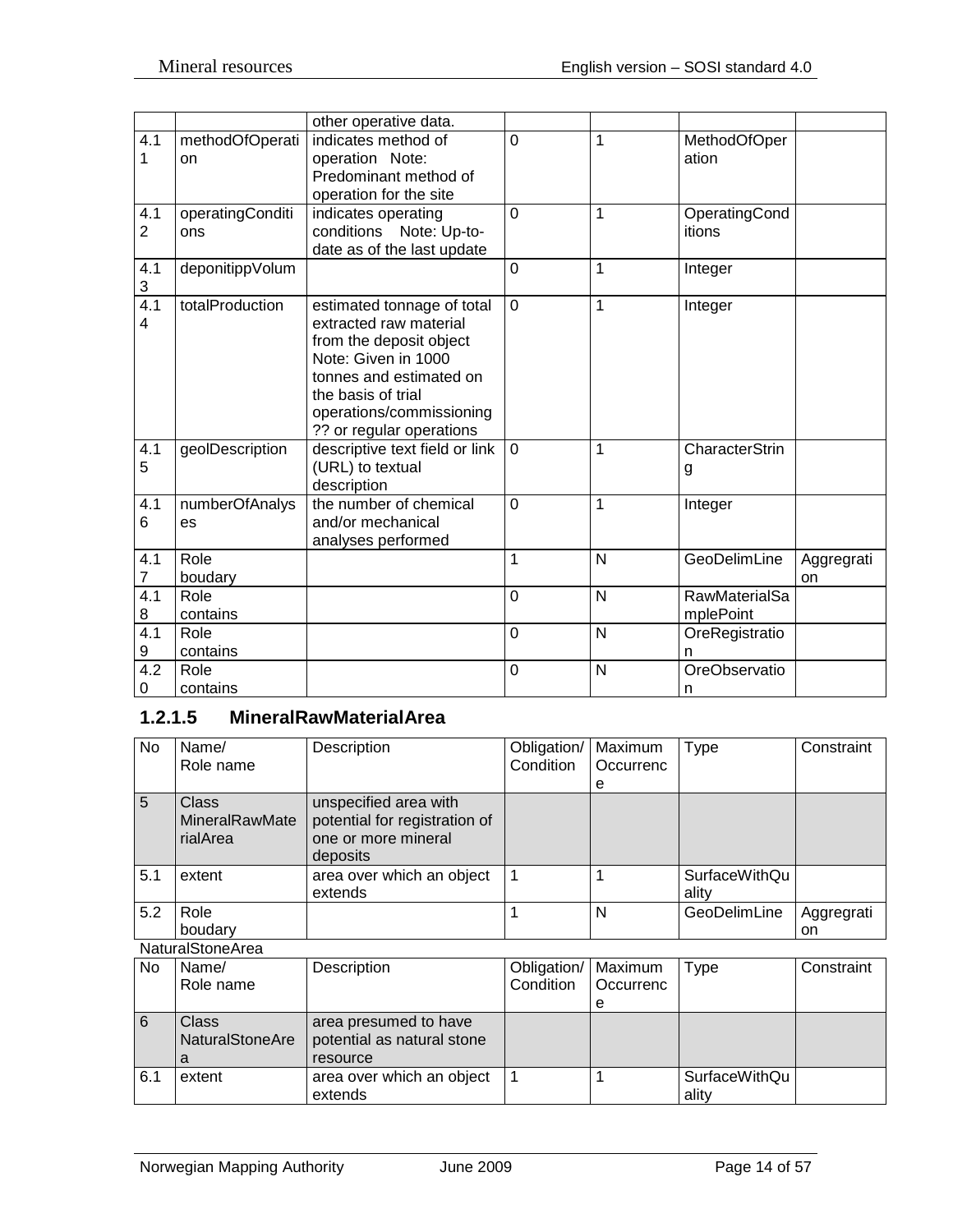| 6.2 | identRawMaterial | deposit object              | 1           | 1 | Integer             |
|-----|------------------|-----------------------------|-------------|---|---------------------|
|     | Obj              | identification code Note:   |             |   |                     |
|     |                  |                             |             |   |                     |
|     |                  | Consists of a municipality  |             |   |                     |
|     |                  | number (4 digits) and a     |             |   |                     |
|     |                  | serial number (7 digits).   |             |   |                     |
|     |                  | Ideally the serial number   |             |   |                     |
|     |                  | should consist of an area   |             |   |                     |
|     |                  | number (3 digits), a        |             |   |                     |
|     |                  | location number (2 digits)  |             |   |                     |
|     |                  | and a test number (2)       |             |   |                     |
|     |                  | digits). For example:       |             |   |                     |
|     |                  | 17290010                    |             |   |                     |
| 6.3 | depositNumber    | unique numbering of the     | 1           | 1 | Integer             |
|     |                  | deposit to which the raw    |             |   |                     |
|     |                  | material object belongs     |             |   |                     |
|     |                  | Note: used to identify the  |             |   |                     |
|     |                  | different objects in the    |             |   |                     |
|     |                  | deposit. Many important     |             |   |                     |
|     |                  | attributes are found only   |             |   |                     |
|     |                  | on the area object, which   |             |   |                     |
|     |                  | is the main object of the   |             |   |                     |
|     |                  | deposit. For example.       |             |   |                     |
|     |                  | 1729001                     |             |   |                     |
| 6.4 | typeOfMaterial   | what type of raw material   | 1           | 1 | MaterialType        |
|     |                  | that may be/is subject to   |             |   |                     |
|     |                  | extraction                  |             |   |                     |
| 6.5 | materialSubType  | sub-classification of       | 0           | 1 | CharacterStrin      |
|     |                  | material types that may     |             |   |                     |
|     |                  | be/are subject to           |             |   | g                   |
|     |                  | extraction Note: a more     |             |   |                     |
|     |                  | detailed classification of  |             |   |                     |
|     |                  |                             |             |   |                     |
|     |                  | the raw material that is    |             |   |                     |
|     |                  | extracted (mainly chemical  |             |   |                     |
|     |                  | elements (Cu,Pb, Zn, etc.)  |             |   |                     |
|     |                  | and names of minerals)      |             |   |                     |
| 6.6 | geolValueAssess  | how important a geological  | 0           | 1 | <b>GeolValueAss</b> |
|     | ment             | resource or registration is |             |   | essment             |
|     |                  | as regards potential        |             |   |                     |
|     |                  | commercial exploitation     |             |   |                     |
|     |                  | now or in the future        |             |   |                     |
| 6.7 | nameOfRawMate    | name of the deposit         | 0           | 1 | CharacterStrin      |
|     | rialObj          |                             |             |   | g                   |
| 6.8 | altForekomstNr   |                             | 0           | 1 | CharacterStrin      |
|     |                  |                             |             |   |                     |
| 6.9 | typeOfRawMateri  | indicates type/status of    | $\mathbf 0$ | 1 | <b>TypeOfRawMa</b>  |
|     | alActivity       | any activities              |             |   | terialActivity      |
| 6.1 | rawMaterialRese  | the number of tonnes of     | $\mathbf 0$ | 1 | Integer             |
| 0   | rves             | proven raw material         |             |   |                     |
|     |                  | reserves Note: Given in     |             |   |                     |
|     |                  | 1000 tonnes. Only stated if |             |   |                     |
|     |                  | the reserves have been      |             |   |                     |
|     |                  | proven through drilling or  |             |   |                     |
|     |                  | other operative data.       |             |   |                     |
| 6.1 | methodOfOperati  | indicates method of         | 0           | 1 | MethodOfOper        |
| 1   | on               | operation Note:             |             |   | ation               |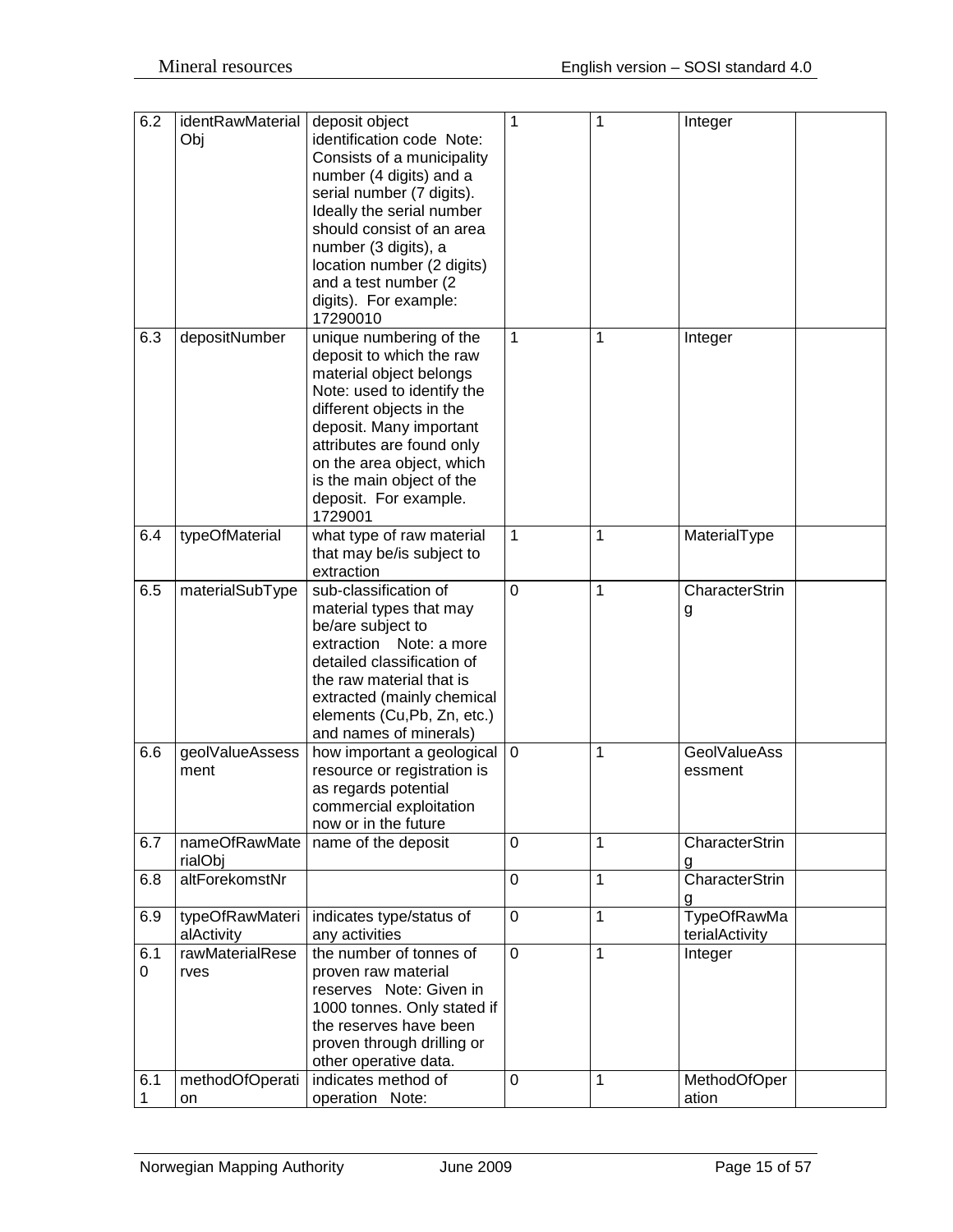|                       |                       | Predominant method of                              |                |   |                      |            |
|-----------------------|-----------------------|----------------------------------------------------|----------------|---|----------------------|------------|
|                       |                       | operation for the site                             |                |   |                      |            |
| 6.1                   | operatingConditi      | indicates operating                                | $\overline{0}$ | 1 | OperatingCond        |            |
| $\overline{2}$        | ons                   | conditions Note: Up-to-                            |                |   | itions               |            |
|                       |                       | date as of the last update                         |                |   |                      |            |
| 6.1                   | wasteDisposalSit      | estimated volume of                                | $\overline{0}$ | 1 | Integer              |            |
| 3                     | eVolume               | Note: Given in<br>landfill                         |                |   |                      |            |
|                       |                       | cubic metres. Often                                |                |   |                      |            |
|                       |                       | applies to waste tips from<br>production. When the |                |   |                      |            |
|                       |                       | deposit has several                                |                |   |                      |            |
|                       |                       | different waste rock                               |                |   |                      |            |
|                       |                       | dumps, the total waste                             |                |   |                      |            |
|                       |                       | volume is stated                                   |                |   |                      |            |
| 6.1                   | totalProduction       | estimated tonnage of total                         | $\Omega$       | 1 | Integer              |            |
| $\overline{4}$        |                       | extracted raw material                             |                |   |                      |            |
|                       |                       | from the deposit object                            |                |   |                      |            |
|                       |                       | Note: Given in 1000                                |                |   |                      |            |
|                       |                       | tonnes and estimated on                            |                |   |                      |            |
|                       |                       | the basis of trial                                 |                |   |                      |            |
|                       |                       | operations/commissioning                           |                |   |                      |            |
|                       |                       | ?? or regular operations                           |                |   |                      |            |
| 6.1                   | geolDescription       | descriptive text field or link                     | $\overline{0}$ | 1 | CharacterStrin       |            |
| 5                     |                       | (URL) to textual                                   |                |   | g                    |            |
|                       |                       | description                                        |                |   |                      |            |
| 6.1                   | numberOfAnalys        | the number of chemical                             | $\overline{0}$ | 1 | Integer              |            |
| 6                     | es                    | and/or mechanical                                  |                |   |                      |            |
|                       |                       | analyses performed                                 |                |   |                      |            |
| 6.1                   | Role                  |                                                    | 1              | N | GeoDelimLine         | Aggregrati |
| $\overline{7}$<br>6.1 | boudary<br>Role       |                                                    | 0              | N | NaturalStoneR        | on         |
| $\,8\,$               | contains              |                                                    |                |   | egistration          |            |
| 6.1                   | Role                  |                                                    | 0              | N | <b>NaturalStoneO</b> |            |
| 9                     | contains              |                                                    |                |   | bservation           |            |
| 6.2                   | Role                  |                                                    | $\mathbf{1}$   | 1 | RawMaterialSa        |            |
| $\mathbf 0$           | (unnamed)             |                                                    |                |   | mplePoint            |            |
|                       | <b>RawMaterialSam</b> |                                                    |                |   |                      |            |
|                       | plePoint              |                                                    |                |   |                      |            |
| 6.2                   | Role                  |                                                    | 0              | N | RawMaterialSa        |            |
| 1                     | contains              |                                                    |                |   | mplePoint            |            |

# <span id="page-15-0"></span>**1.2.1.6 HardRockAggregateArea**

| No             | Name/                              | Description                                                                                          | Obligation/ | Maximum   | Type                          | Constraint |
|----------------|------------------------------------|------------------------------------------------------------------------------------------------------|-------------|-----------|-------------------------------|------------|
|                | Role name                          |                                                                                                      | Condition   | Occurrenc |                               |            |
|                |                                    |                                                                                                      |             | e         |                               |            |
| $\overline{7}$ | Class<br>HardRockAggreg<br>ateArea | area where there is a<br>potential for rock to be<br>used as raw material for<br>hard rock aggregate |             |           |                               |            |
| 7.1            | extent                             | area over which an object<br>extends                                                                 |             |           | <b>SurfaceWithQu</b><br>ality |            |
| 7.2            | identRawMaterial<br>Obj            | deposit object<br>identification code Note:<br>Consists of a municipality<br>number (4 digits) and a |             |           | Integer                       |            |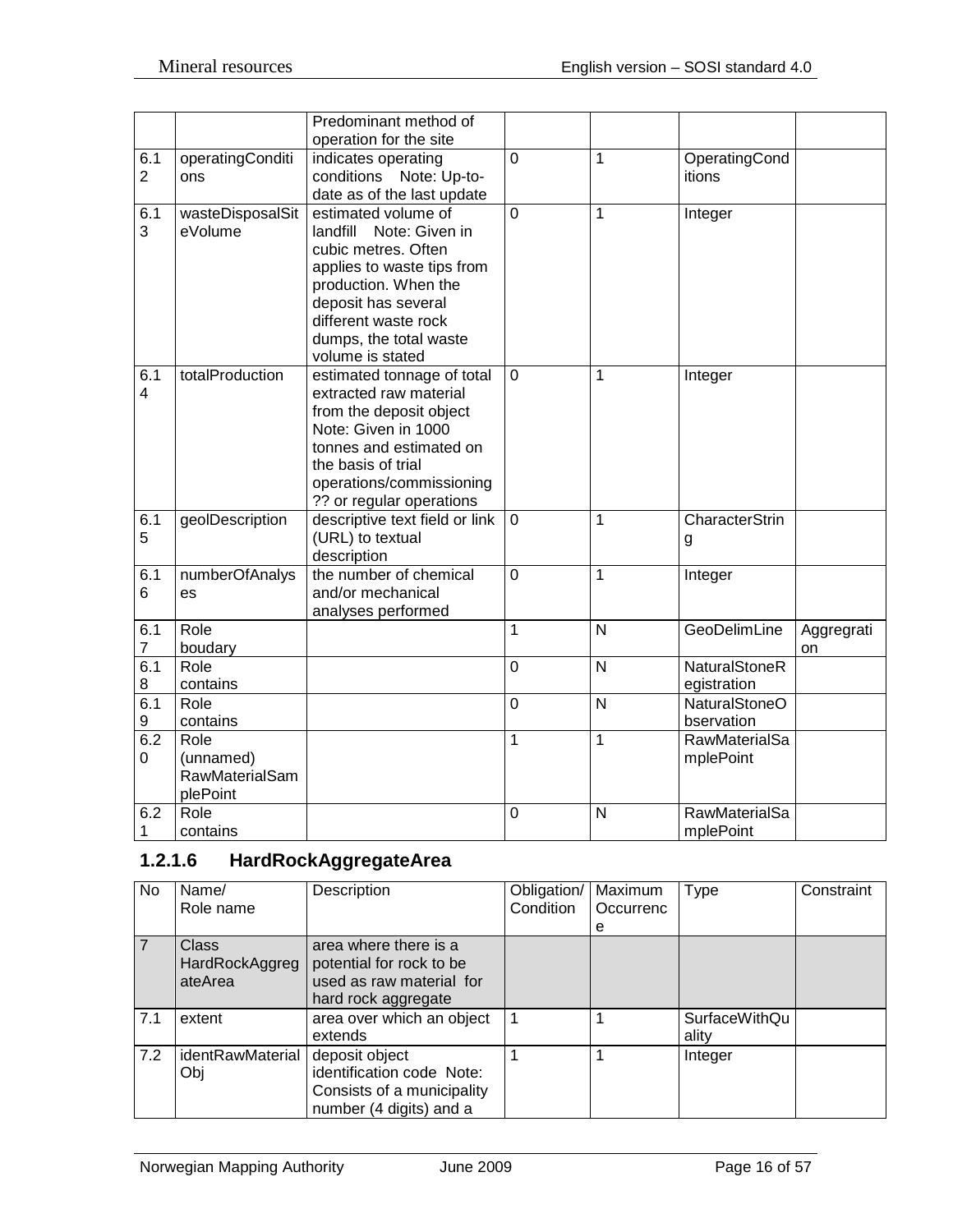|                       |                                    | serial number (7 digits).<br>Ideally the serial number<br>should consist of an area<br>number (3 digits), a                                |              |              |                                               |                  |
|-----------------------|------------------------------------|--------------------------------------------------------------------------------------------------------------------------------------------|--------------|--------------|-----------------------------------------------|------------------|
|                       |                                    | location number (2 digits)<br>and a test number (2)                                                                                        |              |              |                                               |                  |
|                       |                                    | digits). For e                                                                                                                             |              |              |                                               |                  |
| 7.3                   | depositNumber                      | unique numbering of the<br>deposit to which the raw<br>material object belongs<br>Note: used to identify the<br>different objects in the   | 1            | 1            | Integer                                       |                  |
|                       |                                    | deposit. Many important<br>attributes are found only<br>on the area object, which<br>is the main object of the<br>deposit For example. 172 |              |              |                                               |                  |
| 7.4                   | typeOfMaterial                     | what type of raw material<br>that may be/is subject to<br>extraction                                                                       | 1            | 1            | MaterialType                                  |                  |
| 7.5                   | geolValueAssess<br>ment            | how important a geological<br>resource or registration is<br>as regards potential<br>commercial exploitation<br>now or in the future       | $\mathbf 0$  | 1            | <b>GeolValueAss</b><br>essment                |                  |
| 7.6                   | nameOfRawMate<br>rialObj           | name of the deposit                                                                                                                        | 0            | 1            | CharacterStrin<br>g                           |                  |
| 7.7                   | areaNumber                         | deposit numbering<br>(deposit area) in the<br>municipality Note: part of<br>DEPOSIT_ID For<br>example: 1729(001)0101                       | 0            | 1            | Integer                                       |                  |
| 7.8                   | typeOfRawMateri<br>alActivity      | indicates type/status of<br>any activities                                                                                                 | 0            | 1            | <b>TypeOfRawMa</b><br>terialActivity          |                  |
| 7.9                   | scopeOfImportan<br>ceOfRawMaterial | indicates the degree of<br>importance for the<br>community                                                                                 | $\mathbf 0$  | 1            | <b>ScopeOfImport</b><br>anceOfRawMa<br>terial |                  |
| 7.1<br>0              | deponiTippVolum                    |                                                                                                                                            | 0            | 1            | Integer                                       |                  |
| 7.1<br>1              | geolDescription                    | descriptive text field or link<br>(URL) to textual<br>description                                                                          | $\mathbf 0$  | 1            | CharacterStrin<br>g                           |                  |
| 7.1<br>$\overline{2}$ | numberOfAnalys<br>es               | the number of chemical<br>and/or mechanical<br>analyses performed                                                                          | $\mathbf 0$  | 1            | Integer                                       |                  |
| 7.1<br>3              | dateOfLastSurve<br>۷               | dato for siste feltbefaring<br>av forekomsten                                                                                              | $\mathbf 0$  | 1            | Date                                          |                  |
| $\overline{7.1}$<br>4 | Role<br>boudary                    |                                                                                                                                            | $\mathbf{1}$ | $\mathsf{N}$ | GeoDelimLine                                  | Aggregrati<br>on |
| 7.1<br>5              | Role<br>contains                   |                                                                                                                                            | 0            | $\mathsf{N}$ | RawMaterialSa<br>mplePoint                    |                  |
| 7.1<br>6              | Role<br>contains                   |                                                                                                                                            | $\mathbf 0$  | ${\sf N}$    | HardRockAggr<br>egateObservati<br>on          |                  |
| 7.1                   | Role                               |                                                                                                                                            | 0            | ${\sf N}$    | HardRockAggr                                  |                  |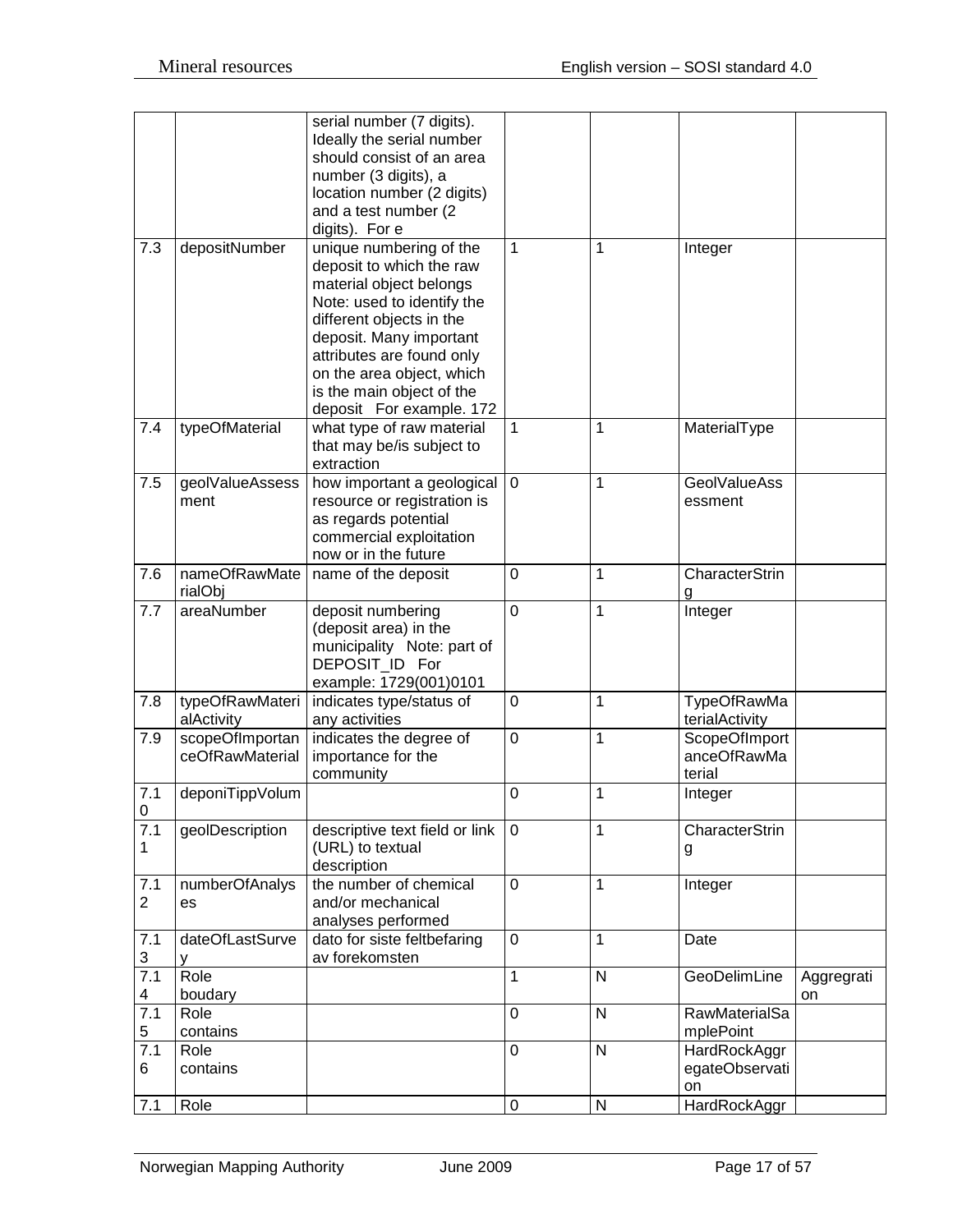|   | contains         |  |   | egateRegistrati<br>on          |  |
|---|------------------|--|---|--------------------------------|--|
| 8 | Role<br>contains |  | N | HardRockAggr<br>egateExtractio |  |

## <span id="page-17-0"></span>**1.2.1.7 SandGravelArea**

| $\overline{N}$ | Name/<br>Role name                    | Description                                                                                                                                                                                                                                                                            | Obligation/<br>Condition | Maximum<br>Occurrenc<br>e | <b>Type</b>                          | Constraint |
|----------------|---------------------------------------|----------------------------------------------------------------------------------------------------------------------------------------------------------------------------------------------------------------------------------------------------------------------------------------|--------------------------|---------------------------|--------------------------------------|------------|
| 8              | <b>Class</b><br><b>SandGravelArea</b> | demarcation of area<br>presumed to contain<br>potential sand and gravel<br>resources                                                                                                                                                                                                   |                          |                           |                                      |            |
| 8.1            | extent                                | area over which an object<br>extends                                                                                                                                                                                                                                                   | 1                        | 1                         | <b>SurfaceWithQu</b><br>ality        |            |
| 8.2            | identRawMaterial<br>Obj               | deposit object<br>identification code Note:<br>Consists of a municipality<br>number (4 digits) and a<br>serial number (7 digits).<br>Ideally the serial number<br>should consist of an area<br>number (3 digits), a<br>location number (2 digits)<br>and a test number (2<br>digits).  | 1                        | 1                         | Integer                              |            |
| 8.3            | depositNumber                         | unique numbering of the<br>deposit to which the raw<br>material object belongs<br>Note: used to identify the<br>different objects in the<br>deposit. Many important<br>attributes are found only<br>on the area object, which<br>is the main object of the<br>deposit For example. 172 | 1                        | 1                         | Integer                              |            |
| 8.4            | typeOfMaterial                        | what type of raw material<br>that may be/is subject to<br>extraction                                                                                                                                                                                                                   | 1                        | 1                         | MaterialType                         |            |
| 8.5            | geolValueAssess<br>ment               | how important a geological<br>resource or registration is<br>as regards potential<br>commercial exploitation<br>now or in the future                                                                                                                                                   | 0                        | 1                         | <b>GeolValueAss</b><br>essment       |            |
| 8.6            | rialObj                               | nameOfRawMate   name of the deposit                                                                                                                                                                                                                                                    | $\pmb{0}$                | $\mathbf 1$               | CharacterStrin<br>g                  |            |
| 8.7            | areaNumber                            | deposit numbering<br>(deposit area) in the<br>municipality Note: part of<br>DEPOSIT_ID For<br>example: 1729(001)0101                                                                                                                                                                   | 0                        | 1                         | Integer                              |            |
| 8.8            | typeOfRawMateri<br>alActivity         | indicates type/status of<br>any activities                                                                                                                                                                                                                                             | 0                        | 1                         | <b>TypeOfRawMa</b><br>terialActivity |            |
| 8.9            | scopeOfImportan                       | indicates the degree of                                                                                                                                                                                                                                                                | $\mathbf 0$              | 1                         | ScopeOfImport                        |            |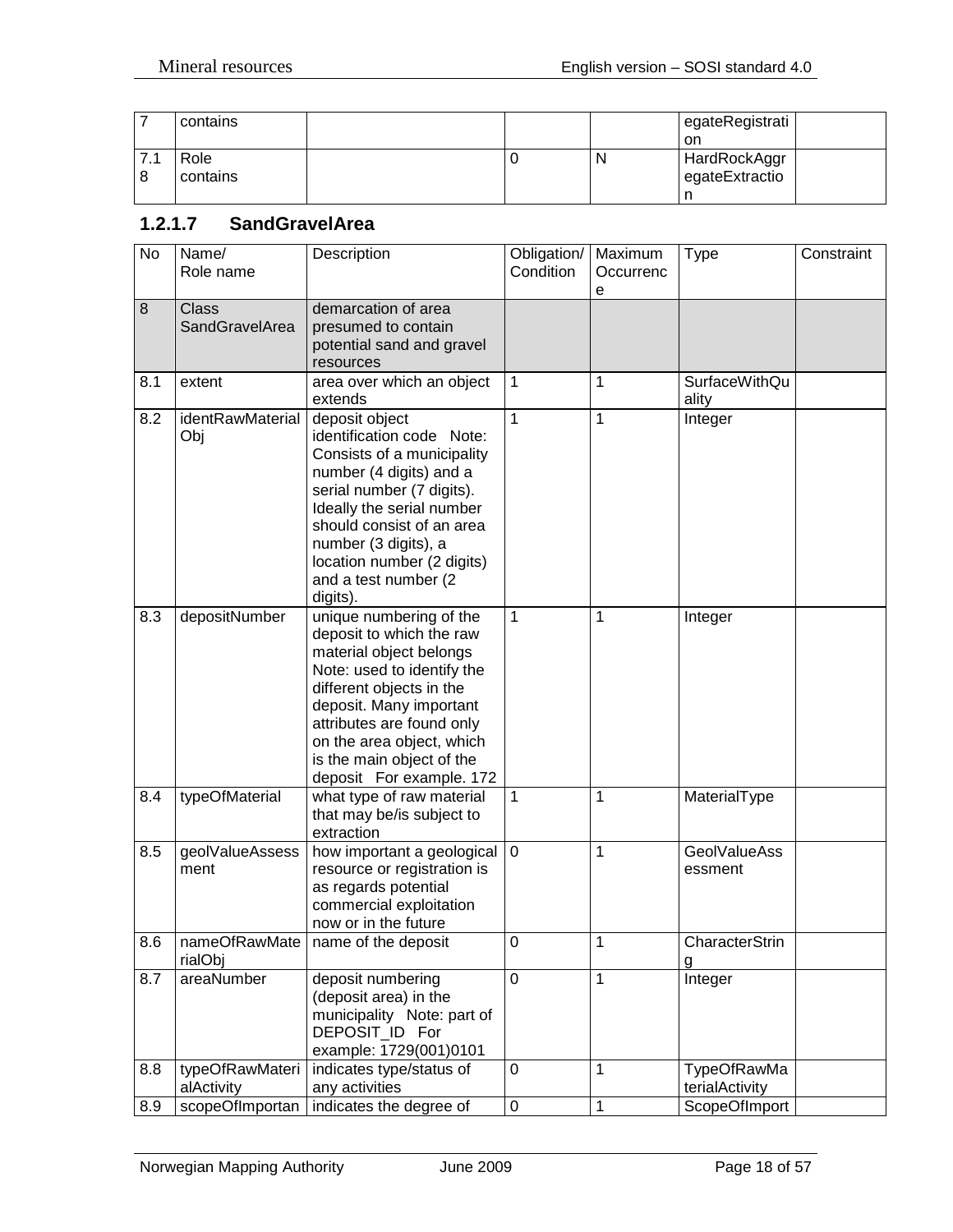|                       | ceOfRawMaterial       | importance for the<br>community                                                                                                                                                                                                                             |                |                | anceOfRawMa<br>terial             |                  |
|-----------------------|-----------------------|-------------------------------------------------------------------------------------------------------------------------------------------------------------------------------------------------------------------------------------------------------------|----------------|----------------|-----------------------------------|------------------|
| 8.1<br>0              | deponiTippVolum       |                                                                                                                                                                                                                                                             | 0              | 1              | Integer                           |                  |
| $\overline{8.1}$<br>1 | geolDescription       | descriptive text field or link<br>(URL) to textual<br>description                                                                                                                                                                                           | $\mathbf 0$    | 1              | CharacterStrin<br>g               |                  |
| 8.1<br>$\overline{2}$ | numberOfAnalys<br>es  | the number of chemical<br>and/or mechanical<br>analyses performed                                                                                                                                                                                           | $\overline{0}$ | 1              | Integer                           |                  |
| 8.1<br>3              | typeOfWaste           | describes the type of<br>waste type in a landfill<br>(waste disposal area)                                                                                                                                                                                  | $\overline{0}$ | 1              | Integer                           |                  |
| 8.1<br>4              | rawMaterialVolu<br>me | average volume of the<br>registration of raw<br>materials or all<br>registrations in the raw<br>material area in total The<br>volume is measured in m3<br>and estimated with a 50%<br>probability. Indicates area<br>multiplied by the average<br>thickness | 0              | 1              | Integer                           |                  |
| 8.1<br>5              | dateOfLastSurve<br>v  | dato for siste feltbefaring<br>av forekomsten                                                                                                                                                                                                               | 0              | 1              | Date                              |                  |
| 8.1<br>6              | Role<br>boudary       |                                                                                                                                                                                                                                                             | 1              | $\mathsf{N}$   | GeoDelimLine                      | Aggregrati<br>on |
| 8.1<br>$\overline{7}$ | Role<br>contains      |                                                                                                                                                                                                                                                             | 0              | $\overline{N}$ | SandGravelRe<br>gistration        |                  |
| 8.1<br>8              | Role<br>contains      |                                                                                                                                                                                                                                                             | 0              | $\mathsf{N}$   | <b>RawMaterialSa</b><br>mplePoint |                  |
| $\overline{8.1}$<br>9 | Role<br>contains      |                                                                                                                                                                                                                                                             | 0              | $\mathsf{N}$   | SandGravelOb<br>servation         |                  |
| 8.2<br>0              | Role<br>contains      |                                                                                                                                                                                                                                                             | $\mathbf 0$    | N              | SandGravelPit                     |                  |

# <span id="page-18-0"></span>**1.2.1.8 PeatArea**

| No. | Name/<br>Role name | Description                                                                | Obligation/<br>Condition | Maximum<br>Occurrenc<br>е | <b>Type</b>                   | Constraint       |
|-----|--------------------|----------------------------------------------------------------------------|--------------------------|---------------------------|-------------------------------|------------------|
| 9   | Class<br>PeatArea  | area where the peat<br>material may have a<br>certain industrial potential |                          |                           |                               |                  |
| 9.1 | extent             | area over which an object<br>extends                                       | $\overline{\mathbf{1}}$  | 1                         | <b>SurfaceWithQu</b><br>ality |                  |
| 9.2 | Role<br>boudary    |                                                                            |                          | N                         | GeoDelimLine                  | Aggregrati<br>on |
| 9.3 | Role<br>contains   |                                                                            | $\Omega$                 | N                         | PeatRegistrati<br>on          |                  |
| 9.4 | Role<br>contains   |                                                                            | $\Omega$                 | N                         | PeatObservati<br>on           |                  |

## <span id="page-18-1"></span>**1.2.1.9 Association <<Topo>> GroundwaterArea-GeoDelimLine**

| .No<br>Maximum<br><b>VDE</b><br>- - - - - - - - - -<br>Name <sub></sub><br>--------<br>- -<br>.<br>٦r<br>`CHDIIOL<br>юю<br>. |
|------------------------------------------------------------------------------------------------------------------------------|
|------------------------------------------------------------------------------------------------------------------------------|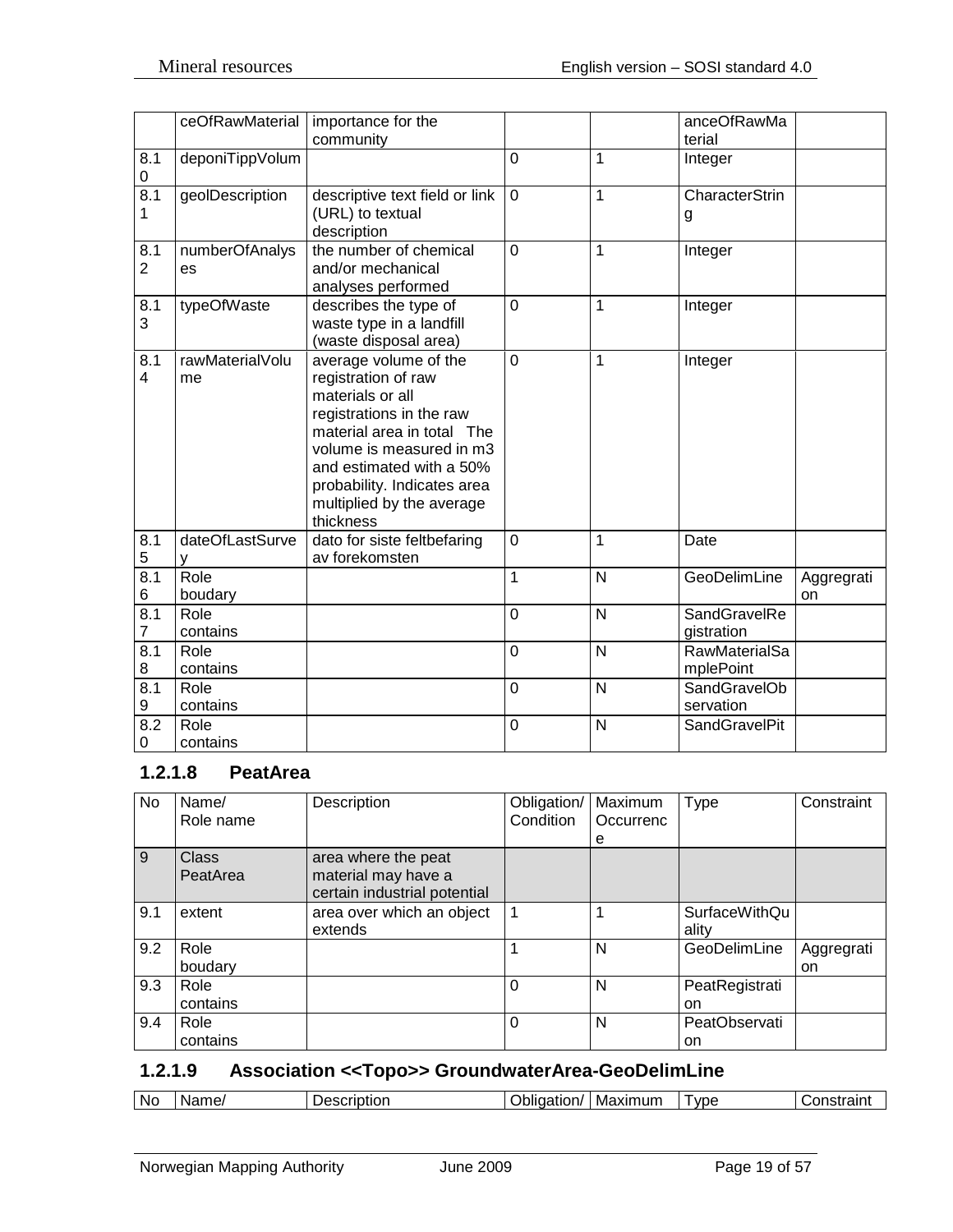|     | Role name      | Condition | Occurrenc |               |            |
|-----|----------------|-----------|-----------|---------------|------------|
|     |                |           | e         |               |            |
| 10  | Association    |           |           |               |            |
|     | GroundwaterAre |           |           |               |            |
|     | a-GeoDelimLine |           |           |               |            |
| 10. | Role           |           | N         | GeoDelimLine  | Aggregatio |
|     | boudary        |           |           |               | n          |
| 10. | Role           | $\Omega$  |           | GroundwaterAr |            |
| 2   | (unnamed)      |           |           | ea            |            |
|     | GroundwaterAre |           |           |               |            |
|     | а              |           |           |               |            |

## <span id="page-19-0"></span>**1.2.1.10 Association <<Topo>> IndustrimineralOmr-GeoDelimLine**

| No.      | Name/<br>Role name                                              | Description | Obligation/<br>Condition | Maximum<br>Occurrenc<br>e | <b>Type</b>            | Constraint      |
|----------|-----------------------------------------------------------------|-------------|--------------------------|---------------------------|------------------------|-----------------|
| 11       | Association<br>IndustrimineralO<br>$mr-$<br><b>GeoDelimLine</b> |             |                          |                           |                        |                 |
| 11.      | Role<br>boudary                                                 |             |                          | N                         | GeoDelimLine           | Aggregatio<br>n |
| 11.<br>2 | Role<br>(unnamed)<br>IndustrimineralO<br>mr                     |             | 0                        |                           | Industrimineral<br>Omr |                 |

#### <span id="page-19-1"></span>**1.2.1.11 Association <<Topo>> NaturalStoneArea-GeoDelimLine**

| No.      | Name/<br>Role name                                      | Description | Obligation/<br>Condition | Maximum<br>Occurrenc<br>е | Type                        | Constraint      |
|----------|---------------------------------------------------------|-------------|--------------------------|---------------------------|-----------------------------|-----------------|
| 12       | Association<br><b>NaturalStoneAre</b><br>a-GeoDelimLine |             |                          |                           |                             |                 |
| 12.      | Role<br>boudary                                         |             |                          | N                         | GeoDelimLine                | Aggregatio<br>n |
| 12.<br>2 | Role<br>(unnamed)<br><b>NaturalStoneAre</b><br>a        |             | $\Omega$                 |                           | <b>NaturalStoneA</b><br>rea |                 |

## <span id="page-19-2"></span>**1.2.1.12 Association <<Topo>> OreArea-GeoDelimLine**

| No       | Name/<br>Role name                      | Description | Obligation/   Maximum<br>Condition | Occurrenc<br>e | <b>Type</b>  | Constraint      |
|----------|-----------------------------------------|-------------|------------------------------------|----------------|--------------|-----------------|
| 13       | Association<br>OreArea-<br>GeoDelimLine |             |                                    |                |              |                 |
| 13.      | Role<br>boudary                         |             |                                    | N              | GeoDelimLine | Aggregatio<br>n |
| 13.<br>2 | Role<br>(unnamed)<br>OreArea            |             | 0                                  |                | OreArea      |                 |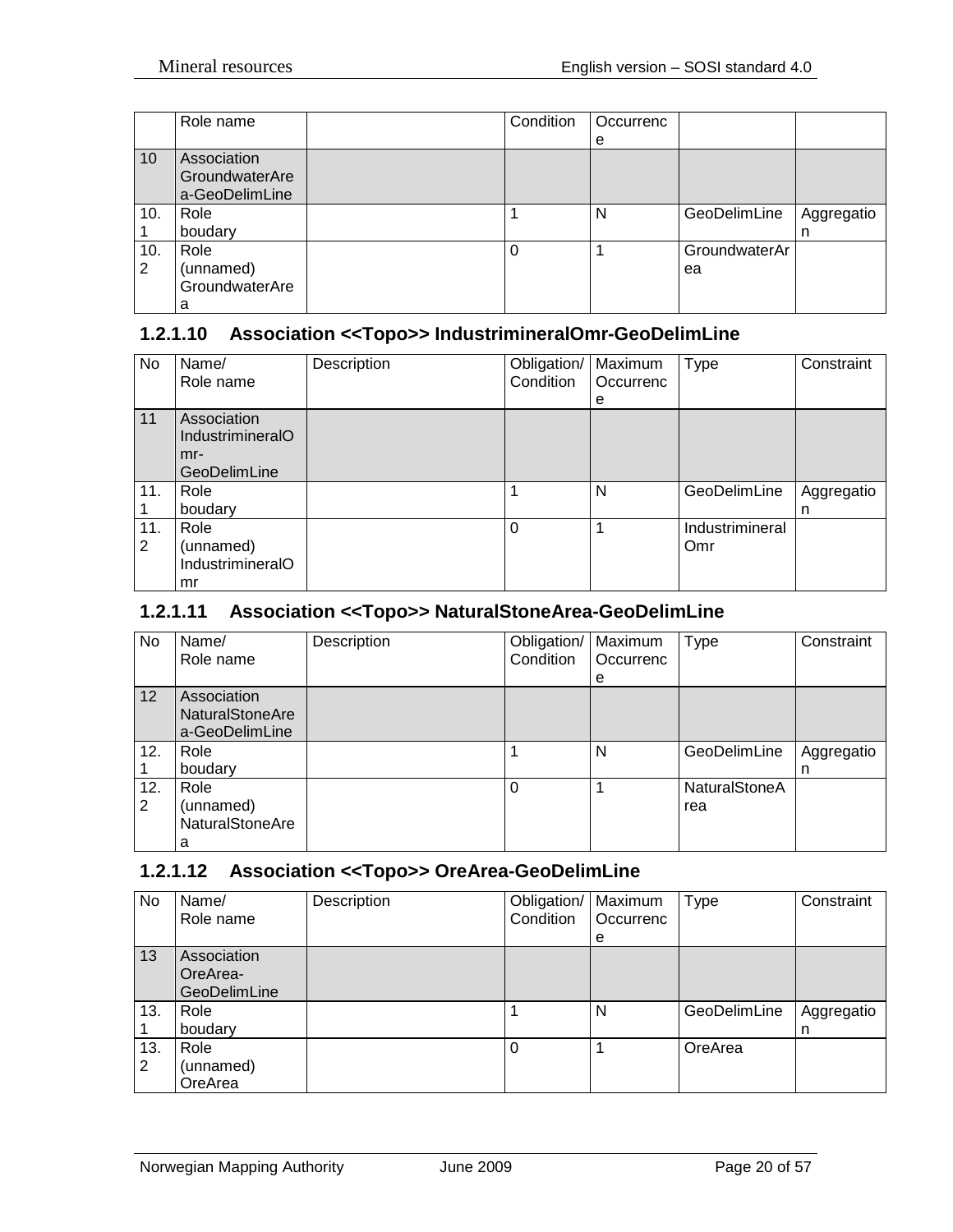<span id="page-20-0"></span>

|    |            | 1.2.1.13 Association << Topo>> ClayArea-GeoDelimLine |                              |  |
|----|------------|------------------------------------------------------|------------------------------|--|
| No | Name/      | Description                                          | Obligation/   Maximum   Type |  |
|    | TRole name |                                                      | $C$ Condition $C$ Contractor |  |

| No       | Name/<br>Role name                       | Description | Obligation/<br>Condition | Maximum<br>Occurrenc | Type         | Constraint      |
|----------|------------------------------------------|-------------|--------------------------|----------------------|--------------|-----------------|
|          |                                          |             |                          | e                    |              |                 |
| 14       | Association<br>ClayArea-<br>GeoDelimLine |             |                          |                      |              |                 |
| 14.      | Role<br>boudary                          |             |                          | N                    | GeoDelimLine | Aggregatio<br>n |
| 14.<br>2 | Role<br>(unnamed)<br>ClayArea            |             | 0                        |                      | ClayArea     |                 |

#### <span id="page-20-1"></span>**1.2.1.14 Association <<Topo>> PeatArea-GeoDelimLine**

| No       | Name/<br>Role name                              | Description | Obligation/<br>Condition | Maximum<br>Occurrenc<br>е | <b>Type</b>  | Constraint      |
|----------|-------------------------------------------------|-------------|--------------------------|---------------------------|--------------|-----------------|
| 15       | Association<br>PeatArea-<br><b>GeoDelimLine</b> |             |                          |                           |              |                 |
| 15.      | Role<br>boudary                                 |             |                          | N                         | GeoDelimLine | Aggregatio<br>n |
| 15.<br>2 | Role<br>(unnamed)<br>PeatArea                   |             |                          |                           | PeatArea     |                 |

#### <span id="page-20-2"></span>**1.2.1.15 Association <<Topo>> MineralRawMaterialArea-GeoDelimLine**

| No  | Name/                 | Description | Obligation/ | Maximum   | <b>Type</b>  | Constraint |
|-----|-----------------------|-------------|-------------|-----------|--------------|------------|
|     | Role name             |             | Condition   | Occurrenc |              |            |
|     |                       |             |             | e         |              |            |
| 16  | Association           |             |             |           |              |            |
|     | <b>MineralRawMate</b> |             |             |           |              |            |
|     | rialArea-             |             |             |           |              |            |
|     | <b>GeoDelimLine</b>   |             |             |           |              |            |
| 16. | Role                  |             |             | N         | GeoDelimLine | Aggregatio |
|     | boudary               |             |             |           |              | n          |
| 16. | Role                  |             | $\Omega$    |           | MineralRawMa |            |
| 2   | (unnamed)             |             |             |           | terialArea   |            |
|     | MineralRawMate        |             |             |           |              |            |
|     | rialArea              |             |             |           |              |            |

## <span id="page-20-3"></span>**1.2.1.16 Association <<Topo>> HardRockAggregateArea-GeoDelimLine**

| No       | Name/<br>Role name                                               | Description | Obligation/<br>Condition | Maximum<br>Occurrenc<br>e | <b>Type</b>               | Constraint      |
|----------|------------------------------------------------------------------|-------------|--------------------------|---------------------------|---------------------------|-----------------|
| 17       | Association<br>HardRockAggreg<br>ateArea-<br><b>GeoDelimLine</b> |             |                          |                           |                           |                 |
| 17.      | Role<br>boudary                                                  |             |                          | N                         | GeoDelimLine              | Aggregatio<br>n |
| 17.<br>2 | Role<br>(unnamed)                                                |             |                          |                           | HardRockAggr<br>egateArea |                 |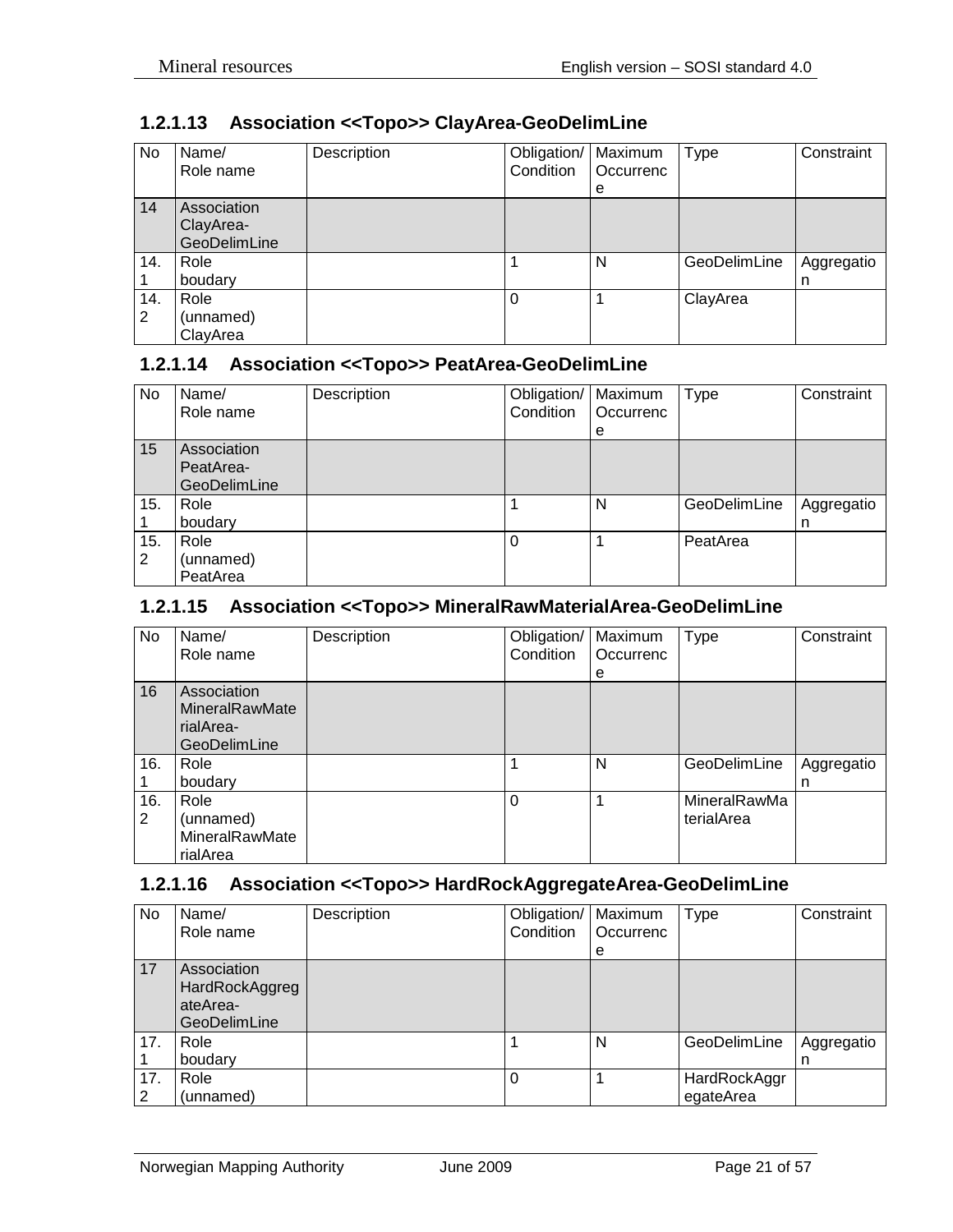| HardRockAggreg<br>.<br>ັ<br>ັ |  |  |  |
|-------------------------------|--|--|--|
| ateArea                       |  |  |  |

## <span id="page-21-0"></span>**1.2.1.17 Association <<Topo>> SandGravelArea-GeoDelimLine**

| No.      | Name/<br>Role name                                    | Description | Obligation/<br>Condition | Maximum<br>Occurrenc<br>е | Type               | Constraint      |
|----------|-------------------------------------------------------|-------------|--------------------------|---------------------------|--------------------|-----------------|
| 18       | Association<br>SandGravelArea-<br><b>GeoDelimLine</b> |             |                          |                           |                    |                 |
| 18.      | Role<br>boudary                                       |             |                          | N                         | GeoDelimLine       | Aggregatio<br>n |
| 18.<br>2 | Role<br>(unnamed)<br>SandGravelArea                   |             |                          |                           | SandGravelAr<br>ea |                 |

## <span id="page-21-1"></span>**1.2.2 Raw material registration**

# <span id="page-21-2"></span>**1.2.2.1 GroundwaterRegistration**

| No  | Name/<br>Role name                   | Description                                                                                                                      | Obligation/<br>Condition | Maximum<br>Occurrenc<br>е | <b>Type</b>                   | Constraint       |
|-----|--------------------------------------|----------------------------------------------------------------------------------------------------------------------------------|--------------------------|---------------------------|-------------------------------|------------------|
| 1   | Class<br>GroundwaterReg<br>istration | demarcation of area<br>registered as a<br>groundwater<br>resource/groundwater<br>reservoir in rock or<br>unconsolidated deposits |                          |                           |                               |                  |
| 1.1 | extent                               | area over which an object<br>extends                                                                                             |                          |                           | <b>SurfaceWithQu</b><br>ality |                  |
| 1.2 | Role<br>boudary                      |                                                                                                                                  |                          | N                         | GeoDelimLine                  | Aggregrati<br>on |
| 1.3 | Role<br>belongTo                     |                                                                                                                                  |                          |                           | GroundwaterAr<br>ea           |                  |

## <span id="page-21-3"></span>**1.2.2.2 IndustrialMineralRegistration**

| No. | Name/<br>Role name                         | Description                                                                                                                                                                                 | Obligation/<br>Condition | Maximum<br>Occurrenc<br>е | <b>Type</b>                   | Constraint |
|-----|--------------------------------------------|---------------------------------------------------------------------------------------------------------------------------------------------------------------------------------------------|--------------------------|---------------------------|-------------------------------|------------|
| 2   | Class<br>IndustrialMineral<br>Registration | area registered as an<br>industrial mineral<br>resource, industrial<br>mineral deposit or part of<br>such a deposit                                                                         |                          |                           |                               |            |
| 2.1 | extent                                     | area over which an object<br>extends                                                                                                                                                        |                          |                           | <b>SurfaceWithQu</b><br>ality |            |
| 2.2 | identRawMaterial<br>Obj                    | deposit object<br>identification code Note:<br>Consists of a municipality<br>number (4 digits) and a<br>serial number (7 digits).<br>Ideally the serial number<br>should consist of an area |                          |                           | Integer                       |            |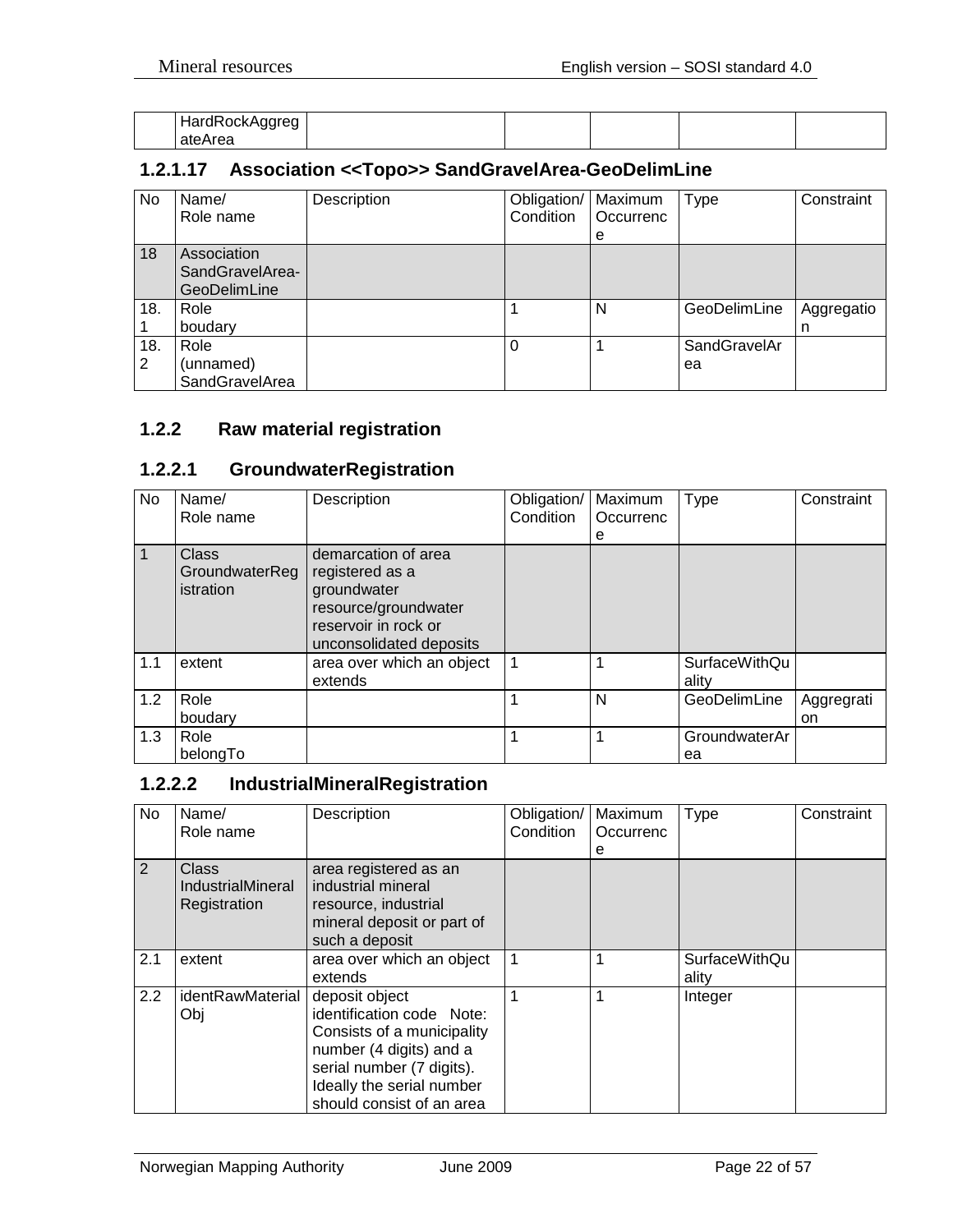|                       |                               | number (3 digits), a<br>location number (2 digits)<br>and a test number (2<br>digits). For example:<br>17290010                                                                                                                                                                                |              |              |                               |
|-----------------------|-------------------------------|------------------------------------------------------------------------------------------------------------------------------------------------------------------------------------------------------------------------------------------------------------------------------------------------|--------------|--------------|-------------------------------|
| 2.3                   | depositNumber                 | unique numbering of the<br>deposit to which the raw<br>material object belongs<br>Note: used to identify the<br>different objects in the<br>deposit. Many important<br>attributes are found only<br>on the area object, which<br>is the main object of the<br>deposit. For example.<br>1729001 | 1            | 1            | Integer                       |
| 2.4                   | typeOfMaterial                | what type of raw material<br>that may be/is subject to<br>extraction                                                                                                                                                                                                                           | $\mathbf{1}$ | 1            | MaterialType                  |
| 2.5                   | materialSubType               | sub-classification of<br>material types that may<br>be/are subject to<br>extraction<br>Note: a more<br>detailed classification of<br>the raw material that is<br>extracted (mainly chemical<br>elements (Cu, Pb, Zn, etc.)<br>and names of minerals)                                           | $\mathbf 0$  | 1            | CharacterStrin<br>g           |
| 2.6                   | nameOfRawMate<br>rialObj      | name of the deposit                                                                                                                                                                                                                                                                            | $\mathbf 0$  | 1            | <b>CharacterStrin</b><br>g    |
| 2.7                   | areaNumber                    | deposit numbering<br>(deposit area) in the<br>municipality Note: part of<br>DEPOSIT ID For<br>example: 1729(001)0101                                                                                                                                                                           | $\mathbf 0$  | 1            | Integer                       |
| 2.8                   | localNumber                   | numbering of site in the<br>deposit Note: part of<br>DEPOSIT_ID: For<br>example: 1729001(01)01                                                                                                                                                                                                 | $\mathbf 0$  | 1            | Integer                       |
| 2.9                   | typeOfRawMateri<br>alActivity | indicates type/status of<br>any activities                                                                                                                                                                                                                                                     | $\mathbf 0$  | 1            | TypeOfRawMa<br>terialActivity |
| 2.1<br>0              | methodOfOperati<br>on         | indicates method of<br>operation Note:<br>Predominant method of<br>operation for the site                                                                                                                                                                                                      | $\pmb{0}$    | 1            | MethodOfOper<br>ation         |
| 2.1<br>$\mathbf 1$    | operatingConditi<br>ons       | indicates operating<br>conditions Note: Up-to-<br>date as of the last update                                                                                                                                                                                                                   | $\mathbf 0$  | 1            | OperatingCond<br>itions       |
| 2.1<br>$\overline{2}$ | wasteDisposalSit<br>eVolume   | estimated volume of<br>landfill Note: Given in<br>cubic metres. Often<br>applies to waste tips from<br>production. When the<br>deposit has several<br>different waste rock                                                                                                                     | $\mathbf 0$  | $\mathbf{1}$ | Integer                       |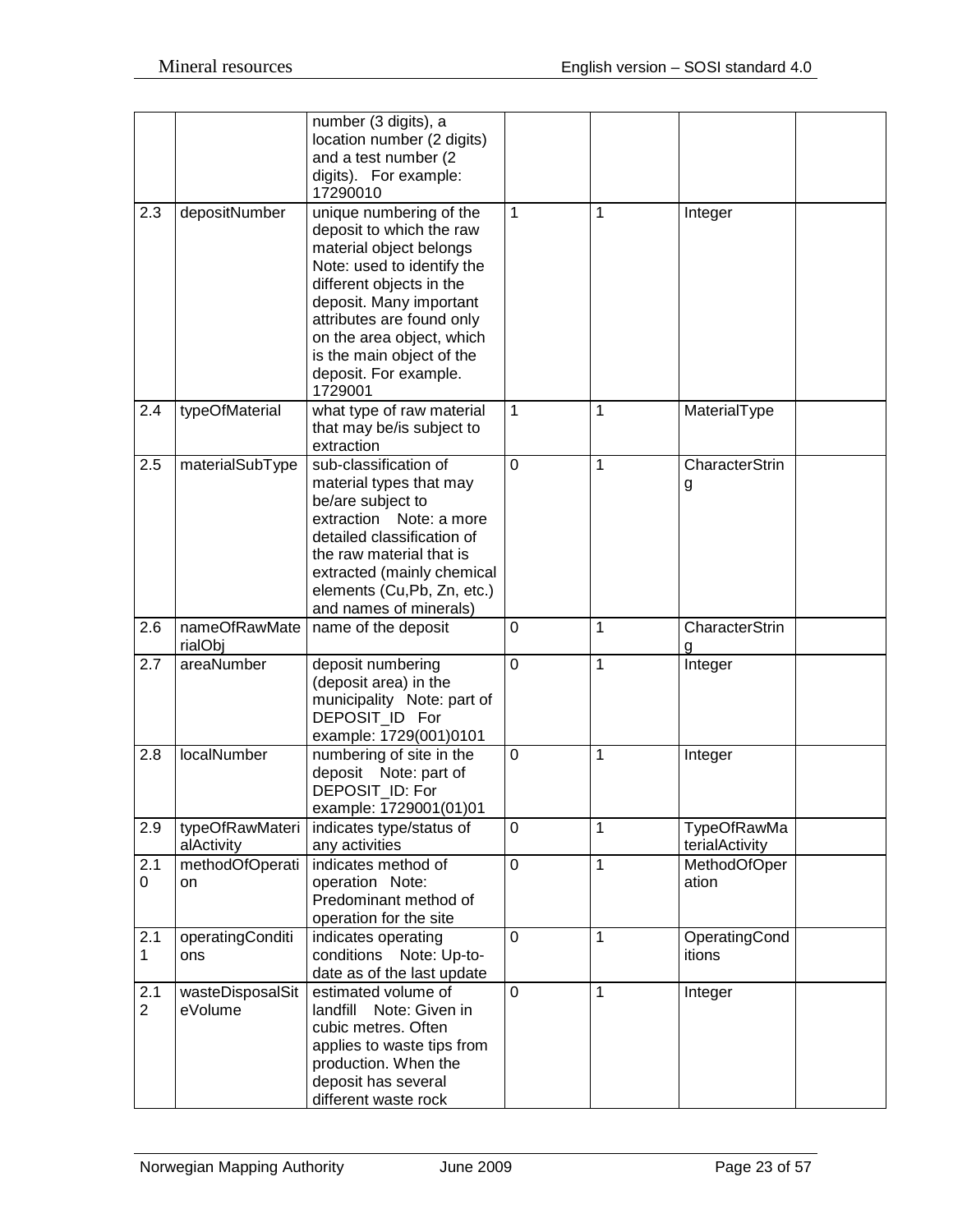|                       |                         | dumps, the total waste<br>volume is stated                                                                                                                                                |          |   |                        |                  |
|-----------------------|-------------------------|-------------------------------------------------------------------------------------------------------------------------------------------------------------------------------------------|----------|---|------------------------|------------------|
| 2.1<br>3              | totalProduction         | estimated tonnage of total<br>extracted raw material<br>from the deposit object                                                                                                           | $\Omega$ | 1 | Integer                |                  |
| 2.1<br>4              | rawMaterialRese<br>rves | the number of tonnes of<br>proven raw material<br>reserves Note: Given in<br>1000 tonnes. Only stated if<br>the reserves have been<br>proven through drilling or<br>other operative data. | $\Omega$ | 1 | Integer                |                  |
| 2.1<br>5              | locationVerified        | statement of whether the<br>location (coordinates) has<br>(have) been checked and<br>found to be in order<br>(verified)                                                                   | $\Omega$ | 1 | Boolean                |                  |
| 2.1<br>6              | geolDescription         | descriptive text field or link<br>(URL) to textual<br>description                                                                                                                         | $\Omega$ | 1 | CharacterStrin<br>g    |                  |
| 2.1<br>$\overline{7}$ | Role<br>boudary         |                                                                                                                                                                                           | 1        | N | GeoDelimLine           | Aggregrati<br>on |
| 2.1<br>8              | Role<br>belongTo        |                                                                                                                                                                                           | 1        | 1 | Industrimineral<br>Omr |                  |

# <span id="page-23-0"></span>**1.2.2.3 ClayRegistration**

| No  | Name/            | Description                | Obligation/ | Maximum   | Type                 | Constraint |
|-----|------------------|----------------------------|-------------|-----------|----------------------|------------|
|     | Role name        |                            | Condition   | Occurrenc |                      |            |
|     |                  |                            |             | e         |                      |            |
| 3   | <b>Class</b>     | demarcation of area        |             |           |                      |            |
|     | ClayRegistration | registered as clay mineral |             |           |                      |            |
|     |                  | resource                   |             |           |                      |            |
| 3.1 | extent           | area over which an object  |             |           | <b>SurfaceWithQu</b> |            |
|     |                  | extends                    |             |           | ality                |            |
| 3.2 | Role             |                            |             | N         | GeoDelimLine         | Aggregrati |
|     | boudary          |                            |             |           |                      | on         |
| 3.3 | Role             |                            |             |           | ClayArea             |            |
|     | belongTo         |                            |             |           |                      |            |

# <span id="page-23-1"></span>**1.2.2.4 OreRegistration**

| No             | Name/<br>Role name       | Description                                                                                                                                                    | Obligation/<br>Condition | Maximum<br>Occurrenc<br>е | <b>Type</b>            | Constraint |
|----------------|--------------------------|----------------------------------------------------------------------------------------------------------------------------------------------------------------|--------------------------|---------------------------|------------------------|------------|
| $\overline{4}$ | Class<br>OreRegistration | area registered as an ore<br>resource, ore deposit or<br>part of such a deposit                                                                                |                          |                           |                        |            |
| 4.1            | extent                   | area over which an object<br>extends                                                                                                                           |                          |                           | SurfaceWithQu<br>ality |            |
| 4.2            | identRawMaterial<br>Obj  | deposit object<br>identification code Note:<br>Consists of a municipality<br>number (4 digits) and a<br>serial number (7 digits).<br>Ideally the serial number |                          |                           | Integer                |            |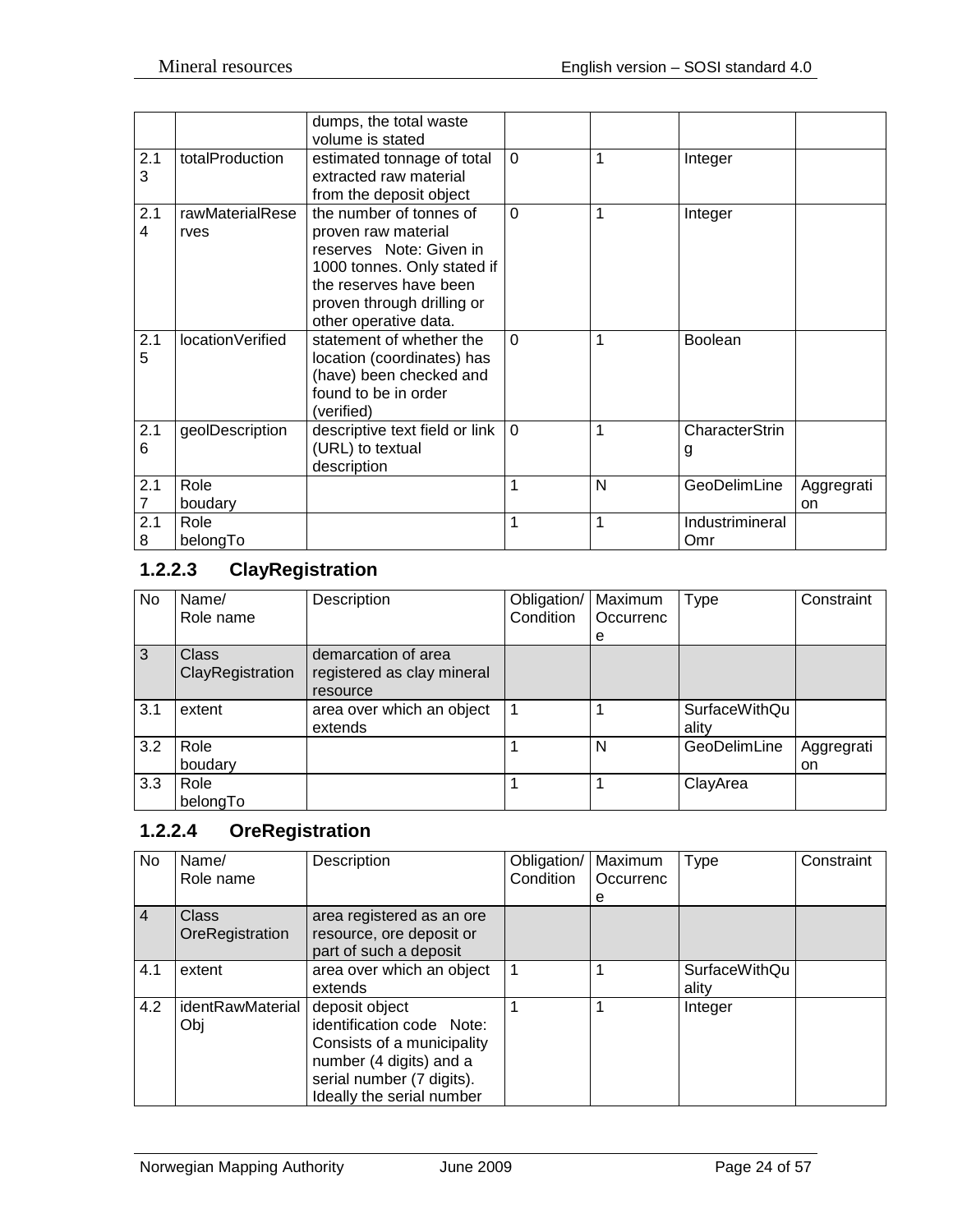|                       |                               | should consist of an area<br>number (3 digits), a<br>location number (2 digits)<br>and a test number (2)<br>digits). For example:<br>17290010                                                                                                                                                                                   |                  |              |                               |
|-----------------------|-------------------------------|---------------------------------------------------------------------------------------------------------------------------------------------------------------------------------------------------------------------------------------------------------------------------------------------------------------------------------|------------------|--------------|-------------------------------|
| 4.3                   | depositNumber                 | unique numbering of the<br>deposit to which the raw<br>material object belongs<br>Note: used as an identifier<br>(relational key) between<br>the different objects in the<br>deposit. Many important<br>attributes are found only<br>on the area object, which<br>is the main object of the<br>deposit. For example.<br>1729001 | 1                | 1            | Integer                       |
| 4.4                   | typeOfMaterial                | what type of raw material<br>that may be/is subject to<br>extraction                                                                                                                                                                                                                                                            | 1                | 1            | MaterialType                  |
| 4.5                   | materialSubType               | sub-classification of<br>material types that may<br>be/are subject to<br>extraction<br>Note: a more<br>detailed classification of<br>the raw material that is<br>extracted (mainly chemical<br>elements (Cu,Pb, Zn, etc.)<br>and names of minerals)                                                                             | $\mathbf 0$      | $\mathbf{1}$ | <b>CharacterStrin</b><br>g    |
| 4.6                   | nameOfRawMate<br>rialObj      | name of the deposit                                                                                                                                                                                                                                                                                                             | $\mathbf 0$      | 1            | CharacterStrin<br>g           |
| 4.7                   | areaNumber                    |                                                                                                                                                                                                                                                                                                                                 | $\boldsymbol{0}$ | 1            | Integer                       |
| 4.8                   | localNumber                   |                                                                                                                                                                                                                                                                                                                                 | $\boldsymbol{0}$ | $\mathbf 1$  | Integer                       |
| 4.9                   | typeOfRawMateri<br>alActivity | indicates type/status of<br>any activities                                                                                                                                                                                                                                                                                      | $\overline{0}$   | $\mathbf{1}$ | TypeOfRawMa<br>terialActivity |
| 4.1<br>0              | methodOfOperati<br>on         | indicates method of<br>operation Note:<br>Predominant method of<br>operation for the site                                                                                                                                                                                                                                       | $\mathbf 0$      | $\mathbf{1}$ | MethodOfOper<br>ation         |
| 4.1<br>$\mathbf{1}$   | operatingConditi<br>ons       | indicates operating<br>conditions Note: Up-to-<br>date as of the last update                                                                                                                                                                                                                                                    | 0                | $\mathbf{1}$ | OperatingCond<br>itions       |
| 4.1<br>$\overline{2}$ | wasteDisposalSit<br>eVolume   | estimated volume of<br>landfill<br>Note: Given in<br>cubic metres. Often<br>applies to waste tips from<br>production. When the<br>deposit has several<br>different waste rock<br>dumps, the total waste<br>volume is stated                                                                                                     | $\mathbf 0$      | $\mathbf{1}$ | Integer                       |
| 4.1<br>3              | totalProduction               | estimated tonnage of total<br>extracted raw material<br>from the deposit object                                                                                                                                                                                                                                                 | $\mathbf 0$      | $\mathbf{1}$ | Integer                       |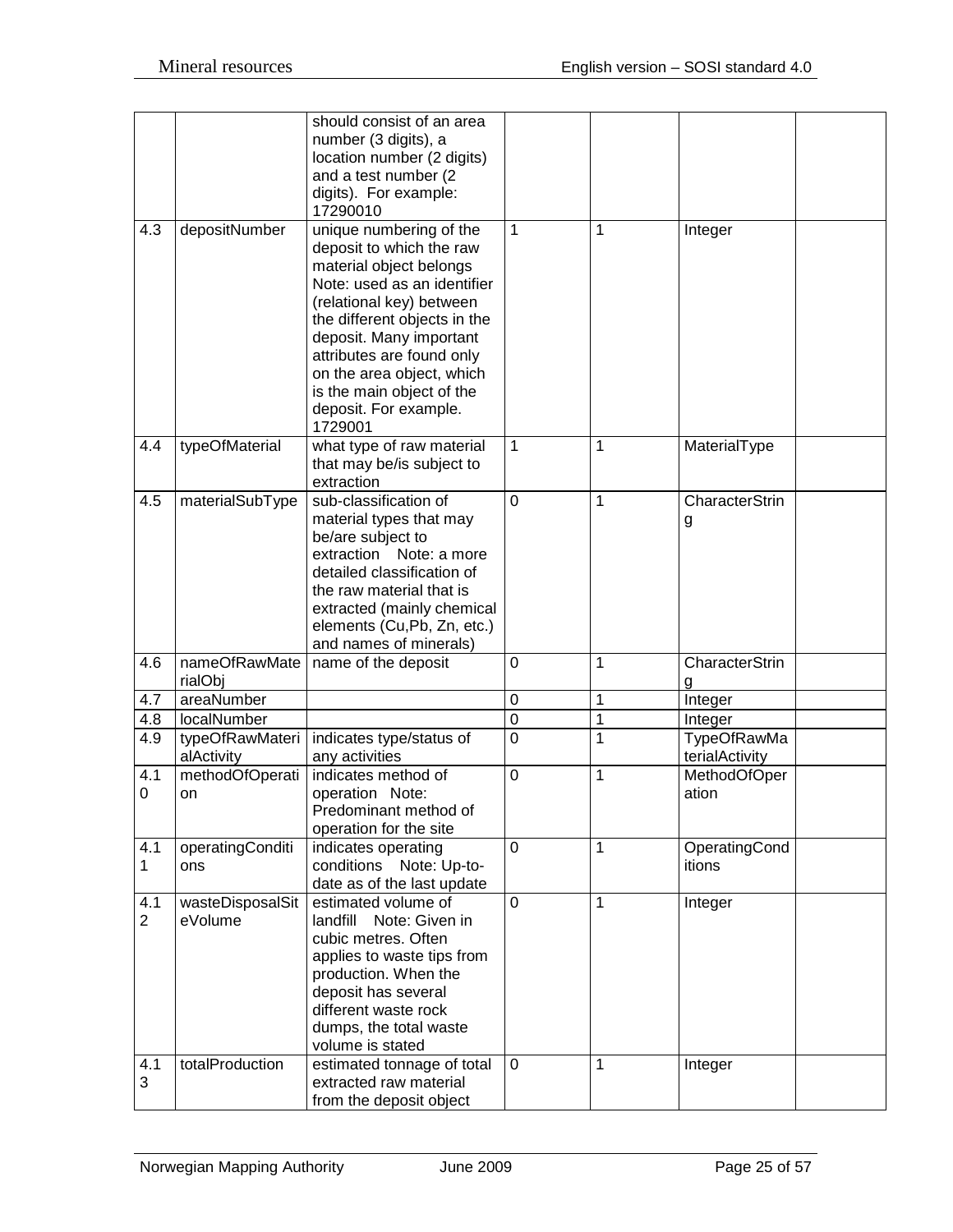|          |                         | Note: Given in 1000<br>tonnes and estimated on<br>the basis of trial<br>operations/commissioning<br>?? or regular operations                                                              |          |   |                     |                  |
|----------|-------------------------|-------------------------------------------------------------------------------------------------------------------------------------------------------------------------------------------|----------|---|---------------------|------------------|
| 4.1<br>4 | rawMaterialRese<br>rves | the number of tonnes of<br>proven raw material<br>reserves Note: Given in<br>1000 tonnes. Only stated if<br>the reserves have been<br>proven through drilling or<br>other operative data. | $\Omega$ | 1 | Integer             |                  |
| 4.1<br>5 | locationVerified        | statement of whether the<br>location (coordinates) has<br>(have) been checked and<br>found to be in order<br>(verified)                                                                   | $\Omega$ | 1 | <b>Boolean</b>      |                  |
| 4.1<br>6 | geolDescription         | descriptive text field or link<br>(URL) to textual<br>description                                                                                                                         | $\Omega$ | 1 | CharacterStrin<br>g |                  |
| 4.1      | Role<br>boudary         |                                                                                                                                                                                           | 1        | N | GeoDelimLine        | Aggregrati<br>on |
| 4.1<br>8 | Role<br>belongTo        |                                                                                                                                                                                           | 1        | 1 | OreArea             |                  |

# <span id="page-25-0"></span>**1.2.2.5 NaturalStoneRegistration**

| No  | Name/<br>Role name                    | Description                                                                                                                                                                                                                                                                                                        | Obligation/<br>Condition | Maximum<br>Occurrenc<br>e | Type                          | Constraint |
|-----|---------------------------------------|--------------------------------------------------------------------------------------------------------------------------------------------------------------------------------------------------------------------------------------------------------------------------------------------------------------------|--------------------------|---------------------------|-------------------------------|------------|
| 5   | Class<br>NaturalStoneReg<br>istration | demarcation of area<br>registered as natural stone<br>resource                                                                                                                                                                                                                                                     |                          |                           |                               |            |
| 5.1 | extent                                | area over which an object<br>extends                                                                                                                                                                                                                                                                               | 1                        | 1                         | <b>SurfaceWithQu</b><br>ality |            |
| 5.2 | identRawMaterial<br>Obj               | deposit object<br>identification code<br>Note:<br>Consists of a municipality<br>number (4 digits) and a<br>serial number (7 digits).<br>Ideally the serial number<br>should consist of an area<br>number (3 digits), a<br>location number (2 digits)<br>and a test number (2)<br>digits). For example:<br>17290010 | 1                        | 1                         | Integer                       |            |
| 5.3 | depositNumber                         | unique numbering of the<br>deposit to which the raw<br>material object belongs<br>Note: used as an identifier<br>(relational key) between<br>the different objects in the<br>deposit. Many important<br>attributes are found only<br>on the area object, which                                                     | $\mathbf{1}$             | 1                         | Integer                       |            |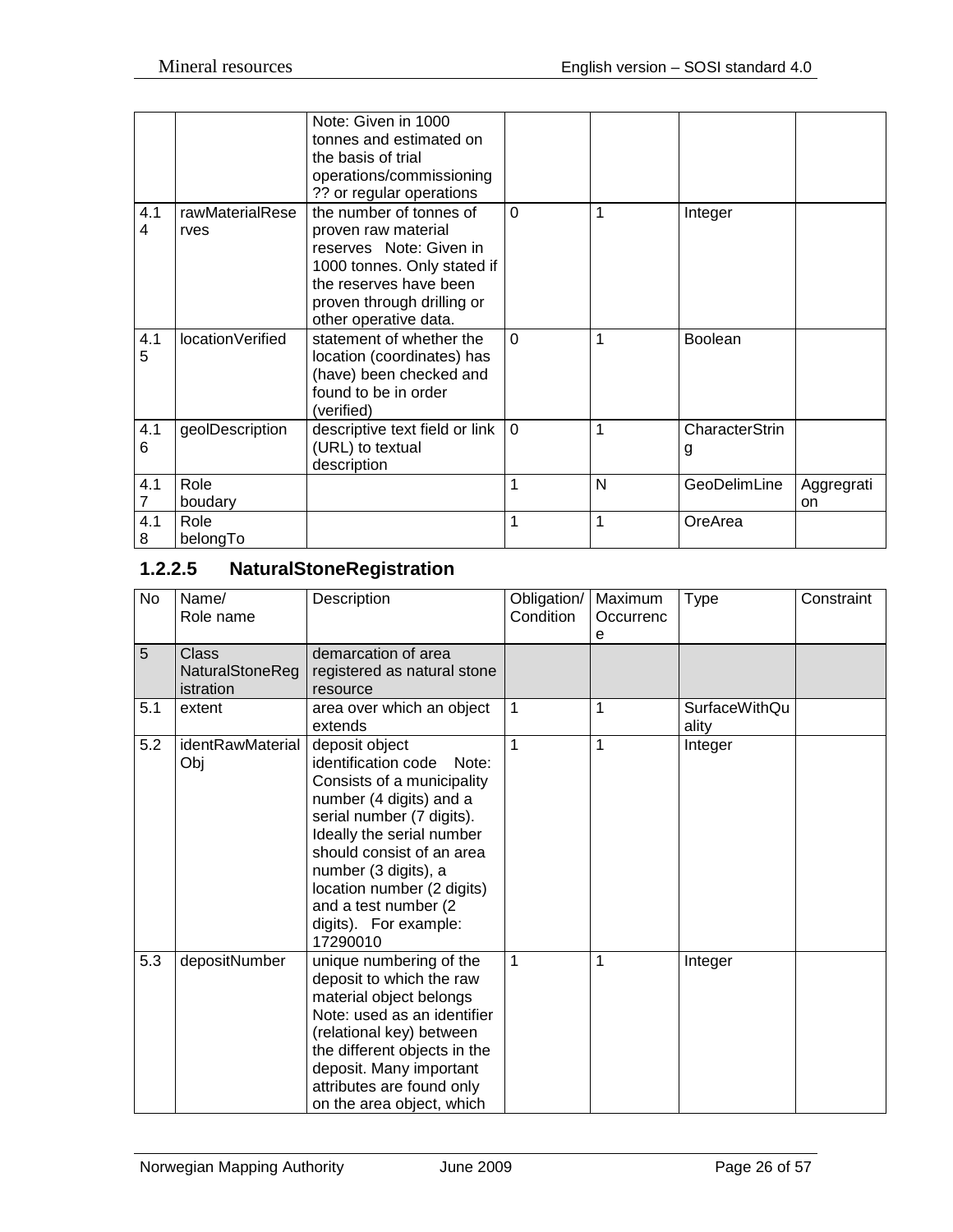|                  |                       | is the main object of the<br>deposit.                 |             |   |                    |
|------------------|-----------------------|-------------------------------------------------------|-------------|---|--------------------|
| 5.4              | typeOfMaterial        | what type of raw material                             | 1           | 1 | MaterialType       |
|                  |                       |                                                       |             |   |                    |
|                  |                       | that may be/is subject to<br>extraction               |             |   |                    |
|                  |                       |                                                       |             |   |                    |
| 5.5              | materialSubType       | sub-classification of                                 | 0           | 1 | CharacterStrin     |
|                  |                       | material types that may                               |             |   | g                  |
|                  |                       | be/are subject to                                     |             |   |                    |
|                  |                       | extraction Note: a more                               |             |   |                    |
|                  |                       | detailed classification of                            |             |   |                    |
|                  |                       | the raw material that is                              |             |   |                    |
|                  |                       | extracted (mainly chemical                            |             |   |                    |
|                  |                       | elements (Cu,Pb, Zn, etc.)<br>and names of minerals)  |             |   |                    |
| 5.6              | nameOfRawMate         | name of the deposit                                   | $\mathbf 0$ | 1 | CharacterStrin     |
|                  |                       |                                                       |             |   |                    |
| 5.7              | rialObj<br>areaNumber |                                                       | $\mathbf 0$ | 1 | g                  |
|                  |                       | deposit numbering<br>(deposit area) in the            |             |   | Integer            |
|                  |                       | municipality Note: part of                            |             |   |                    |
|                  |                       | DEPOSIT_ID For                                        |             |   |                    |
|                  |                       | example: 1729(001)0101                                |             |   |                    |
| 5.8              | localNumber           | numbering of site in the                              | 0           | 1 | Integer            |
|                  |                       | deposit                                               |             |   |                    |
| 5.9              | typeOfRawMateri       | indicates type/status of                              | $\mathbf 0$ | 1 | <b>TypeOfRawMa</b> |
|                  | alActivity            | any activities                                        |             |   | terialActivity     |
| 5.1              | methodOfOperati       | indicates method of                                   | $\mathbf 0$ | 1 | MethodOfOper       |
| 0                | on                    | operation                                             |             |   | ation              |
| $\overline{5.1}$ | operatingConditi      | indicates operating                                   | $\mathbf 0$ | 1 | OperatingCond      |
| 1                | ons                   | conditions Note: Up-to-                               |             |   | itions             |
|                  |                       | date as of the last update                            |             |   |                    |
| 5.1              | wasteDisposalSit      | estimated volume of                                   | 0           | 1 | Integer            |
| $\overline{2}$   | eVolume               | landfill<br>Note: Given in                            |             |   |                    |
|                  |                       | cubic metres. Often                                   |             |   |                    |
|                  |                       | applies to waste tips from                            |             |   |                    |
|                  |                       | production. When the                                  |             |   |                    |
|                  |                       | deposit has several                                   |             |   |                    |
|                  |                       | different waste rock                                  |             |   |                    |
|                  |                       | dumps, the total waste                                |             |   |                    |
|                  |                       | volume is stated                                      |             |   |                    |
| 5.1              | totalProduction       | estimated tonnage of total                            | $\Omega$    | 1 | Integer            |
| 3                |                       | extracted raw material                                |             |   |                    |
|                  |                       | from the deposit object                               |             |   |                    |
|                  |                       | Note: Given in 1000                                   |             |   |                    |
|                  |                       | tonnes and estimated on                               |             |   |                    |
|                  |                       | the basis of trial                                    |             |   |                    |
|                  |                       | operations/commissioning                              |             |   |                    |
|                  |                       | ?? or regular operations                              |             |   |                    |
| 5.1              | rawMaterialRese       | the number of tonnes of                               | 0           | 1 | Integer            |
| 4                | rves                  | proven raw material                                   |             |   |                    |
|                  |                       | reserves Note: Given in                               |             |   |                    |
|                  |                       | 1000 tonnes. Only stated if<br>the reserves have been |             |   |                    |
|                  |                       |                                                       |             |   |                    |
|                  |                       | proven through drilling or<br>other operative data.   |             |   |                    |
| 5.1              | locationVerified      | statement of whether the                              | $\mathbf 0$ | 1 | Boolean            |
|                  |                       |                                                       |             |   |                    |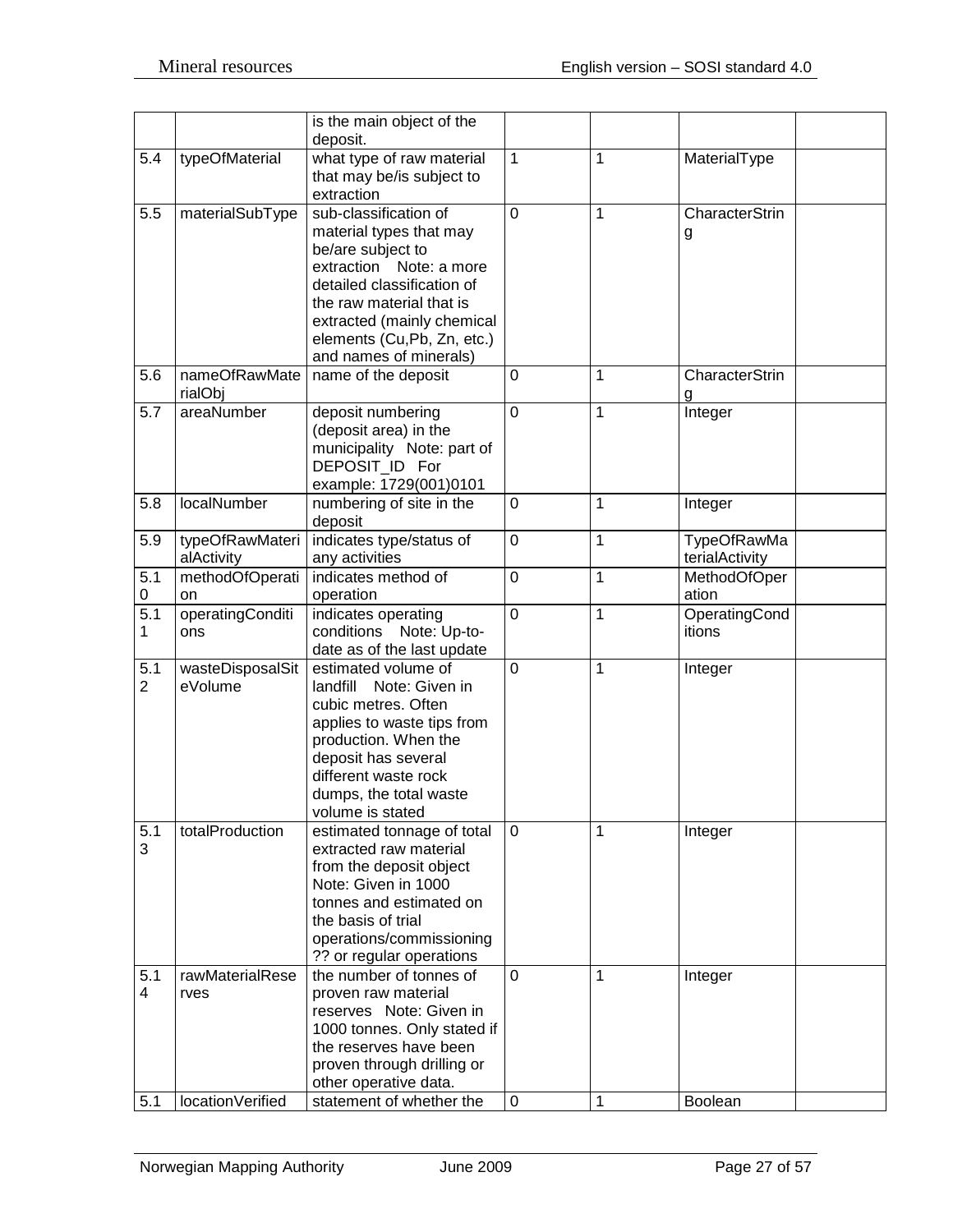| 5        |                  | location (coordinates) has<br>(have) been checked and<br>found to be in order<br>(verified) |   |                             |                  |
|----------|------------------|---------------------------------------------------------------------------------------------|---|-----------------------------|------------------|
| 5.1<br>6 | geolDescription  | descriptive text field or link   0<br>(URL) to textual<br>description                       |   | CharacterStrin<br>g         |                  |
| 5.1      | Role<br>boudary  |                                                                                             | N | GeoDelimLine                | Aggregrati<br>on |
| 5.1<br>8 | Role<br>belongTo |                                                                                             |   | <b>NaturalStoneA</b><br>rea |                  |

# <span id="page-27-0"></span>**1.2.2.6 HardRockAggregateRegistration**

| $\overline{N}$ | Name/<br>Role name                                | Description                                                                                                                                                                                                                                                                             | Obligation/<br>Condition | Maximum<br>Occurrenc<br>e | <b>Type</b>                    | Constraint |
|----------------|---------------------------------------------------|-----------------------------------------------------------------------------------------------------------------------------------------------------------------------------------------------------------------------------------------------------------------------------------------|--------------------------|---------------------------|--------------------------------|------------|
| 6              | <b>Class</b><br>HardRockAggreg<br>ateRegistration | demarcation of area<br>containing a hard rock<br>aggregate resource                                                                                                                                                                                                                     |                          |                           |                                |            |
| 6.1            | extent                                            | area over which an object<br>extends                                                                                                                                                                                                                                                    | $\mathbf{1}$             | 1                         | <b>SurfaceWithQu</b><br>ality  |            |
| 6.2            | identRawMaterial<br>Obj                           | deposit object<br>identification code Note:<br>Consists of a municipality<br>number (4 digits) and a<br>serial number (7 digits).<br>Ideally the serial number<br>should consist of an area<br>number (3 digits), a<br>location number (2 digits)<br>and a test number (2<br>digits).   | $\mathbf{1}$             | $\overline{1}$            | Integer                        |            |
| 6.3            | depositNumber                                     | unique numbering of the<br>deposit to which the raw<br>material object belongs<br>Note: used as an identifier<br>(relational key) between<br>the different objects in the<br>deposit. Many important<br>attributes are found only<br>on the area object, which<br>is the main object of | $\overline{1}$           | 1                         | Integer                        |            |
| 6.4            | typeOfMaterial                                    | what type of raw material<br>that may be/is subject to<br>extraction                                                                                                                                                                                                                    | $\mathbf{1}$             | 1                         | MaterialType                   |            |
| 6.5            | geolValueAssess<br>ment                           | how important a geological<br>resource or registration is<br>as regards potential<br>commercial exploitation<br>now or in the future                                                                                                                                                    | $\mathbf{0}$             | $\overline{1}$            | <b>GeolValueAss</b><br>essment |            |
| 6.6            | nameOfRawMate<br>rialObj                          | name of the deposit                                                                                                                                                                                                                                                                     | $\overline{0}$           | 1                         | <b>CharacterStrin</b><br>g     |            |
| 6.7            | areaNumber                                        | deposit numbering<br>(deposit area) in the<br>municipality Note: part of                                                                                                                                                                                                                | $\overline{0}$           | 1                         | Integer                        |            |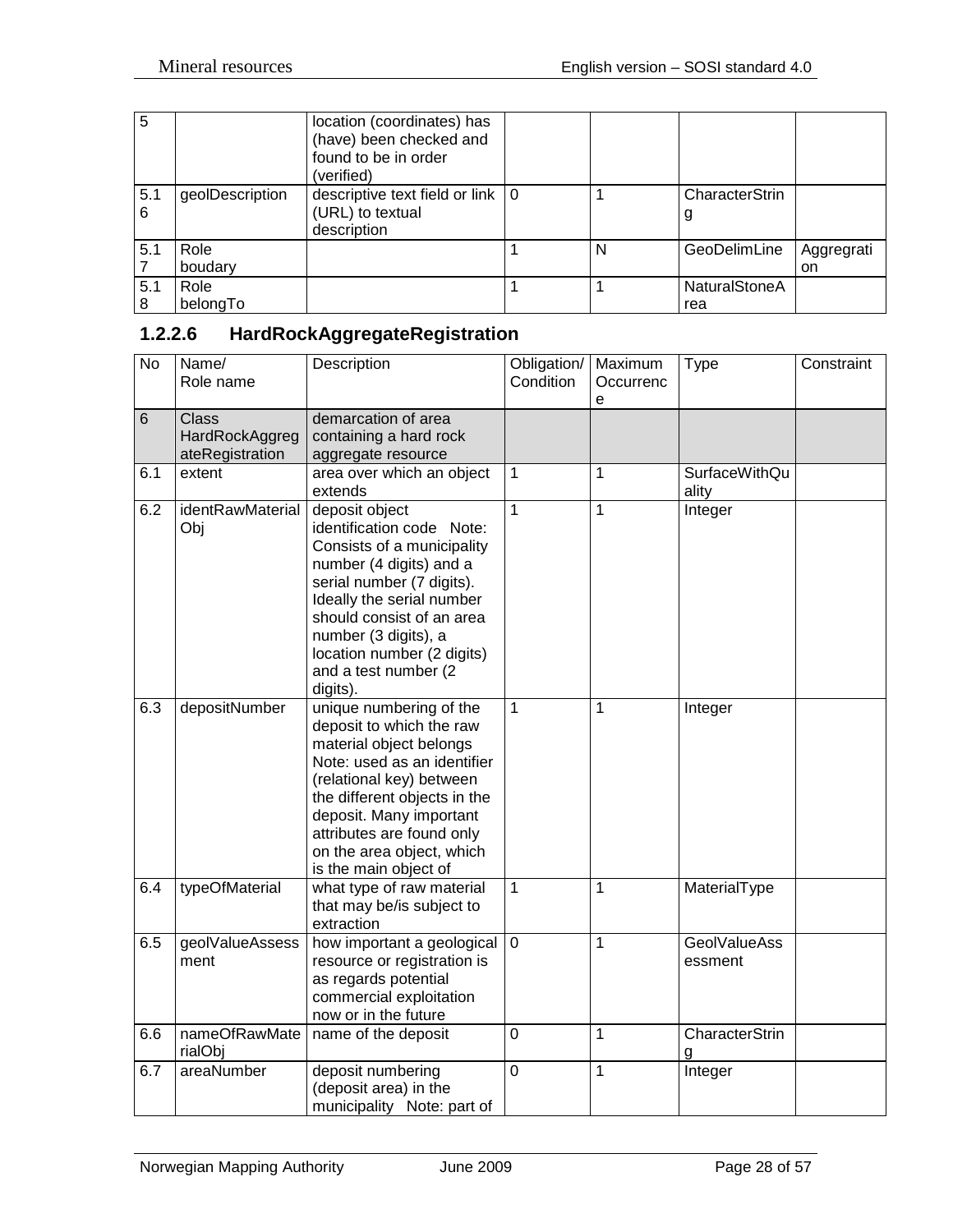|          |                 | DEPOSIT ID For<br>example: 1729(001)0101                                                       |          |   |                     |            |
|----------|-----------------|------------------------------------------------------------------------------------------------|----------|---|---------------------|------------|
| 6.8      | localNumber     | numbering of site in the<br>deposit Note: part of<br>DEPOSIT ID: For<br>example: 1729001(01)01 | $\Omega$ |   | Integer             |            |
| 6.9      | geolDescription | descriptive text field or link $\vert 0 \rangle$<br>(URL) to textual<br>description            |          |   | CharacterStrin<br>g |            |
| 6.1      | Role            |                                                                                                |          | N | GeoDelimLine        | Aggregrati |
| $\Omega$ | boudary         |                                                                                                |          |   |                     | on         |
| 6.1      | Role            |                                                                                                |          |   | HardRockAggr        |            |
|          | belongTo        |                                                                                                |          |   | egateArea           |            |

# <span id="page-28-0"></span>**1.2.2.7 SandGravelRegistration**

| $\overline{N}$ | Name/<br>Role name                         | Description                                                                                                                                                                                                                                                                               | Obligation/<br>Condition | Maximum<br>Occurrenc<br>е | <b>Type</b>                   | Constraint |
|----------------|--------------------------------------------|-------------------------------------------------------------------------------------------------------------------------------------------------------------------------------------------------------------------------------------------------------------------------------------------|--------------------------|---------------------------|-------------------------------|------------|
| $\overline{7}$ | <b>Class</b><br>SandGravelRegi<br>stration | demarcation of area<br>containing sand and gravel<br>resources                                                                                                                                                                                                                            |                          |                           |                               |            |
| 7.1            | extent                                     | area over which an object<br>extends                                                                                                                                                                                                                                                      | $\mathbf{1}$             | 1                         | <b>SurfaceWithQu</b><br>ality |            |
| 7.2            | identRawMaterial<br>Obj                    | deposit object<br>identification code Note:<br>Consists of a municipality<br>number (4 digits) and a<br>serial number (7 digits).<br>Ideally the serial number<br>should consist of an area<br>number (3 digits), a<br>location number (2 digits)<br>and a test number (2<br>digits). For | $\mathbf{1}$             | 1                         | Integer                       |            |
| 7.3            | depositNumber                              | unique numbering of the<br>deposit to which the raw<br>material object belongs<br>Note: used to identify the<br>different objects in the<br>deposit. Many important<br>attributes are found only<br>on the area object, which<br>is the main object of the<br>deposit For example. 172    | $\mathbf{1}$             | 1                         | Integer                       |            |
| 7.4            | typeOfMaterial                             | what type of raw material<br>that may be/is subject to<br>extraction                                                                                                                                                                                                                      | $\mathbf{1}$             | 1                         | MaterialType                  |            |
| 7.5            | materialSubType                            | sub-classification of<br>material types that may<br>be/are subject to<br>extraction Note: a more<br>detailed classification of<br>the raw material that is<br>extracted (mainly chemical<br>elements (Cu,Pb, Zn, etc.)                                                                    | $\overline{0}$           | 1                         | CharacterStrin<br>g           |            |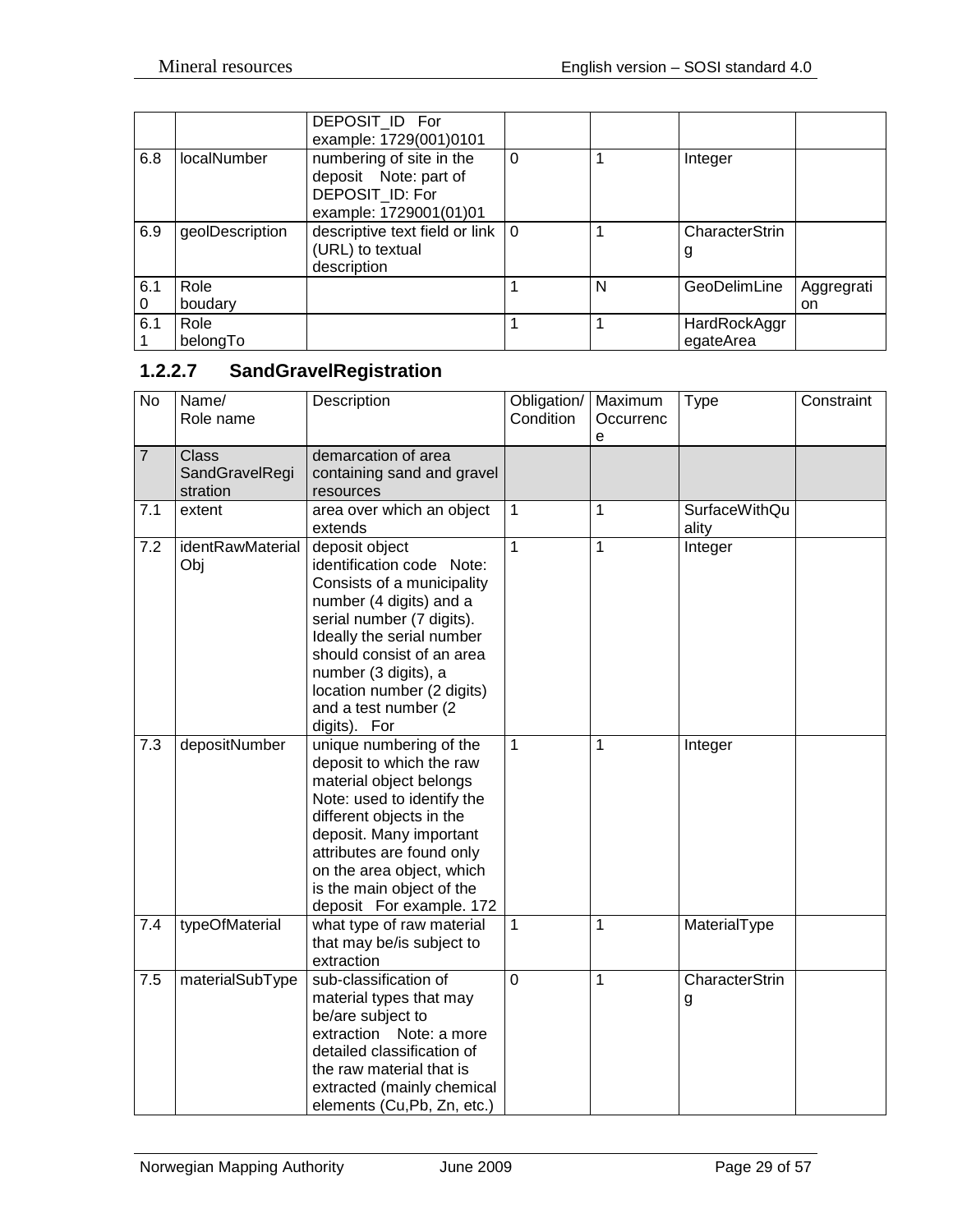|                                 |                          | and names of minerals)                                                                                                                                                                                                                                      |                |   |                                |                  |
|---------------------------------|--------------------------|-------------------------------------------------------------------------------------------------------------------------------------------------------------------------------------------------------------------------------------------------------------|----------------|---|--------------------------------|------------------|
| 7.6                             | geolValueAssess<br>ment  | how important a geological<br>resource or registration is<br>as regards potential<br>commercial exploitation<br>now or in the future                                                                                                                        | $\mathbf 0$    | 1 | <b>GeolValueAss</b><br>essment |                  |
| 7.7                             | nameOfRawMate<br>rialObj | name of the deposit                                                                                                                                                                                                                                         | $\overline{0}$ | 1 | CharacterStrin<br>g            |                  |
| 7.8                             | areaNumber               | deposit numbering<br>(deposit area) in the<br>municipality Note: part of<br>DEPOSIT_ID For<br>example: 1729(001)0101                                                                                                                                        | $\overline{0}$ | 1 | Integer                        |                  |
| 7.9                             | localNumber              | numbering of site in the<br>deposit Note: part of<br>DEPOSIT ID: For<br>example: 1729001(01)01                                                                                                                                                              | $\mathbf 0$    | 1 | Integer                        |                  |
| 7.1<br>0                        | rawMaterialVolu<br>me    | average volume of the<br>registration of raw<br>materials or all<br>registrations in the raw<br>material area in total The<br>volume is measured in m3<br>and estimated with a 50%<br>probability. Indicates area<br>multiplied by the average<br>thickness | $\overline{0}$ | 1 | Integer                        |                  |
| 7.1<br>1                        | thickness50%             |                                                                                                                                                                                                                                                             | $\mathbf 0$    | 1 | Integer                        |                  |
| 7.1<br>$\overline{2}$           | geolDescription          | descriptive text field or link<br>(URL) to textual<br>description                                                                                                                                                                                           | $\mathbf 0$    | 1 | CharacterStrin<br>g            |                  |
| 7.1<br>3                        | Role<br>boudary          |                                                                                                                                                                                                                                                             | 1              | N | GeoDelimLine                   | Aggregrati<br>on |
| 7.1<br>$\overline{\mathcal{A}}$ | Role<br>belongTo         |                                                                                                                                                                                                                                                             | 1              | 1 | SandGravelAr<br>ea             |                  |

#### <span id="page-29-0"></span>**1.2.2.8 PeatRegistration**

| No  | Name/<br>Role name               | Description                                           | Obligation/<br>Condition | Maximum<br>Occurrenc | <b>Type</b>            | Constraint       |
|-----|----------------------------------|-------------------------------------------------------|--------------------------|----------------------|------------------------|------------------|
|     |                                  |                                                       |                          | e                    |                        |                  |
| 8   | <b>Class</b><br>PeatRegistration | demarcation of area<br>registered as peat<br>resource |                          |                      |                        |                  |
| 8.1 | extent                           | area over which an object<br>extends                  |                          |                      | SurfaceWithQu<br>ality |                  |
| 8.2 | Role<br>boudary                  |                                                       |                          | N                    | GeoDelimLine           | Aggregrati<br>on |
| 8.3 | Role<br>belongTo                 |                                                       |                          |                      | PeatArea               |                  |

#### <span id="page-29-1"></span>**1.2.2.9 Association <<Topo>> IndustrialMineralRegistration-GeoDelimLine**

| <b>No</b><br>vpe<br>Maximum<br>'ame/<br>notro ini<br>. <b>.</b><br>-----<br>.<br>∼<br>- --<br>N<br>criptior<br>ation,<br>эπ<br>. C ) T<br>1. 21 |
|-------------------------------------------------------------------------------------------------------------------------------------------------|
|-------------------------------------------------------------------------------------------------------------------------------------------------|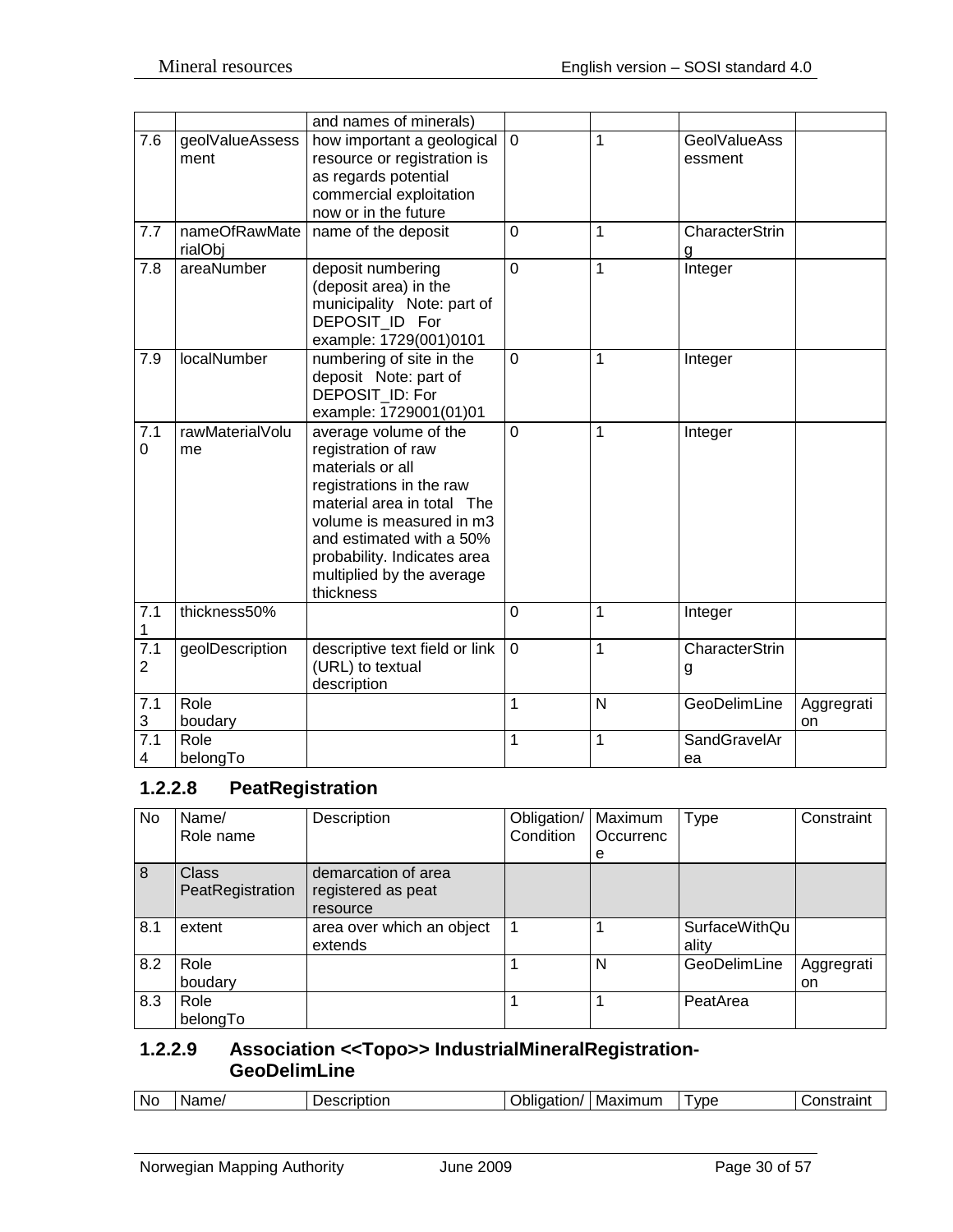|     | Role name                                                                | Condition | Occurrenc |                                   |                 |
|-----|--------------------------------------------------------------------------|-----------|-----------|-----------------------------------|-----------------|
|     |                                                                          |           | е         |                                   |                 |
| 9   | Association<br><b>IndustrialMineral</b><br>Registration-<br>GeoDelimLine |           |           |                                   |                 |
| 9.1 | Role<br>boudary                                                          |           | N         | GeoDelimLine                      | Aggregatio<br>n |
| 9.2 | Role<br>(unnamed)<br><b>IndustrialMineral</b><br>Registration            | 0         |           | IndustrialMiner<br>alRegistration |                 |

## <span id="page-30-0"></span>**1.2.2.10 Association <<Topo>> SandGravelRegistration-GeoDelimLine**

| No              | Name/          | Description | Obligation/ | Maximum   | Type         | Constraint |
|-----------------|----------------|-------------|-------------|-----------|--------------|------------|
|                 | Role name      |             | Condition   | Occurrenc |              |            |
|                 |                |             |             | е         |              |            |
| 10 <sup>1</sup> | Association    |             |             |           |              |            |
|                 | SandGravelRegi |             |             |           |              |            |
|                 | stration-      |             |             |           |              |            |
|                 | GeoDelimLine   |             |             |           |              |            |
| 10.             | Role           |             | 1           | N         | GeoDelimLine | Aggregatio |
|                 | boudary        |             |             |           |              | n          |
| 10.             | Role           |             | $\Omega$    | 1         | SandGravelRe |            |
| 2               | (unnamed)      |             |             |           | gistration   |            |
|                 | SandGravelRegi |             |             |           |              |            |
|                 | stration       |             |             |           |              |            |

## <span id="page-30-1"></span>**1.2.2.11 Association <<Topo>> PeatRegistration-GeoDelimLine**

| No       | Name/<br>Role name                               | Description | Obligation/   Maximum<br>Condition | Occurrenc<br>e | Type                 | Constraint      |
|----------|--------------------------------------------------|-------------|------------------------------------|----------------|----------------------|-----------------|
| 11       | Association<br>PeatRegistration-<br>GeoDelimLine |             |                                    |                |                      |                 |
| 11.      | Role<br>boudary                                  |             |                                    | N              | GeoDelimLine         | Aggregatio<br>n |
| 11.<br>2 | Role<br>(unnamed)<br>PeatRegistration            |             |                                    |                | PeatRegistrati<br>on |                 |

## <span id="page-30-2"></span>**1.2.2.12 Association <<Topo>> ClayRegistration-GeoDelimLine**

| No       | Name/<br>Role name                               | Description | Obligation/   Maximum<br>Condition | Occurrenc<br>e | <b>Type</b>          | Constraint      |
|----------|--------------------------------------------------|-------------|------------------------------------|----------------|----------------------|-----------------|
| 12       | Association<br>ClayRegistration-<br>GeoDelimLine |             |                                    |                |                      |                 |
| 12.      | Role<br>boudary                                  |             |                                    | N              | GeoDelimLine         | Aggregatio<br>n |
| 12.<br>2 | Role<br>(unnamed)<br>ClayRegistration            |             |                                    |                | ClayRegistratio<br>n |                 |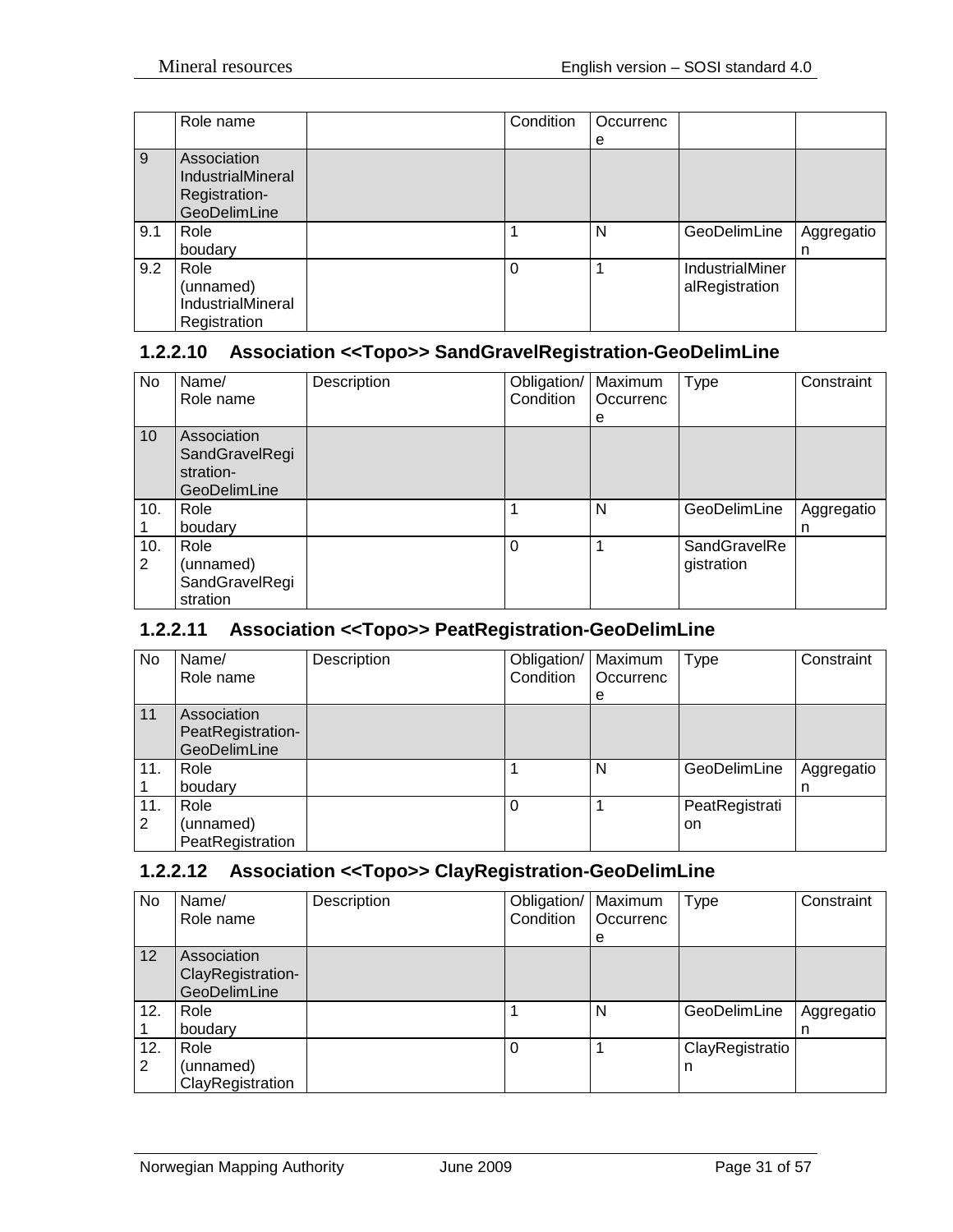## <span id="page-31-0"></span>**1.2.2.13 Association <<Topo>> GroundwaterRegistration-GeoDelimLine**

| No       | Name/<br>Role name                                          | Description | Obligation/<br>Condition | Maximum<br>Occurrenc<br>е | <b>Type</b>                 | Constraint      |
|----------|-------------------------------------------------------------|-------------|--------------------------|---------------------------|-----------------------------|-----------------|
| 13       | Association<br>GroundwaterReg<br>istration-<br>GeoDelimLine |             |                          |                           |                             |                 |
| 13.      | Role<br>boudary                                             |             |                          | N                         | GeoDelimLine                | Aggregatio<br>n |
| 13.<br>2 | Role<br>(unnamed)<br>GroundwaterReg<br>istration            |             | $\Omega$                 |                           | GroundwaterR<br>egistration |                 |

## <span id="page-31-1"></span>**1.2.2.14 Association <<Topo>> NaturalStoneRegistration-GeoDelimLine**

| No.      | Name/<br>Role name                                                         | Description | Obligation/<br>Condition | Maximum<br>Occurrenc | <b>Type</b>                         | Constraint      |
|----------|----------------------------------------------------------------------------|-------------|--------------------------|----------------------|-------------------------------------|-----------------|
|          |                                                                            |             |                          | e                    |                                     |                 |
| 14       | Association<br><b>NaturalStoneReg</b><br>istration-<br><b>GeoDelimLine</b> |             |                          |                      |                                     |                 |
| 14.      | Role<br>boudary                                                            |             |                          | N                    | GeoDelimLine                        | Aggregatio<br>n |
| 14.<br>2 | Role<br>(unnamed)<br>NaturalStoneReg<br>istration                          |             | $\Omega$                 |                      | <b>NaturalStoneR</b><br>egistration |                 |

#### <span id="page-31-2"></span>**1.2.2.15 Association <<Topo>> HardRockAggregateRegistration-GeoDelimLine**

| No       | Name/<br>Role name                                                | Description | Obligation/<br>Condition | Maximum<br>Occurrenc | <b>Type</b>                           | Constraint      |
|----------|-------------------------------------------------------------------|-------------|--------------------------|----------------------|---------------------------------------|-----------------|
|          |                                                                   |             |                          | е                    |                                       |                 |
| 15       | Association<br>HardRockAggreg<br>ateRegistration-<br>GeoDelimLine |             |                          |                      |                                       |                 |
| 15.      | Role<br>boudary                                                   |             |                          | N                    | GeoDelimLine                          | Aggregatio<br>n |
| 15.<br>2 | Role<br>(unnamed)<br>HardRockAggreg<br>ateRegistration            |             | 0                        |                      | HardRockAggr<br>egateRegistrati<br>on |                 |

#### <span id="page-31-3"></span>**1.2.2.16 Association <<Topo>> OreRegistration-GeoDelimLine**

| No | Name/<br>Role name                              | Description | Obligation/   Maximum<br>Condition | <b>Occurrenc</b><br>е | Type | Constraint |
|----|-------------------------------------------------|-------------|------------------------------------|-----------------------|------|------------|
| 16 | Association<br>OreRegistration-<br>GeoDelimLine |             |                                    |                       |      |            |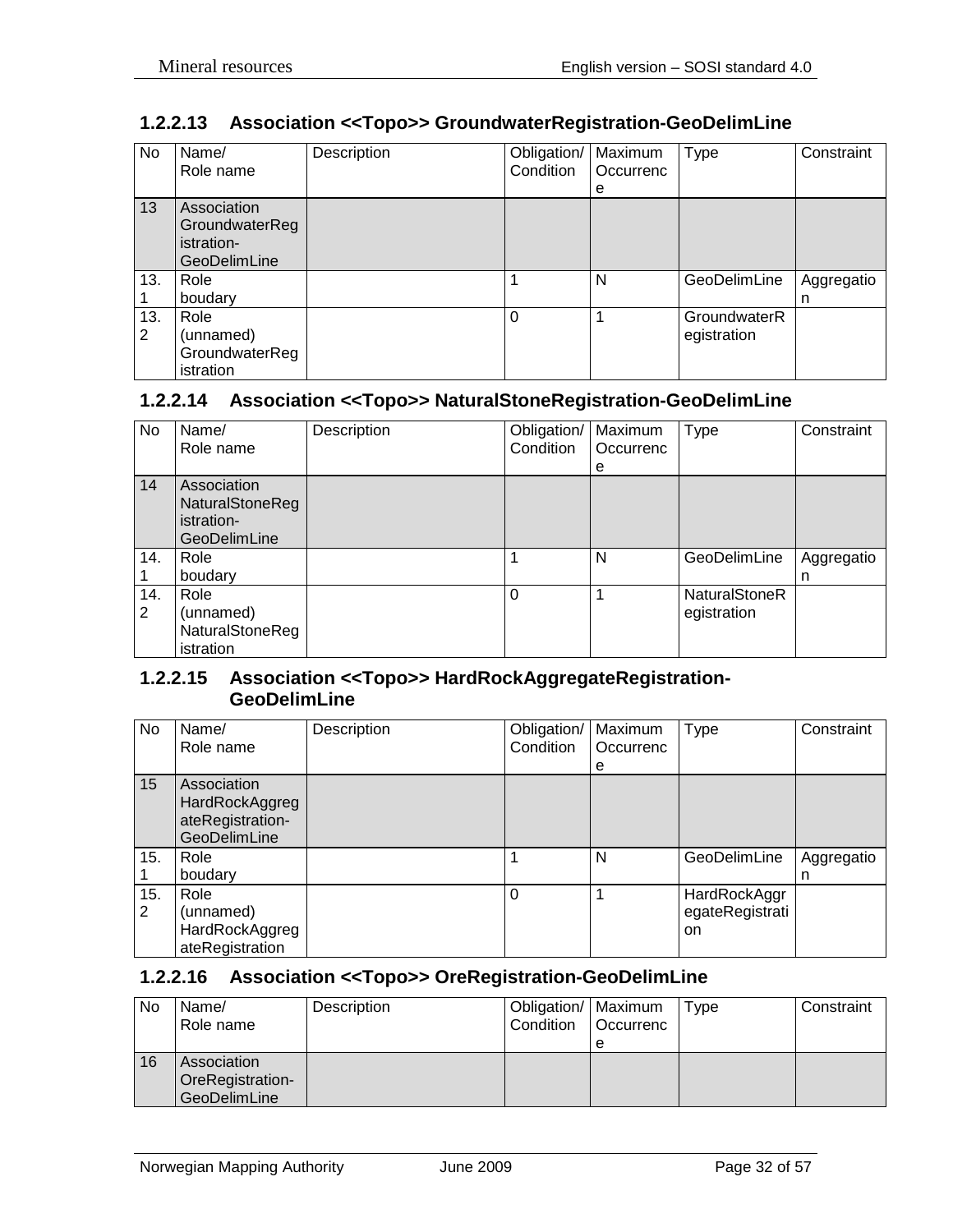| 16. | Role            | N | GeoDelimLine   | Aggregatio |
|-----|-----------------|---|----------------|------------|
|     | boudary         |   |                |            |
| 16. | Role            |   | OreRegistratio |            |
| ົ   | (unnamed)       |   |                |            |
|     | OreRegistration |   |                |            |

## <span id="page-32-0"></span>**1.2.3 Raw material observations**

## <span id="page-32-1"></span>**1.2.3.1 GroundwaterObservation**

| $\overline{N}$ | Name/<br>Role name                                | Description                                                                                                                                                                                                                                                                                                        | Obligation/<br>Condition | Maximum<br>Occurrenc<br>e | <b>Type</b>                          | Constraint |
|----------------|---------------------------------------------------|--------------------------------------------------------------------------------------------------------------------------------------------------------------------------------------------------------------------------------------------------------------------------------------------------------------------|--------------------------|---------------------------|--------------------------------------|------------|
| $\mathbf{1}$   | <b>Class</b><br><b>GroundwaterObs</b><br>ervation | site providing information<br>about a groundwater<br>resource                                                                                                                                                                                                                                                      |                          |                           |                                      |            |
| 1.1            | position                                          | location where the object<br>exists                                                                                                                                                                                                                                                                                | $\overline{1}$           | 1                         | PointWithQuali<br>tv                 |            |
| 1.2            | identRawMaterial<br>Obj                           | deposit object<br>identification code<br>Note:<br>Consists of a municipality<br>number (4 digits) and a<br>serial number (7 digits).<br>Ideally the serial number<br>should consist of an area<br>number (3 digits), a<br>location number (2 digits)<br>and a test number (2)<br>digits). For example:<br>17290010 | $\overline{0}$           | $\mathbf{1}$              | Integer                              |            |
| 1.3            | typeOfMaterial                                    |                                                                                                                                                                                                                                                                                                                    | $\overline{0}$           | 1                         | TypeOfMateria                        |            |
| 1.4            | nameOfRawMate<br>rialObj                          | name of the deposit                                                                                                                                                                                                                                                                                                | $\mathbf 0$              | 1                         | CharacterStrin<br>g                  |            |
| 1.5            | altDepositNo                                      | alternative numbering of<br>the deposit Note: May<br>have a specific form in the<br>individual deposit<br>database and does not<br>need to be unique. Often<br>used to refer back to<br>numbering systems in<br>older registers                                                                                    | $\overline{0}$           | 1                         | <b>CharacterStrin</b><br>g           |            |
| 1.6            | typeOfRawMateri<br>alActivity                     | indicates type/status of<br>any activities                                                                                                                                                                                                                                                                         | $\mathbf 0$              | 1                         | <b>TypeOfRawMa</b><br>terialActivity |            |
| 1.7            | methodOfOperati<br>on                             | indicates method of<br>operation Note:<br>Predominant method of<br>operation for the site                                                                                                                                                                                                                          | $\mathbf 0$              | $\mathbf{1}$              | MethodOfOper<br>ation                |            |
| 1.8            | operatingConditi<br>ons                           | indicates operating<br>conditions Note: Up-to-<br>date as of the last update                                                                                                                                                                                                                                       | $\overline{0}$           | 1                         | OperatingCond<br>itions              |            |
| 1.9            | locationVerified                                  | statement of whether the                                                                                                                                                                                                                                                                                           | $\mathbf 0$              | $\mathbf 1$               | Boolean                              |            |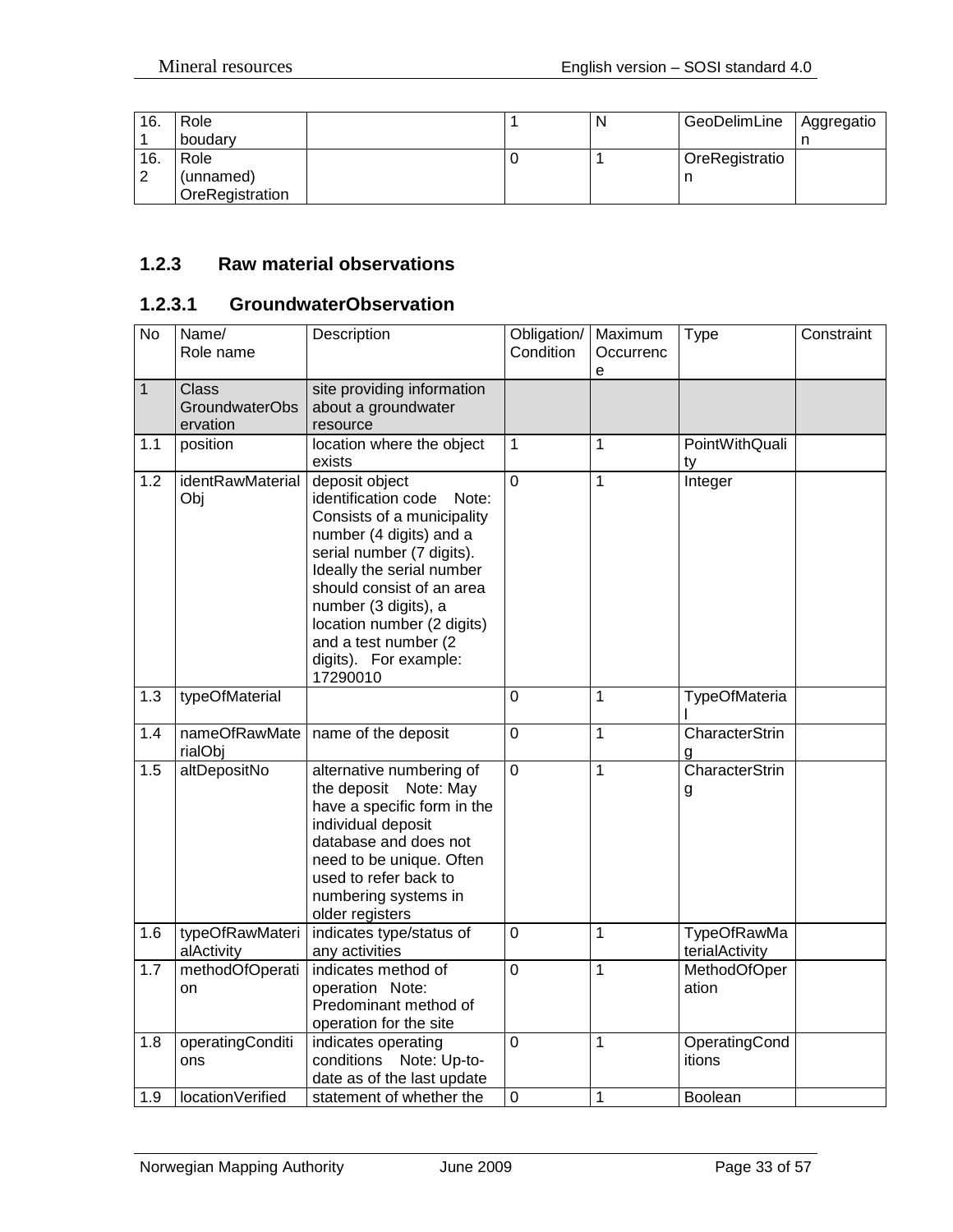|          |                      | location (coordinates) has<br>(have) been checked and<br>found to be in order<br>(verified) |          |                     |
|----------|----------------------|---------------------------------------------------------------------------------------------|----------|---------------------|
| 1.1<br>0 | geolDescription      | descriptive text field or link $\vert 0 \rangle$<br>(URL) to textual<br>description         |          | CharacterStrin<br>g |
| 1.1      | numberOfAnalys<br>es | the number of chemical<br>and/or mechanical<br>analyses performed                           | $\Omega$ | Integer             |
| 1.1<br>2 | Role<br>belongTo     |                                                                                             |          | GroundwaterAr<br>ea |

## <span id="page-33-0"></span>**1.2.3.2 SandGravelObservation**

| $\overline{N}$ o | Name/<br>Role name                               | Description                                                                                                                                                                                                                                                                                | Obligation/<br>Condition | Maximum<br>Occurrenc<br>e | <b>Type</b>          | Constraint |
|------------------|--------------------------------------------------|--------------------------------------------------------------------------------------------------------------------------------------------------------------------------------------------------------------------------------------------------------------------------------------------|--------------------------|---------------------------|----------------------|------------|
| $\overline{2}$   | <b>Class</b><br><b>SandGravelObse</b><br>rvation | site providing information<br>about a sand/gravel<br>resource                                                                                                                                                                                                                              |                          |                           |                      |            |
| 2.1              | position                                         | location where the object<br>exists                                                                                                                                                                                                                                                        | 1                        | 1                         | PointWithQuali<br>ty |            |
| 2.2              | identRawMaterial<br>Obj                          | deposit object<br>identification code Note:<br>Consists of a municipality<br>number (4 digits) and a<br>serial number (7 digits).<br>Ideally the serial number<br>should consist of an area<br>number (3 digits), a<br>location number (2 digits)<br>and a test number (2)<br>digits). For | $\mathbf{1}$             | $\mathbf{1}$              | Integer              |            |
| 2.3              | depositNumber                                    | unique numbering of the<br>deposit to which the raw<br>material object belongs<br>Note: used to identify the<br>different objects in the<br>deposit. Many important<br>attributes are found only<br>on the area object, which<br>is the main object of the<br>deposit For example. 1729    | 1                        | $\mathbf 1$               | Integer              |            |
| 2.4              | typeOfMaterial                                   | what type of raw material<br>that may be/is subject to<br>extraction                                                                                                                                                                                                                       | $\mathbf{1}$             | 1                         | MaterialType         |            |
| 2.5              | materialSubType                                  | sub-classification of<br>material types that may<br>be/are subject to<br>extraction Note: a more<br>detailed classification of<br>the raw material that is<br>extracted (mainly chemical<br>elements (Cu,Pb, Zn, etc.)<br>and names of minerals)                                           | $\overline{0}$           | 1                         | CharacterStrin<br>g  |            |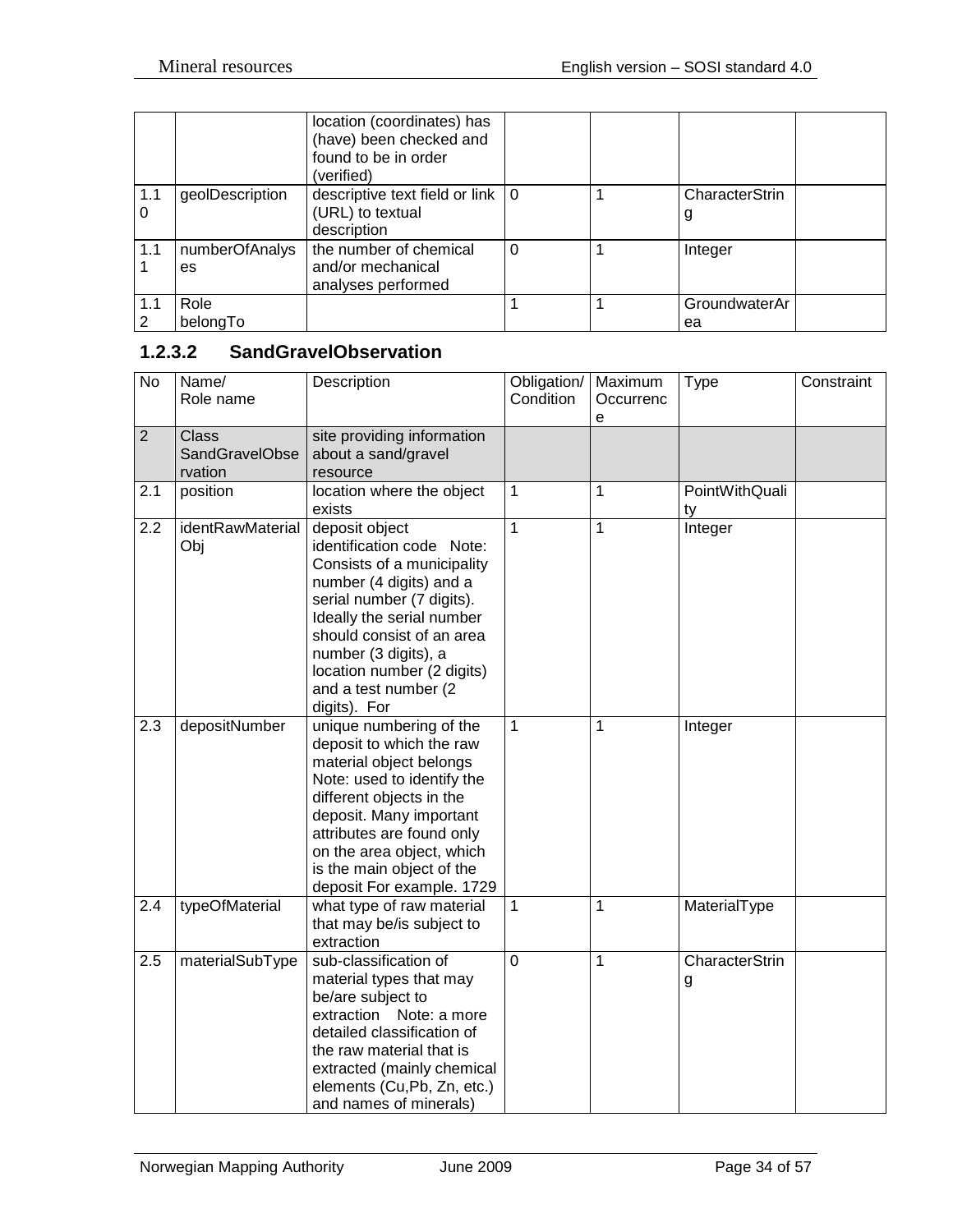| 2.6      | nameOfRawMate<br>rialObj | name of raw material<br>object                                                                                       | $\Omega$ |   | CharacterStrin      |
|----------|--------------------------|----------------------------------------------------------------------------------------------------------------------|----------|---|---------------------|
| 2.7      | areaNumber               | deposit numbering<br>(deposit area) in the<br>municipality Note: part of<br>DEPOSIT ID For<br>example: 1729(001)0101 | $\Omega$ | 1 | Integer             |
| 2.8      | <b>localNumber</b>       | numbering of site in the<br>deposit Note: part of<br>DEPOSIT ID: For<br>example: 1729001(01)01                       | $\Omega$ | 1 | Integer             |
| 2.9      | geolDescription          | descriptive text field or link  <br>(URL) to textual<br>description                                                  | $\Omega$ | 1 | CharacterStrin<br>g |
| 2.1<br>0 | numberOfAnalys<br>es     | the number of chemical<br>and/or mechanical<br>analyses performed                                                    | $\Omega$ | 1 | Integer             |
| 2.1      | Role<br>belongTo         |                                                                                                                      | 1        | 1 | SandGravelAr<br>ea  |

# <span id="page-34-0"></span>**1.2.3.3 SandGravelPit**

| <b>No</b> | Name/<br>Role name            | Description                                                                                                                                                                                                                                                                               | Obligation/<br>Condition | Maximum<br>Occurrenc<br>e | <b>Type</b>                   | Constraint |
|-----------|-------------------------------|-------------------------------------------------------------------------------------------------------------------------------------------------------------------------------------------------------------------------------------------------------------------------------------------|--------------------------|---------------------------|-------------------------------|------------|
| 3         | Class<br><b>SandGravelPit</b> | site where sand and gravel<br>are extracted                                                                                                                                                                                                                                               |                          |                           |                               |            |
| 3.1       | extent                        | area over which an object<br>extends                                                                                                                                                                                                                                                      | $\mathbf{1}$             | $\mathbf{1}$              | <b>SurfaceWithQu</b><br>ality |            |
| 3.2       | identRawMaterial<br>Obj       | deposit object<br>identification code Note:<br>Consists of a municipality<br>number (4 digits) and a<br>serial number (7 digits).<br>Ideally the serial number<br>should consist of an area<br>number (3 digits), a<br>location number (2 digits)<br>and a test number (2<br>digits). For | 1                        | 1                         | Integer                       |            |
| 3.3       | depositNumber                 | unique numbering of the<br>deposit to which the raw<br>material object belongs<br>Note: used to identify the<br>different objects in the<br>deposit. Many important<br>attributes are found only<br>on the area object, which<br>is the main object of the<br>deposit For example. 172    | $\mathbf{1}$             | $\overline{1}$            | Integer                       |            |
| 3.4       | typeOfMaterial                | what type of raw material<br>that may be/is subject to<br>extraction                                                                                                                                                                                                                      | $\mathbf{1}$             | 1                         | MaterialType                  |            |
| 3.5       | materialSubType               | sub-classification of<br>material types that may<br>be/are subject to                                                                                                                                                                                                                     | $\overline{0}$           | 1                         | <b>CharacterStrin</b><br>g    |            |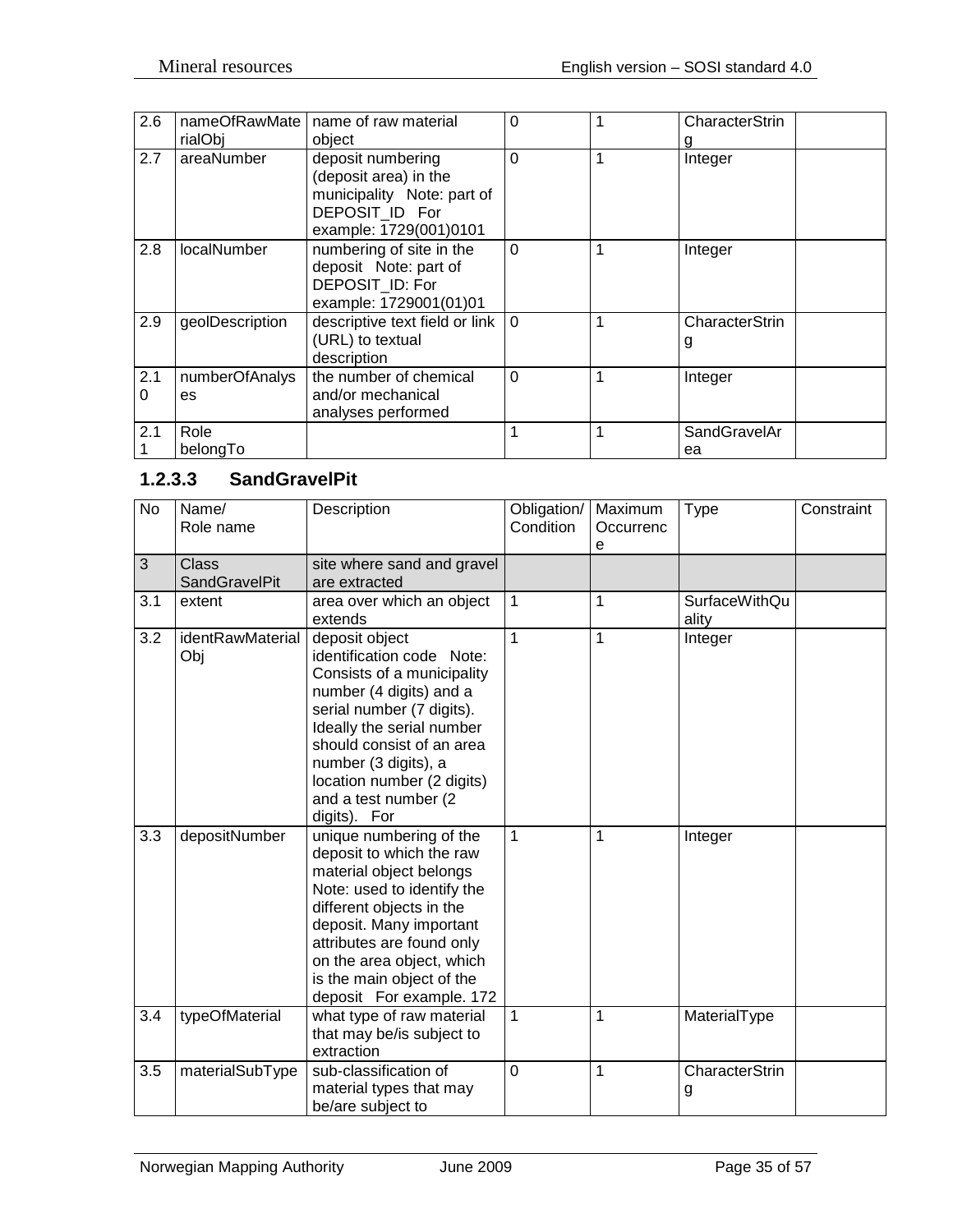|                       |                               | extraction Note: a more<br>detailed classification of<br>the raw material that is<br>extracted (mainly chemical<br>elements (Cu,Pb, Zn, etc.)<br>and names of minerals) |                |                |                                       |                  |
|-----------------------|-------------------------------|-------------------------------------------------------------------------------------------------------------------------------------------------------------------------|----------------|----------------|---------------------------------------|------------------|
| 3.6                   | geolValueAssess<br>ment       | how important a geological<br>resource or registration is<br>as regards potential<br>commercial exploitation<br>now or in the future                                    | $\overline{0}$ | 1              | <b>GeolValueAss</b><br>essment        |                  |
| 3.7                   | areaNumber                    | deposit numbering<br>(deposit area) in the<br>municipality Note: part of<br>DEPOSIT ID For<br>example: 1729(001)0101                                                    | $\overline{0}$ | 1              | Integer                               |                  |
| 3.8                   | nameOfRawMate<br>rialObj      | name of raw material<br>object                                                                                                                                          | 0              | 1              | CharacterStrin<br>g                   |                  |
| 3.9                   | localNumber                   | numbering of site in the<br>deposit Note: part of<br>DEPOSIT_ID: For<br>example: 1729001(01)01                                                                          | $\mathbf 0$    | 1              | Integer                               |                  |
| 3.1<br>0              | typeOfUncompac<br>tedMaterial |                                                                                                                                                                         | $\mathbf 0$    | 1              | SuperficialDep<br>ositSurfaceTyp<br>е |                  |
| 3.1<br>1              | operatingConditi<br>ons       | indicates operating<br>Note: Up-to-<br>conditions<br>date as of the last update                                                                                         | $\overline{0}$ | 1              | OperatingCond<br>itions               |                  |
| 3.1<br>$\overline{2}$ | locationVerified              | statement of whether the<br>location (coordinates) has<br>(have) been checked and<br>found to be in order<br>(verified)                                                 | $\overline{0}$ | $\overline{1}$ | <b>Boolean</b>                        |                  |
| 3.1<br>3              | geolDescription               | descriptive text field or link<br>(URL) to textual<br>description                                                                                                       | $\mathbf 0$    | 1              | CharacterStrin<br>g                   |                  |
| 3.1<br>$\overline{4}$ | numberOfAnalys<br>es          | the number of chemical<br>and/or mechanical<br>analyses performed                                                                                                       | $\mathbf 0$    | 1              | Integer                               |                  |
| 3.1<br>5              | Role<br>boudary               |                                                                                                                                                                         | $\mathbf{1}$   | N              | GeoDelimLine                          | Aggregrati<br>on |
| 3.1<br>6              | Role<br>belongTo              |                                                                                                                                                                         | 1              | 1              | SandGravelAr<br>ea                    |                  |

#### <span id="page-35-0"></span>**1.2.3.4 IndustrialMineralObservation**

| No             | Name/<br>Role name                               | Description                                                           | Obligation/<br>Condition | Maximum<br>Occurrenc | Type           | Constraint |
|----------------|--------------------------------------------------|-----------------------------------------------------------------------|--------------------------|----------------------|----------------|------------|
|                |                                                  |                                                                       |                          | е                    |                |            |
| $\overline{4}$ | Class<br><b>IndustrialMineral</b><br>Observation | site providing information<br>about an industrial mineral<br>resource |                          |                      |                |            |
| 4.1            | position                                         | location where the object<br>exists                                   |                          |                      | PointWithQuali |            |
| 4.2            | identRawMaterial<br>Obj                          | deposit object<br>identification code Note:                           |                          |                      | Integer        |            |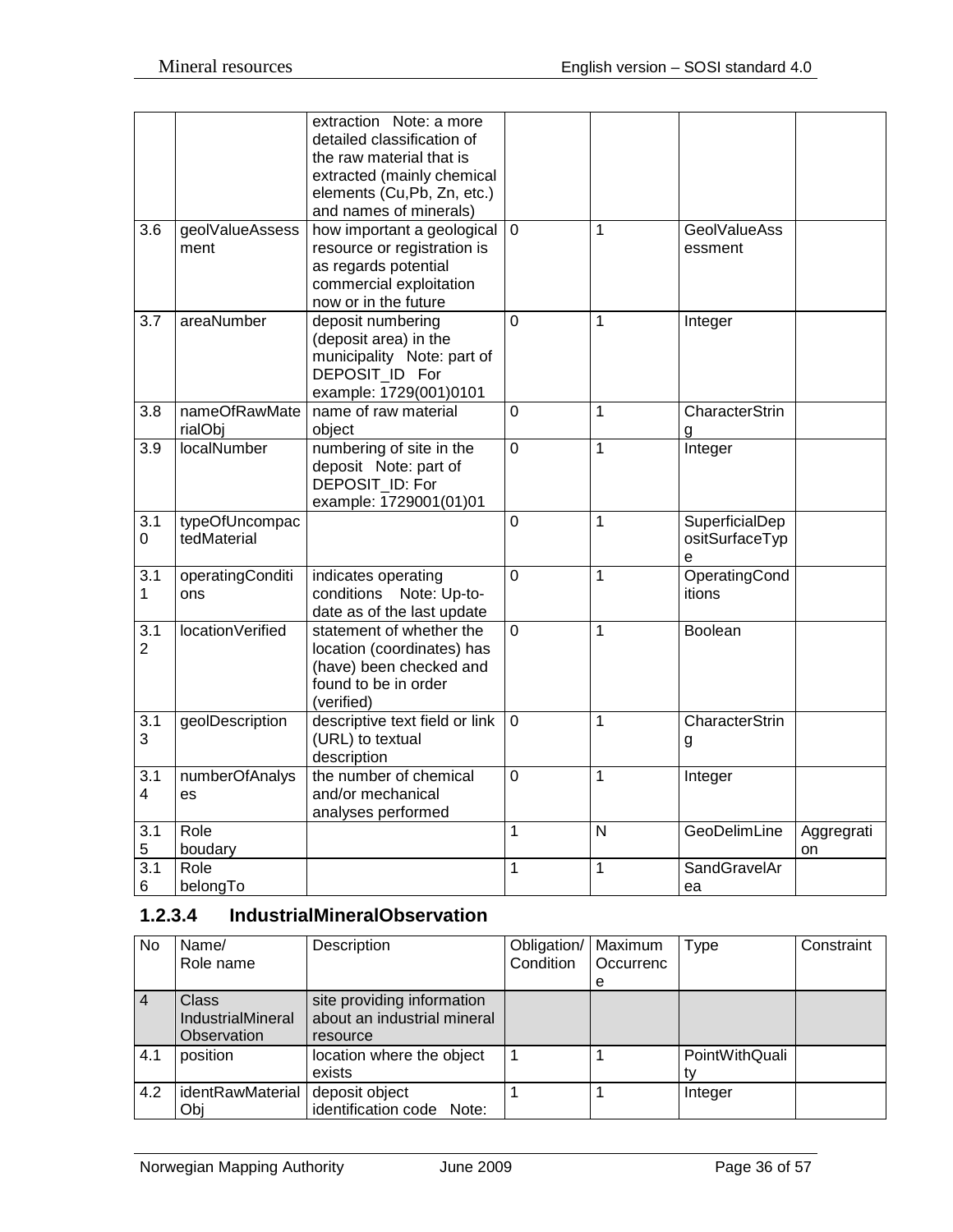|          |                               | Consists of a municipality<br>number (4 digits) and a<br>serial number (7 digits).<br>Ideally the serial number<br>should consist of an area<br>number (3 digits), a<br>location number (2 digits)<br>and a test number (2)<br>digits). For example:<br>17290010                                                               |             |   |                               |
|----------|-------------------------------|--------------------------------------------------------------------------------------------------------------------------------------------------------------------------------------------------------------------------------------------------------------------------------------------------------------------------------|-------------|---|-------------------------------|
| 4.3      | depositNumber                 | unique numbering of the<br>deposit to which the raw<br>material object belongs<br>Note: used as an identifier<br>(relational key) between<br>the different objects in the<br>deposit. Many important<br>attributes are found only<br>on the area object, which<br>is the main object of the<br>deposit For example:<br>1729001 | 1           | 1 | Integer                       |
| 4.4      | typeOfMaterial                | what type of raw material<br>that may be/is subject to<br>extraction                                                                                                                                                                                                                                                           | 1           | 1 | TypeOfMateria                 |
| 4.5      | materialSubType               | sub-classification of<br>material types that may<br>be/are subject to<br>extraction Note: a more<br>detailed classification of<br>the raw material that is<br>extracted (mainly chemical<br>elements (Cu,Pb, Zn, etc.)<br>and names of minerals)                                                                               | 0           | 1 | CharacterStrin<br>g           |
| 4.6      | nameOfRawMate<br>rialObj      | name of the deposit                                                                                                                                                                                                                                                                                                            | $\mathbf 0$ | 1 | CharacterStrin<br>g           |
| 4.7      | areaNumber                    | deposit numbering<br>(deposit area) in the<br>municipality Note: part of<br>DEPOSIT ID For<br>example: 1729(001)0101                                                                                                                                                                                                           | 0           | 1 | Integer                       |
| 4.8      | localNumber                   | numbering of site in the<br>deposit Note: part of<br>DEPOSIT_ID: For<br>example: 1729001(01)01                                                                                                                                                                                                                                 | 0           | 1 | Integer                       |
| 4.9      | typeOfRawMateri<br>alActivity | indicates type/status of<br>any activities                                                                                                                                                                                                                                                                                     | 0           | 1 | TypeOfRawMa<br>terialActivity |
| 4.1<br>0 | methodOfOperati<br>on         | indicates method of<br>operation Note:<br>Predominant method of<br>operation for the site                                                                                                                                                                                                                                      | 0           | 1 | MethodOfOper<br>ation         |
| 4.1<br>1 | operatingConditi<br>ons       | indicates operating<br>conditions Note: Up-to-<br>date as of the last update                                                                                                                                                                                                                                                   | 0           | 1 | OperatingCond<br>itions       |
| 4.1      | depositNumber                 | unique numbering of the                                                                                                                                                                                                                                                                                                        | 0           | 1 | CharacterStrin                |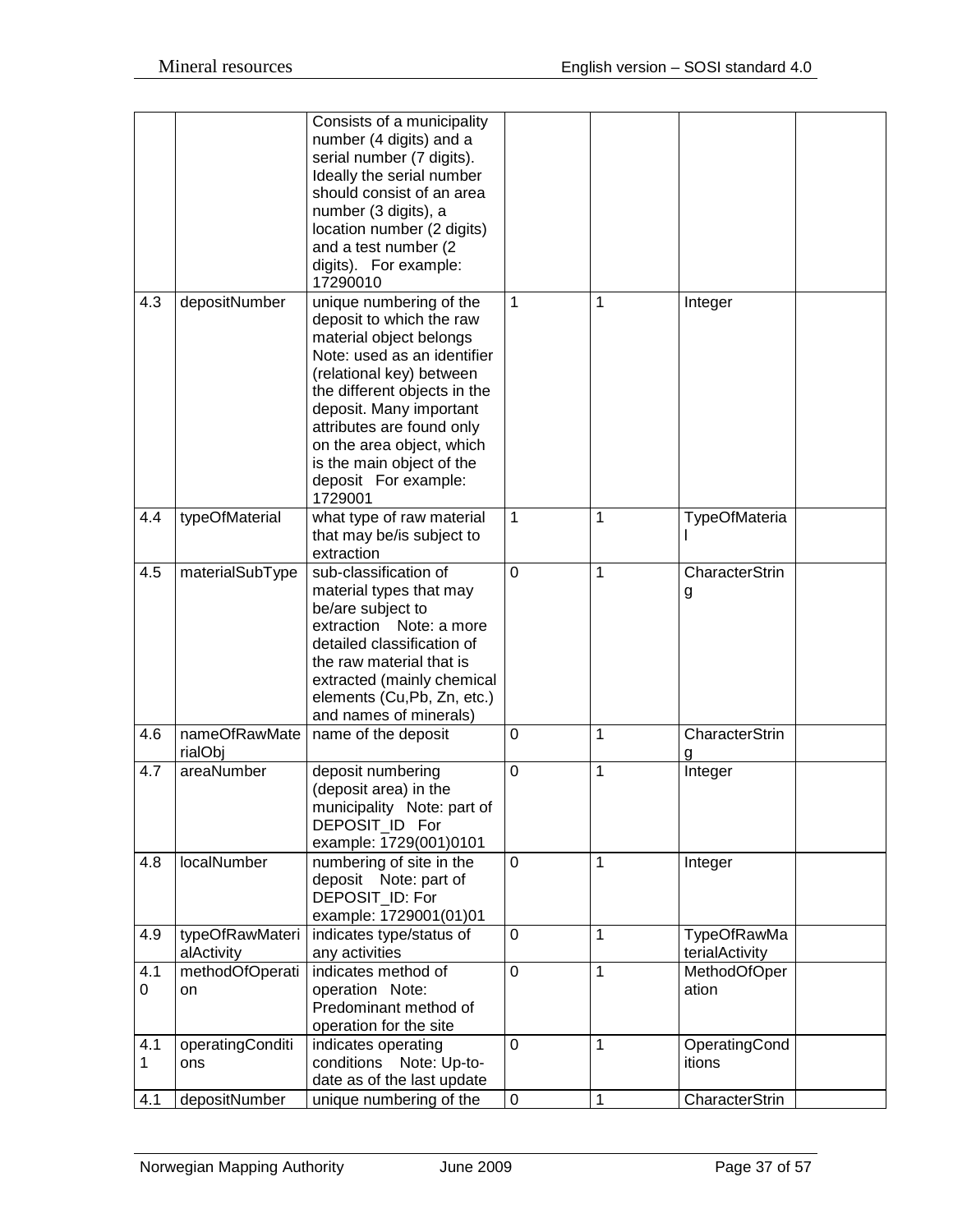| $\overline{2}$        |                             | deposit to which the raw<br>material object belongs<br>Note: used as an identifier<br>(relational key) between<br>the different objects in the<br>deposit. Many important<br>attributes are found only<br>on the area object, which<br>is the main object of the<br>deposit For example:<br>1729001 |                |             | g                      |
|-----------------------|-----------------------------|-----------------------------------------------------------------------------------------------------------------------------------------------------------------------------------------------------------------------------------------------------------------------------------------------------|----------------|-------------|------------------------|
| 4.1<br>3              | totalProduction             | estimated tonnage of total<br>extracted raw material<br>from the deposit object<br>Note: Given in 1000<br>tonnes and estimated on<br>the basis of trial<br>operations/commissioning<br>?? or regular operations                                                                                     | $\mathbf 0$    | 1           | Integer                |
| 4.1<br>$\overline{4}$ | wasteDisposalSit<br>eVolume | estimated volume of<br>landfill Note: Given in<br>cubic metres. Often<br>applies to waste tips from<br>production. When the<br>deposit has several<br>different waste rock<br>dumps, the total waste<br>volume is stated                                                                            | $\overline{0}$ | 1           | Integer                |
| 4.1<br>5              | locationVerified            | statement of whether the<br>location (coordinates) has<br>(have) been checked and<br>found to be in order<br>(verified)                                                                                                                                                                             | $\overline{0}$ | 1           | Boolean                |
| 4.1<br>6              | geolDescription             | descriptive text field or link<br>(URL) to textual<br>description                                                                                                                                                                                                                                   | $\mathbf 0$    | $\mathbf 1$ | CharacterStrin<br>g    |
| 4.1<br>$\overline{7}$ | numberOfAnalys<br>es        | the number of chemical<br>and/or mechanical<br>analyses performed                                                                                                                                                                                                                                   | $\overline{0}$ | 1           | Integer                |
| 4.1<br>8              | Role<br>belongTo            |                                                                                                                                                                                                                                                                                                     | 1              | 1           | Industrimineral<br>Omr |

# <span id="page-37-0"></span>**1.2.3.5 ClayObservation**

| No  | Name/<br>Role name       | Description                                         | Obligation/   Maximum<br>Condition | <b>Occurrenc</b><br>e | <b>Type</b>    | Constraint |
|-----|--------------------------|-----------------------------------------------------|------------------------------------|-----------------------|----------------|------------|
| -5  | Class<br>ClayObservation | site providing information<br>about a clay resource |                                    |                       |                |            |
| 5.1 | position                 | location where the object<br>exists                 |                                    |                       | PointWithQuali |            |
| 5.2 | Role<br>belongTo         |                                                     |                                    |                       | ClayArea       |            |

#### <span id="page-37-1"></span>**1.2.3.6 OreObservation**

| NG |  | ------<br>.<br>o | w<br>------<br>Ma<br>n v<br>וונ | <b>VDC</b><br>7 L J C | --- |
|----|--|------------------|---------------------------------|-----------------------|-----|
|----|--|------------------|---------------------------------|-----------------------|-----|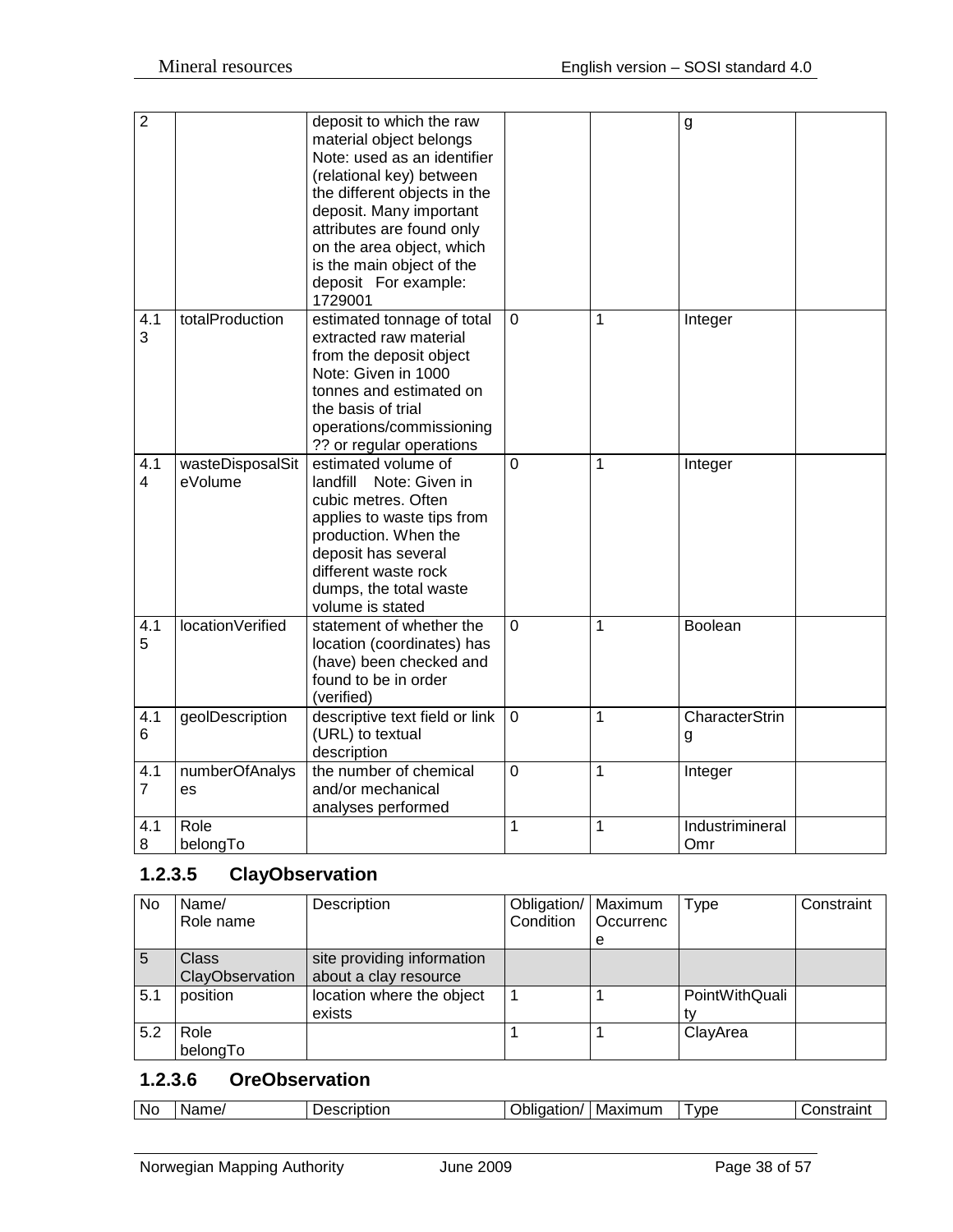|     | Role name                      |                                                                                                                                                                                                                                                                                                                | Condition   | Occurrenc<br>е |                                      |
|-----|--------------------------------|----------------------------------------------------------------------------------------------------------------------------------------------------------------------------------------------------------------------------------------------------------------------------------------------------------------|-------------|----------------|--------------------------------------|
| 6   | <b>Class</b><br>OreObservation | site providing information<br>about an ore resource                                                                                                                                                                                                                                                            |             |                |                                      |
| 6.1 | position                       | location where the object<br>exists                                                                                                                                                                                                                                                                            | 1           | 1              | PointWithQuali<br>ty                 |
| 6.2 | identRawMaterial<br>Obj        | deposit object<br>identification code Note:<br>Consists of a municipality<br>number (4 digits) and a<br>serial number (7 digits).<br>Ideally the serial number<br>should consist of an area<br>number (3 digits), a<br>location number (2 digits)<br>and a test number (2<br>digits). For example:<br>17290010 | 1           | 1              | Integer                              |
| 6.3 | depositNumber                  | unique numbering of the<br>deposit to which the raw<br>material object belongs<br>Note: used to identify the<br>different objects in the<br>deposit. Many important<br>attributes are found only<br>on the area object, which<br>is the main object of the<br>deposit. For example.<br>1729001                 | 1           | 1              | Integer                              |
| 6.4 | typeOfMaterial                 | what type of raw material<br>that may be/is subject to<br>extraction                                                                                                                                                                                                                                           | 1           | 1              | MaterialType                         |
| 6.5 | materialSubType                | sub-classification of<br>material types that may<br>be/are subject to<br>extraction Note: a more<br>detailed classification of<br>the raw material that is<br>extracted (mainly chemical<br>elements (Cu, Pb, Zn, etc.)<br>and names of minerals)                                                              | 0           | 1              | CharacterStrin<br>g                  |
| 6.6 | nameOfRawMate<br>rialObj       | name of the deposit                                                                                                                                                                                                                                                                                            | 0           | 1              | CharacterStrin<br>g                  |
| 6.7 | areaNumber                     | deposit numbering<br>(deposit area) in the<br>municipality Note: part of<br>DEPOSIT_ID For<br>example: 1729(001)0101                                                                                                                                                                                           | $\mathbf 0$ | 1              | Integer                              |
| 6.8 | localNumber                    | numbering of site in the<br>deposit Note: part of<br>DEPOSIT_ID: For<br>example: 1729001(01)01                                                                                                                                                                                                                 | 0           | 1              | Integer                              |
| 6.9 | typeOfRawMateri<br>alActivity  | indicates type/status of<br>any activities                                                                                                                                                                                                                                                                     | $\mathbf 0$ | 1              | <b>TypeOfRawMa</b><br>terialActivity |
| 6.1 | methodOfOperati                | indicates method of                                                                                                                                                                                                                                                                                            | $\pmb{0}$   | 1              | MethodOfOper                         |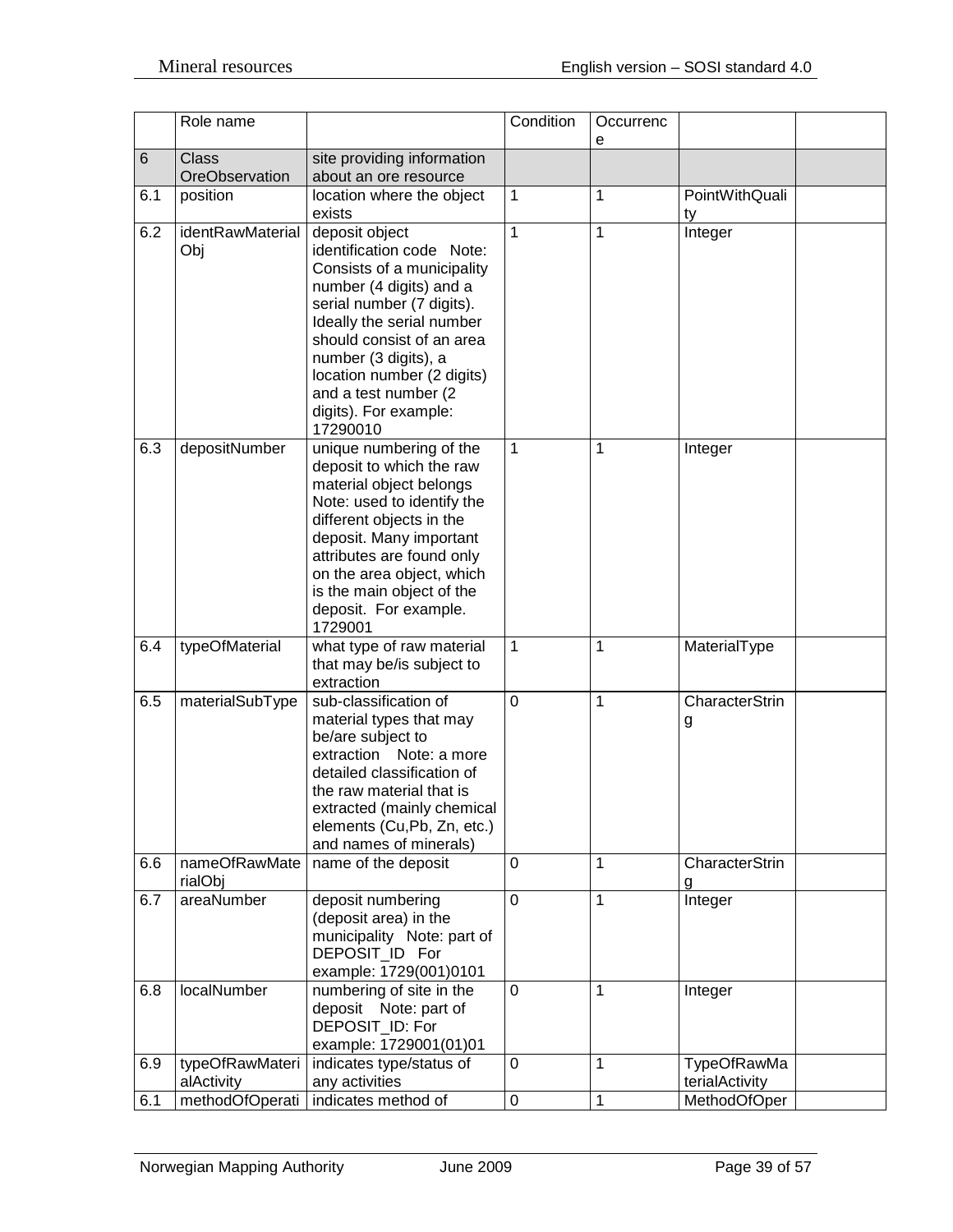| $\pmb{0}$             | on                          | operation Note:<br>Predominant method of<br>operation for the site                                                                                                                                                              |                |              | ation                   |
|-----------------------|-----------------------------|---------------------------------------------------------------------------------------------------------------------------------------------------------------------------------------------------------------------------------|----------------|--------------|-------------------------|
| 6.1<br>1              | operatingConditi<br>ons     | indicates operating<br>conditions Note: Up-to-<br>date as of the last update                                                                                                                                                    | $\mathbf 0$    | 1            | OperatingCond<br>itions |
| 6.1<br>$\overline{2}$ | altDepositNo                | alternative numbering of<br>the deposit Note: May<br>have a specific form in the<br>individual deposit<br>database and does not<br>need to be unique. Often<br>used to refer back to<br>numbering systems in<br>older registers | $\mathbf 0$    | $\mathbf 1$  | CharacterStrin<br>g     |
| 6.1<br>3              | totalProduction             | estimated tonnage of total<br>extracted raw material<br>from the deposit object<br>Note: Given in 1000<br>tonnes and estimated on<br>the basis of trial<br>operations/commissioning<br>?? or regular operations                 | $\mathbf 0$    | 1            | Integer                 |
| 6.1<br>4              | wasteDisposalSit<br>eVolume | estimated volume of<br>landfill Note: Given in<br>cubic metres. Often<br>applies to waste tips from<br>production. When the<br>deposit has several<br>different waste rock<br>dumps, the total waste<br>volume is stated        | $\mathbf 0$    | 1            | Integer                 |
| 6.1<br>5              | locationVerified            | statement of whether the<br>location (coordinates) has<br>(have) been checked and<br>found to be in order<br>(verified)                                                                                                         | $\mathbf 0$    | 1            | Boolean                 |
| 6.1<br>6              | geolDescription             | descriptive text field or link<br>(URL) to textual<br>description                                                                                                                                                               | $\mathbf 0$    | 1            | CharacterStrin<br>g     |
| 6.1<br>$\overline{7}$ | numberOfAnalys<br>es        | the number of chemical<br>and/or mechanical<br>analyses performed                                                                                                                                                               | $\overline{0}$ | $\mathbf 1$  | Integer                 |
| 6.1<br>8              | Role<br>belongTo            |                                                                                                                                                                                                                                 | $\mathbf{1}$   | $\mathbf{1}$ | OreArea                 |

## <span id="page-39-0"></span>**1.2.3.7 RawMaterialExtraction**

| <b>No</b> | Name/                                     | Description                                                                                                               | Obligation/   Maximum |           | Type | Constraint |
|-----------|-------------------------------------------|---------------------------------------------------------------------------------------------------------------------------|-----------------------|-----------|------|------------|
|           | Role name                                 |                                                                                                                           | Condition             | Occurrenc |      |            |
|           |                                           |                                                                                                                           |                       | е         |      |            |
|           | Class<br><b>RawMaterialExtr</b><br>action | demarcation of the actual<br>extraction area for<br>industrial minerals, natural<br>stone, ore, etc. (opencast<br>quarry) |                       |           |      |            |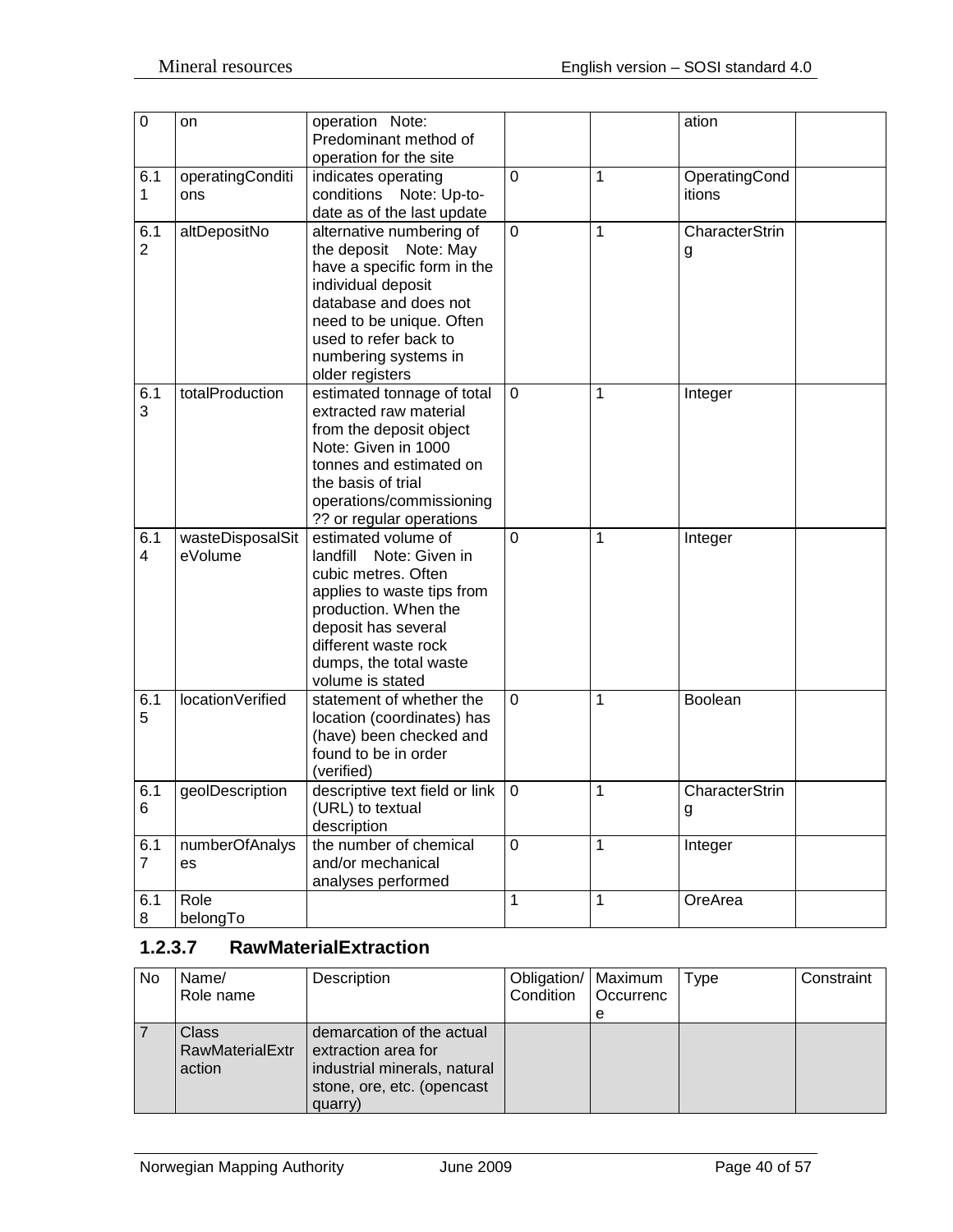| 7.1            | extent           | area over which an object<br>extends | $\mathbf{1}$   | 1            | <b>SurfaceWithQu</b><br>ality |
|----------------|------------------|--------------------------------------|----------------|--------------|-------------------------------|
| 7.2            | identRawMaterial | deposit object                       | 1              | 1            | Integer                       |
|                | Obj              | identification code Note:            |                |              |                               |
|                |                  |                                      |                |              |                               |
|                |                  | Consists of a municipality           |                |              |                               |
|                |                  | number (4 digits) and a              |                |              |                               |
|                |                  | serial number (7 digits).            |                |              |                               |
|                |                  | Ideally the serial number            |                |              |                               |
|                |                  | should consist of an area            |                |              |                               |
|                |                  | number (3 digits), a                 |                |              |                               |
|                |                  | location number (2 digits)           |                |              |                               |
|                |                  | and a test number (2                 |                |              |                               |
|                |                  | digits). For                         |                |              |                               |
| 7.3            | depositNumber    | unique numbering of the              | $\mathbf{1}$   | 1            | Integer                       |
|                |                  | deposit to which the raw             |                |              |                               |
|                |                  | material object belongs              |                |              |                               |
|                |                  | Note: used to identify the           |                |              |                               |
|                |                  | different objects in the             |                |              |                               |
|                |                  |                                      |                |              |                               |
|                |                  | deposit. Many important              |                |              |                               |
|                |                  | attributes are found only            |                |              |                               |
|                |                  | on the area object, which            |                |              |                               |
|                |                  | is the main object of the            |                |              |                               |
|                |                  | deposit For example. 172             |                |              |                               |
| 7.4            | typeOfMaterial   | what type of raw material            | 1              | 1            | TypeOfMateria                 |
|                |                  | that may be/is subject to            |                |              |                               |
|                |                  | extraction                           |                |              |                               |
| 7.5            | materialSubType  | sub-classification of                | $\overline{0}$ | 1            | CharacterStrin                |
|                |                  | material types that may              |                |              | g                             |
|                |                  | be/are subject to                    |                |              |                               |
|                |                  | extraction<br>Note: a more           |                |              |                               |
|                |                  | detailed classification of           |                |              |                               |
|                |                  | the raw material that is             |                |              |                               |
|                |                  | extracted (mainly chemical           |                |              |                               |
|                |                  | elements (Cu,Pb, Zn, etc.)           |                |              |                               |
|                |                  | and names of minerals)               |                |              |                               |
| 7.6            | areaNumber       | deposit numbering                    | 0              | 1            | Integer                       |
|                |                  | (deposit area) in the                |                |              |                               |
|                |                  | municipality Note: part of           |                |              |                               |
|                |                  | DEPOSIT_ID For                       |                |              |                               |
|                |                  | example: 1729(001)0101               |                |              |                               |
| 7.7            | nameOfRawMate    | name of the deposit                  | $\overline{0}$ | 1            | CharacterStrin                |
|                | rialObj          |                                      |                |              | g                             |
| 7.8            | typeOfRawMateri  | indicates type/status of             | $\overline{0}$ | 1            | <b>TypeOfRawMa</b>            |
|                | alActivity       | any activities                       |                |              | terialActivity                |
| 7.9            | methodOfOperati  | indicates method of                  | $\overline{0}$ | $\mathbf{1}$ | MethodOfOper                  |
|                |                  | operation Note:                      |                |              | ation                         |
|                | on               | Predominant method of                |                |              |                               |
|                |                  |                                      |                |              |                               |
|                |                  | operation for the site               |                |              |                               |
| 7.1            | operatingConditi | indicates operating                  | 0              | 1            | OperatingCond                 |
| 0              | ons              | conditions Note: Up-to-              |                |              | itions                        |
|                |                  | date as of the last update           |                |              |                               |
| 7.1            | dateOfLastSurve  | dato for siste feltbefaring          | 0              | 1            | Date                          |
| 1              | v                | av forekomsten                       |                |              |                               |
| 7.1            | locationVerified | statement of whether the             | $\mathbf 0$    | 1            | Boolean                       |
| $\overline{2}$ |                  | location (coordinates) has           |                |              |                               |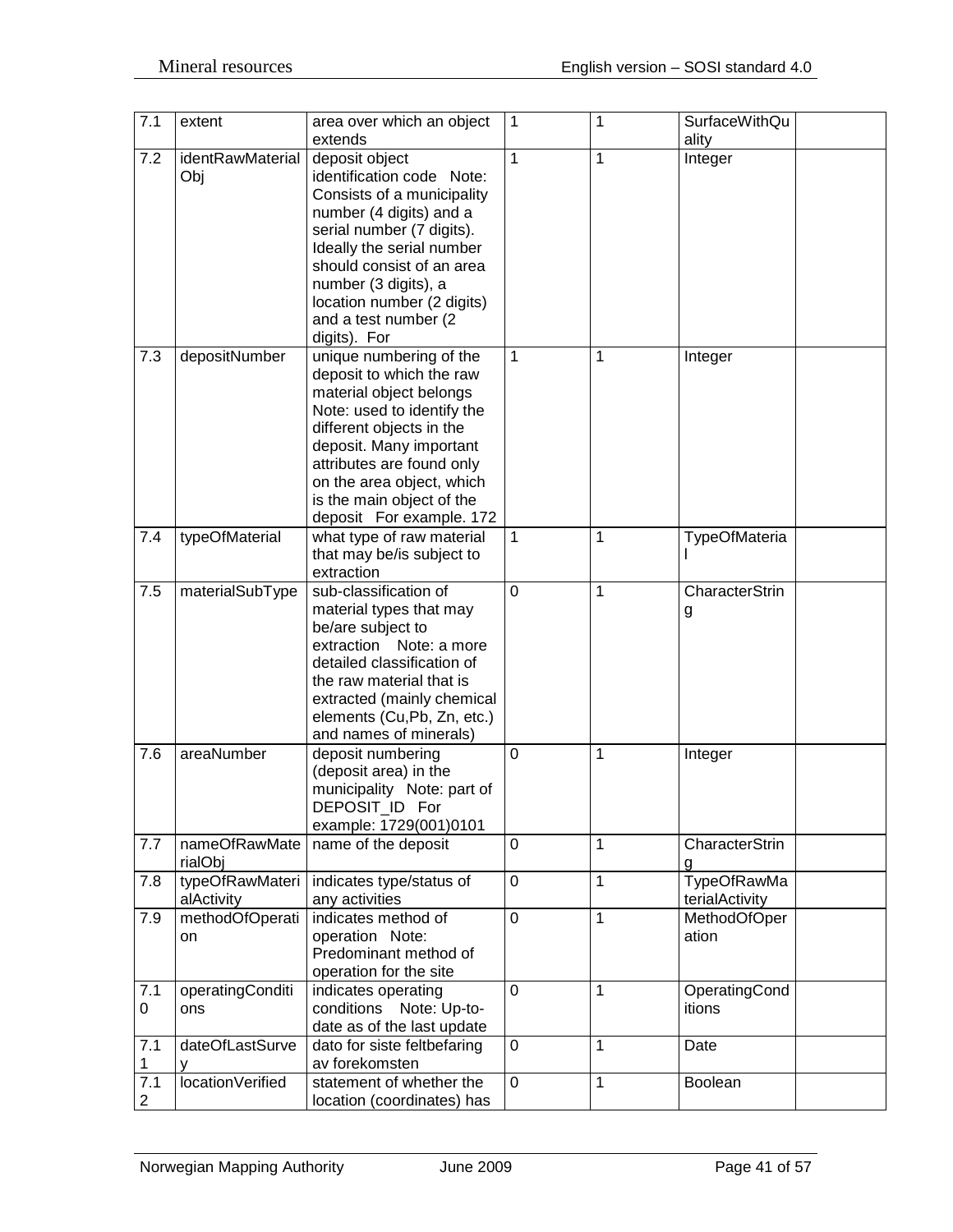|                |                 | (have) been checked and<br>found to be in order<br>(verified) |   |   |                |            |
|----------------|-----------------|---------------------------------------------------------------|---|---|----------------|------------|
| 7.1            | geolDescription | descriptive text field or link   0                            |   |   | CharacterStrin |            |
|                |                 | (URL) to textual                                              |   |   |                |            |
|                |                 | description                                                   |   |   |                |            |
| 7.1            | numberOfAnalys  | the number of chemical                                        | 0 |   | Integer        |            |
| $\overline{4}$ | es              | and/or mechanical                                             |   |   |                |            |
|                |                 | analyses performed                                            |   |   |                |            |
| 7.1            | Role            |                                                               |   | N | GeoDelimLine   | Aggregrati |
| 5              | boudary         |                                                               |   |   |                | on         |

## <span id="page-41-0"></span>**1.2.3.8 NaturalStoneObservation**

| <b>No</b> | Name/<br>Role name                                 | Description                                                                                                                                                                                                                                                                                                        | Obligation/<br>Condition | Maximum<br>Occurrenc<br>e | <b>Type</b>          | Constraint |
|-----------|----------------------------------------------------|--------------------------------------------------------------------------------------------------------------------------------------------------------------------------------------------------------------------------------------------------------------------------------------------------------------------|--------------------------|---------------------------|----------------------|------------|
| 8         | <b>Class</b><br><b>NaturalStoneObs</b><br>ervation | site providing information<br>about a natural stone<br>resource                                                                                                                                                                                                                                                    |                          |                           |                      |            |
| 8.1       | position                                           | location where the object<br>exists                                                                                                                                                                                                                                                                                | $\mathbf{1}$             | 1                         | PointWithQuali<br>ty |            |
| 8.2       | identRawMaterial<br>Obj                            | deposit object<br>identification code<br>Note:<br>Consists of a municipality<br>number (4 digits) and a<br>serial number (7 digits).<br>Ideally the serial number<br>should consist of an area<br>number (3 digits), a<br>location number (2 digits)<br>and a test number (2)<br>digits). For example:<br>17290010 | $\overline{1}$           | $\overline{1}$            | Integer              |            |
| 8.3       | depositNumber                                      | unique numbering of the<br>deposit to which the raw<br>material object belongs<br>Note: used to identify the<br>different objects in the<br>deposit. Many important<br>attributes are found only<br>on the area object, which<br>is the main object of the<br>deposit For example.<br>1729001                      | $\mathbf{1}$             | 1                         | Integer              |            |
| 8.4       | typeOfMaterial                                     | what type of raw material<br>that may be/is subject to<br>extraction                                                                                                                                                                                                                                               | $\mathbf{1}$             | 1                         | MaterialType         |            |
| 8.5       | materialSubType                                    | sub-classification of<br>material types that may<br>be/are subject to<br>extraction Note: a more<br>detailed classification of<br>the raw material that is<br>extracted (mainly chemical<br>elements (Cu,Pb, Zn, etc.)                                                                                             | $\mathbf 0$              | 1                         | CharacterStrin<br>g  |            |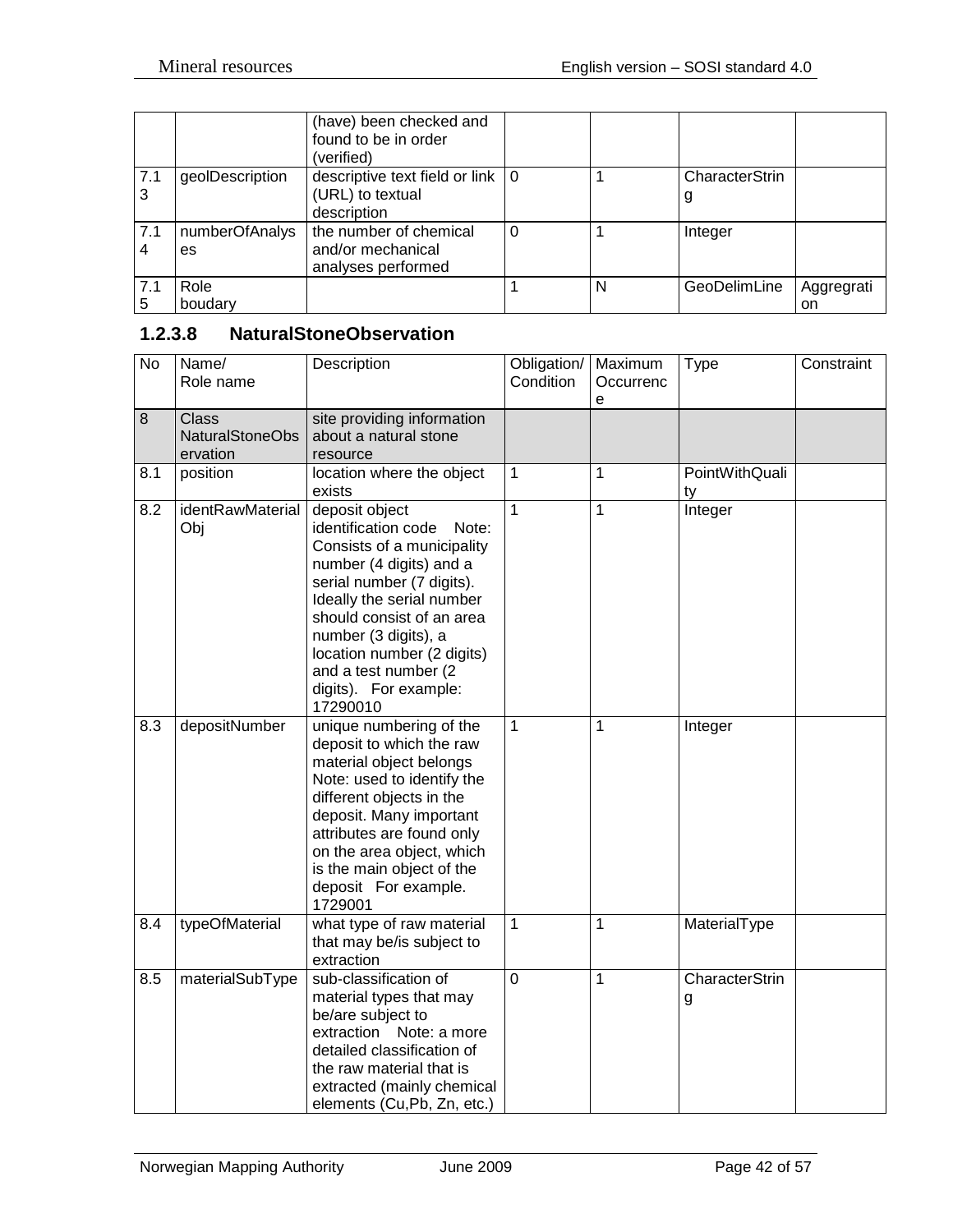|                       |                               | and names of minerals)                                                                                                                                                                                                          |             |              |                               |  |
|-----------------------|-------------------------------|---------------------------------------------------------------------------------------------------------------------------------------------------------------------------------------------------------------------------------|-------------|--------------|-------------------------------|--|
| 8.6                   | nameOfRawMate<br>rialObj      | name of the deposit                                                                                                                                                                                                             | $\mathbf 0$ | 1            | CharacterStrin<br>g           |  |
| 8.7                   | areaNumber                    | deposit numbering<br>(deposit area) in the<br>municipality Note: part of<br>DEPOSIT ID For<br>example: 1729(001)0101                                                                                                            | $\mathbf 0$ | 1            | Integer                       |  |
| 8.8                   | localNumber                   | numbering of site in the<br>deposit Note: part of<br>DEPOSIT_ID: For<br>example: 1729001(01)01                                                                                                                                  | $\mathbf 0$ | 1            | Integer                       |  |
| 8.9                   | typeOfRawMateri<br>alActivity | indicates type/status of<br>any activities                                                                                                                                                                                      | 0           | 1            | TypeOfRawMa<br>terialActivity |  |
| 8.1<br>0              | methodOfOperati<br>on         | indicates method of<br>operation Note:<br>Predominant method of<br>operation for the site                                                                                                                                       | $\mathbf 0$ | $\mathbf 1$  | MethodOfOper<br>ation         |  |
| 8.1<br>$\mathbf{1}$   | operatingConditi<br>ons       | indicates operating<br>conditions Note: Up-to-<br>date as of the last update                                                                                                                                                    | $\mathbf 0$ | 1            | OperatingCond<br>itions       |  |
| 8.1<br>$\overline{2}$ | altDepositNo                  | alternative numbering of<br>the deposit Note: May<br>have a specific form in the<br>individual deposit<br>database and does not<br>need to be unique. Often<br>used to refer back to<br>numbering systems in<br>older registers | $\mathbf 0$ | 1            | CharacterStrin<br>g           |  |
| 8.1<br>3              | totalProduction               | estimated tonnage of total<br>extracted raw material<br>from the deposit object<br>Note: Given in 1000<br>tonnes and estimated on<br>the basis of trial<br>operations/commissioning<br>?? or regular operations                 | $\mathbf 0$ | 1            | Integer                       |  |
| 8.1<br>$\overline{4}$ | wasteDisposalSit<br>eVolume   | estimated volume of<br>landfill<br>Note: Given in<br>cubic metres. Often<br>applies to waste tips from<br>production. When the<br>deposit has several<br>different waste rock<br>dumps, the total waste<br>volume is stated     | $\mathbf 0$ | 1            | Integer                       |  |
| 8.1<br>5              | locationVerified              | statement of whether the<br>location (coordinates) has<br>(have) been checked and<br>found to be in order<br>(verified)                                                                                                         | $\mathbf 0$ | 1            | <b>Boolean</b>                |  |
| 8.1<br>6              | geolDescription               | descriptive text field or link<br>(URL) to textual<br>description                                                                                                                                                               | $\mathbf 0$ | $\mathbf{1}$ | CharacterStrin<br>g           |  |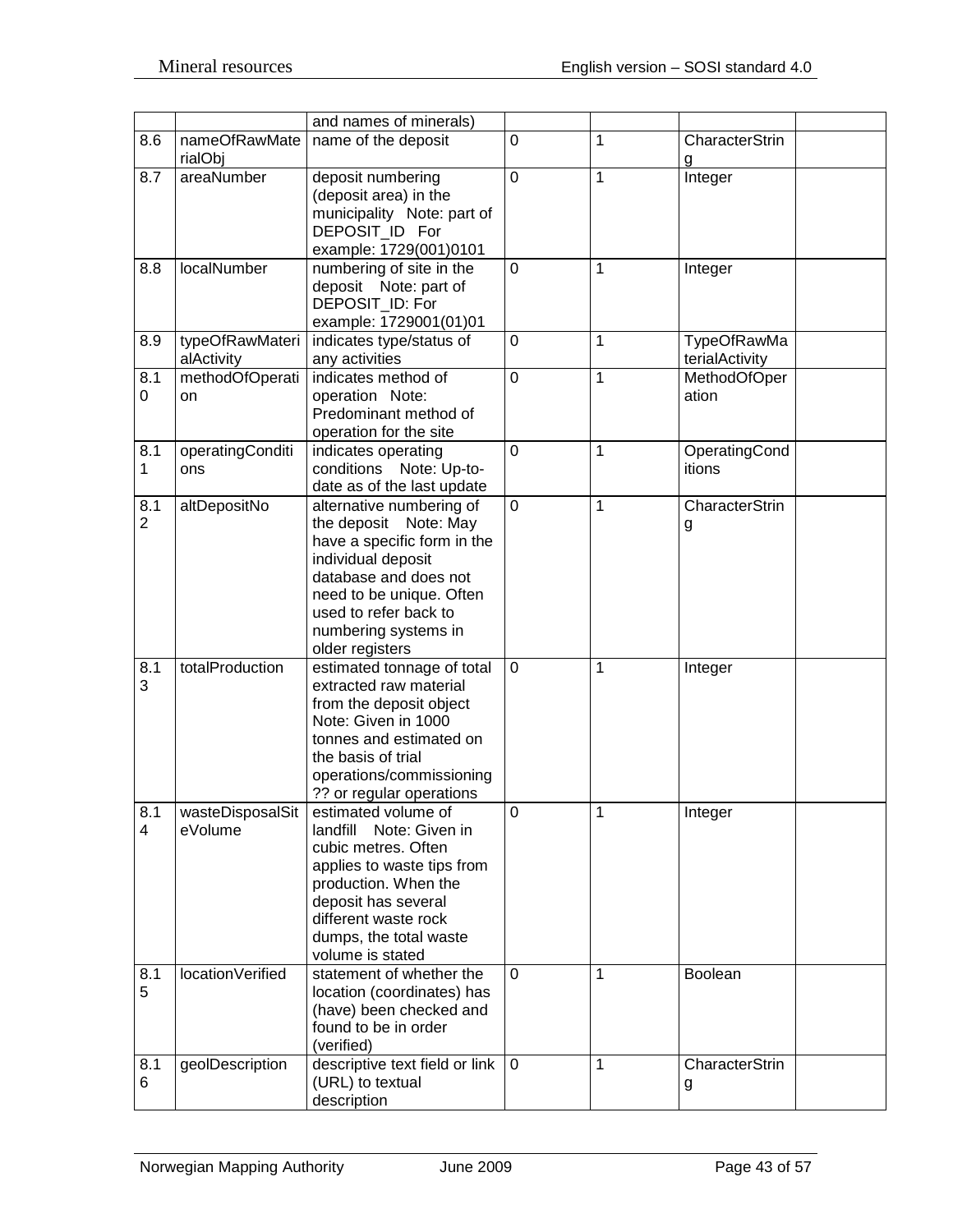| 8.1 |          | numberOfAnalys   the number of chemical |  | Integer       |  |
|-----|----------|-----------------------------------------|--|---------------|--|
|     | es       | and/or mechanical                       |  |               |  |
|     |          | analyses performed                      |  |               |  |
| 8.1 | Role     |                                         |  | NaturalStoneA |  |
|     | belongTo |                                         |  | rea           |  |

# <span id="page-43-0"></span>**1.2.3.9 HardRockAggregateObservation**

| No  | Name/<br>Role name                               | Description                                                                                                                                                                                                                                                                                  | Obligation/<br>Condition | Maximum<br>Occurrenc | <b>Type</b>          | Constraint |
|-----|--------------------------------------------------|----------------------------------------------------------------------------------------------------------------------------------------------------------------------------------------------------------------------------------------------------------------------------------------------|--------------------------|----------------------|----------------------|------------|
| $9$ | <b>Class</b><br>HardRockAggreg<br>ateObservation | site providing information<br>about a stonehard rock<br>aggregate resource                                                                                                                                                                                                                   |                          | е                    |                      |            |
| 9.1 | position                                         | location where the object<br>exists                                                                                                                                                                                                                                                          | 1                        | 1                    | PointWithQuali<br>ty |            |
| 9.2 | identRawMaterial<br>Obj                          | deposit object<br>identification code Note:<br>Consists of a municipality<br>number (4 digits) and a<br>serial number (7 digits).<br>Ideally the serial number<br>should consist of an area<br>number (3 digits), a<br>location number (2 digits)<br>and a test number (2<br>digits). For ex | 1                        | 1                    | Integer              |            |
| 9.3 | depositNumber                                    | unique numbering of the<br>deposit to which the raw<br>material object belongs<br>Note: used to identify the<br>different objects in the<br>deposit. Many important<br>attributes are found only<br>on the area object, which<br>is the main object of the<br>deposit For example. 172       | 1                        | 1                    | Integer              |            |
| 9.4 | typeOfMaterial                                   | what type of raw material<br>that may be/is subject to<br>extraction                                                                                                                                                                                                                         | 1                        | 1                    | MaterialType         |            |
| 9.5 | nameOfRawMate<br>rialObj                         | name of the deposit                                                                                                                                                                                                                                                                          | 0                        | 1                    | CharacterStrin<br>g  |            |
| 9.6 | areaNumber                                       | deposit numbering<br>(deposit area) in the<br>municipality Note: part of<br>DEPOSIT_ID For<br>example: 1729(001)0101                                                                                                                                                                         | 0                        | 1                    | Integer              |            |
| 9.7 | localNumber                                      | numbering of site in the<br>deposit Note: part of<br>DEPOSIT_ID: For<br>example: 1729001(01)01                                                                                                                                                                                               | $\mathbf 0$              | 1                    | Integer              |            |
| 9.8 | locationVerified                                 | statement of whether the<br>location (coordinates) has<br>(have) been checked and<br>found to be in order<br>(verified)                                                                                                                                                                      | 0                        | 1                    | Boolean              |            |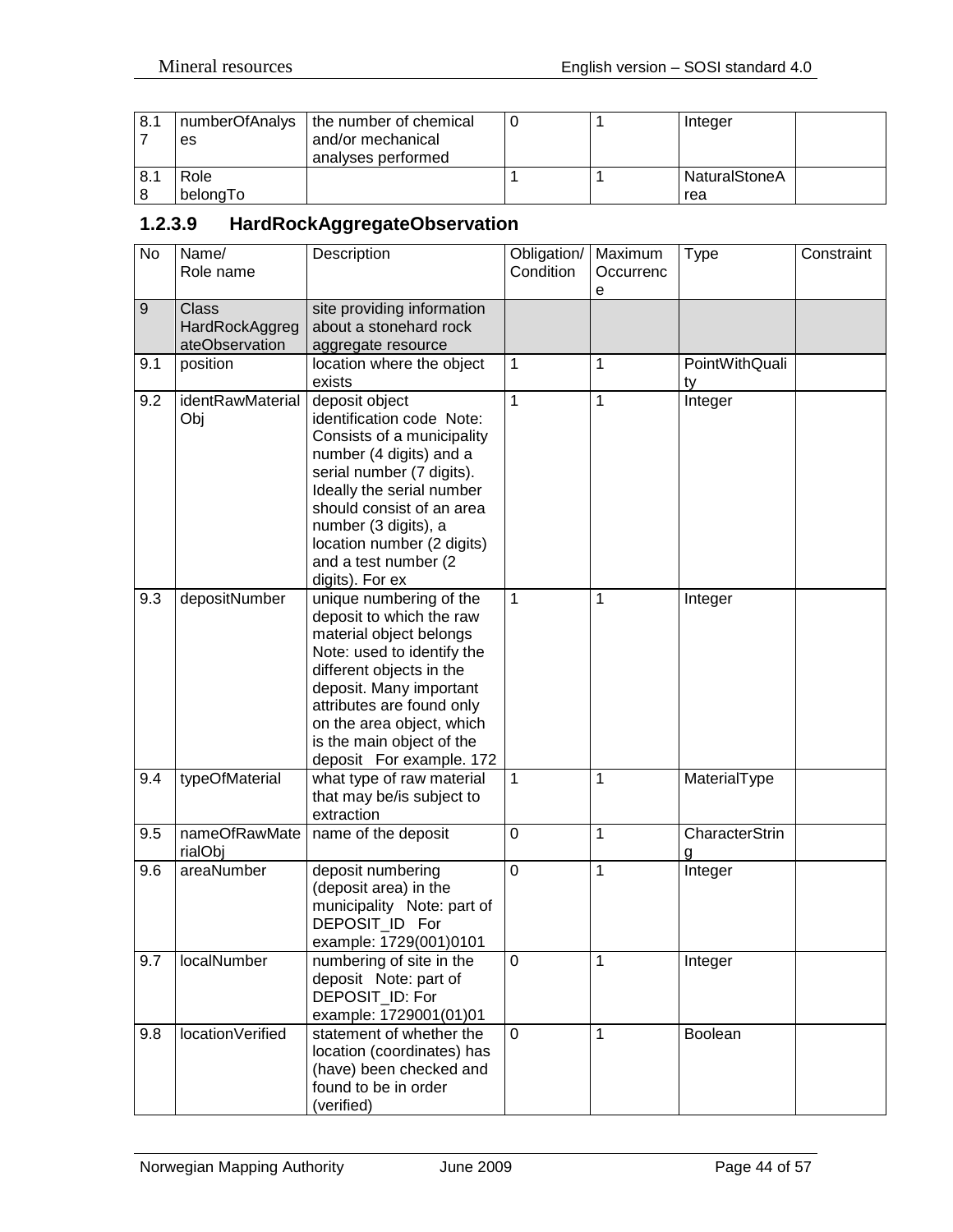| 9.9 | geolDescription | descriptive text field or link $\vert 0 \rangle$ |  | CharacterStrin |
|-----|-----------------|--------------------------------------------------|--|----------------|
|     |                 | (URL) to textual                                 |  |                |
|     |                 | description                                      |  |                |
| 9.1 | numberOfAnalys  | the number of chemical                           |  | Integer        |
|     | es              | and/or mechanical                                |  |                |
|     |                 | analyses performed                               |  |                |
| 9.1 | Role            |                                                  |  | HardRockAggr   |
|     | belongTo        |                                                  |  | egateArea      |

# <span id="page-44-0"></span>**1.2.3.10 HardRockAggregateExtraction**

| No                    | Name/<br>Role name                              | Description                                                                                                                                                                                                                                                                                 | Obligation/<br>Condition | Maximum<br>Occurrenc<br>е | <b>Type</b>                    | Constraint |
|-----------------------|-------------------------------------------------|---------------------------------------------------------------------------------------------------------------------------------------------------------------------------------------------------------------------------------------------------------------------------------------------|--------------------------|---------------------------|--------------------------------|------------|
| 10                    | <b>Class</b><br>HardRockAggreg<br>ateExtraction | site where hard rock<br>aggregate is extracted<br>(quarry)                                                                                                                                                                                                                                  |                          |                           |                                |            |
| 10.<br>1              | extent                                          | area over which an object<br>extends                                                                                                                                                                                                                                                        | $\mathbf{1}$             | 1                         | <b>SurfaceWithQu</b><br>ality  |            |
| 10.<br>$\overline{2}$ | identRawMaterial<br>Obj                         | deposit object<br>identification code Note:<br>Consists of a municipality<br>number (4 digits) and a<br>serial number (7 digits).<br>Ideally the serial number<br>should consist of an area<br>number (3 digits), a<br>location number (2 digits)<br>and a test number (2<br>digits). For e | $\mathbf{1}$             | $\overline{1}$            | Integer                        |            |
| 10.<br>3              | depositNumber                                   | unique numbering of the<br>deposit to which the raw<br>material object belongs<br>Note: used to identify the<br>different objects in the<br>deposit. Many important<br>attributes are found only<br>on the area object, which<br>is the main object of the<br>deposit For example. 17       | 1                        | 1                         | Integer                        |            |
| 10.<br>4              | typeOfMaterial                                  | what type of raw material<br>that may be/is subject to<br>extraction                                                                                                                                                                                                                        | $\mathbf{1}$             | 1                         | MaterialType                   |            |
| 10.<br>5              | geolValueAssess<br>ment                         | how important a geological<br>resource or registration is<br>as regards potential<br>commercial exploitation<br>now or in the future                                                                                                                                                        | $\mathbf 0$              | 1                         | <b>GeolValueAss</b><br>essment |            |
| 10.<br>6              | nameOfRawMate<br>rialObj                        | name of the deposit                                                                                                                                                                                                                                                                         | $\mathbf 0$              | 1                         | CharacterStrin<br><u>g</u>     |            |
| 10.<br>$\overline{7}$ | areaNumber                                      | deposit numbering<br>(deposit area) in the<br>municipality Note: part of<br>DEPOSIT_ID For<br>example: 1729(001)0101                                                                                                                                                                        | $\mathbf 0$              | 1                         | Integer                        |            |
| 10.                   | localNumber                                     | numbering of site in the                                                                                                                                                                                                                                                                    | $\pmb{0}$                | $\mathbf 1$               | Integer                        |            |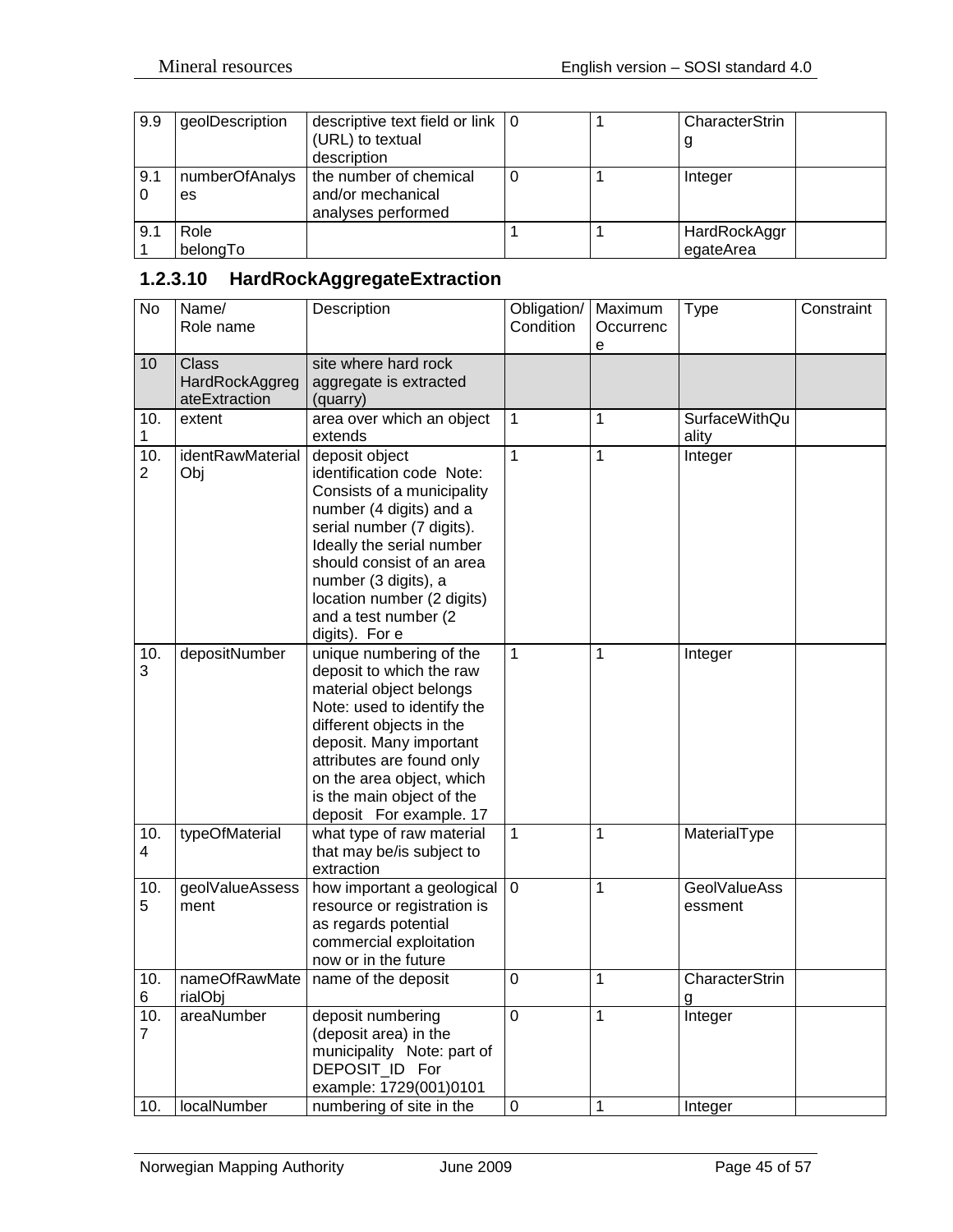| 8         |                         | deposit Note: part of<br>DEPOSIT_ID: For<br>example: 1729001(01)01                                                      |                |   |                           |                  |
|-----------|-------------------------|-------------------------------------------------------------------------------------------------------------------------|----------------|---|---------------------------|------------------|
| 10.<br>9  | operatingConditi<br>ons | indicates operating<br>conditions Note: Up-to-<br>date as of the last update                                            | $\Omega$       | 1 | OperatingCond<br>itions   |                  |
| 10.<br>10 | location Verified       | statement of whether the<br>location (coordinates) has<br>(have) been checked and<br>found to be in order<br>(verified) | $\Omega$       | 1 | <b>Boolean</b>            |                  |
| 10.<br>11 | geolDescription         | descriptive text field or link<br>(URL) to textual<br>description                                                       | $\Omega$       | 1 | CharacterStrin<br>g       |                  |
| 10.<br>12 | numberOfAnalys<br>es    | the number of chemical<br>and/or mechanical<br>analyses performed                                                       | $\overline{0}$ | 1 | Integer                   |                  |
| 10.<br>13 | Role<br>boudary         |                                                                                                                         | 1              | N | GeoDelimLine              | Aggregrati<br>on |
| 10.<br>14 | Role<br>belongTo        |                                                                                                                         | 1              | 1 | HardRockAggr<br>egateArea |                  |

## <span id="page-45-0"></span>**1.2.3.11 PeatObservation**

| No  | Name/           | Description                | Obligation/   Maximum |                  | Type           | Constraint |
|-----|-----------------|----------------------------|-----------------------|------------------|----------------|------------|
|     | Role name       |                            | Condition             | <b>Occurrenc</b> |                |            |
|     |                 |                            |                       | e                |                |            |
| 11  | <b>Class</b>    | site providing information |                       |                  |                |            |
|     | PeatObservation | about a peat resource      |                       |                  |                |            |
| 11. | position        | location where the object  |                       |                  | PointWithQuali |            |
|     |                 | exists                     |                       |                  |                |            |
| 11. | Role            |                            |                       |                  | PeatArea       |            |
| 2   | belongTo        |                            |                       |                  |                |            |

## <span id="page-45-1"></span>**1.2.3.12 Association <<Topo>> SandGravelPit-GeoDelimLine**

| No       | Name/<br>Role name                                   | Description | Obligation/   Maximum<br>Condition | Occurrenc<br>e | <b>Type</b>          | Constraint      |
|----------|------------------------------------------------------|-------------|------------------------------------|----------------|----------------------|-----------------|
| 12       | Association<br>SandGravelPit-<br><b>GeoDelimLine</b> |             |                                    |                |                      |                 |
| 12.      | Role<br>boudary                                      |             |                                    | N              | GeoDelimLine         | Aggregatio<br>n |
| 12.<br>2 | Role<br>(unnamed)<br>SandGravelPit                   |             |                                    |                | <b>SandGravelPit</b> |                 |

#### <span id="page-45-2"></span>**1.2.3.13 Association <<Topo>> HardRockAggregateExtraction-GeoDelimLine**

| No | Name/<br>Role name                              | Description | Obligation/   Maximum<br>Condition | <b>Occurrenc</b> | Type | Constraint |
|----|-------------------------------------------------|-------------|------------------------------------|------------------|------|------------|
|    |                                                 |             |                                    | e                |      |            |
| 13 | Association<br>HardRockAggreg<br>ateExtraction- |             |                                    |                  |      |            |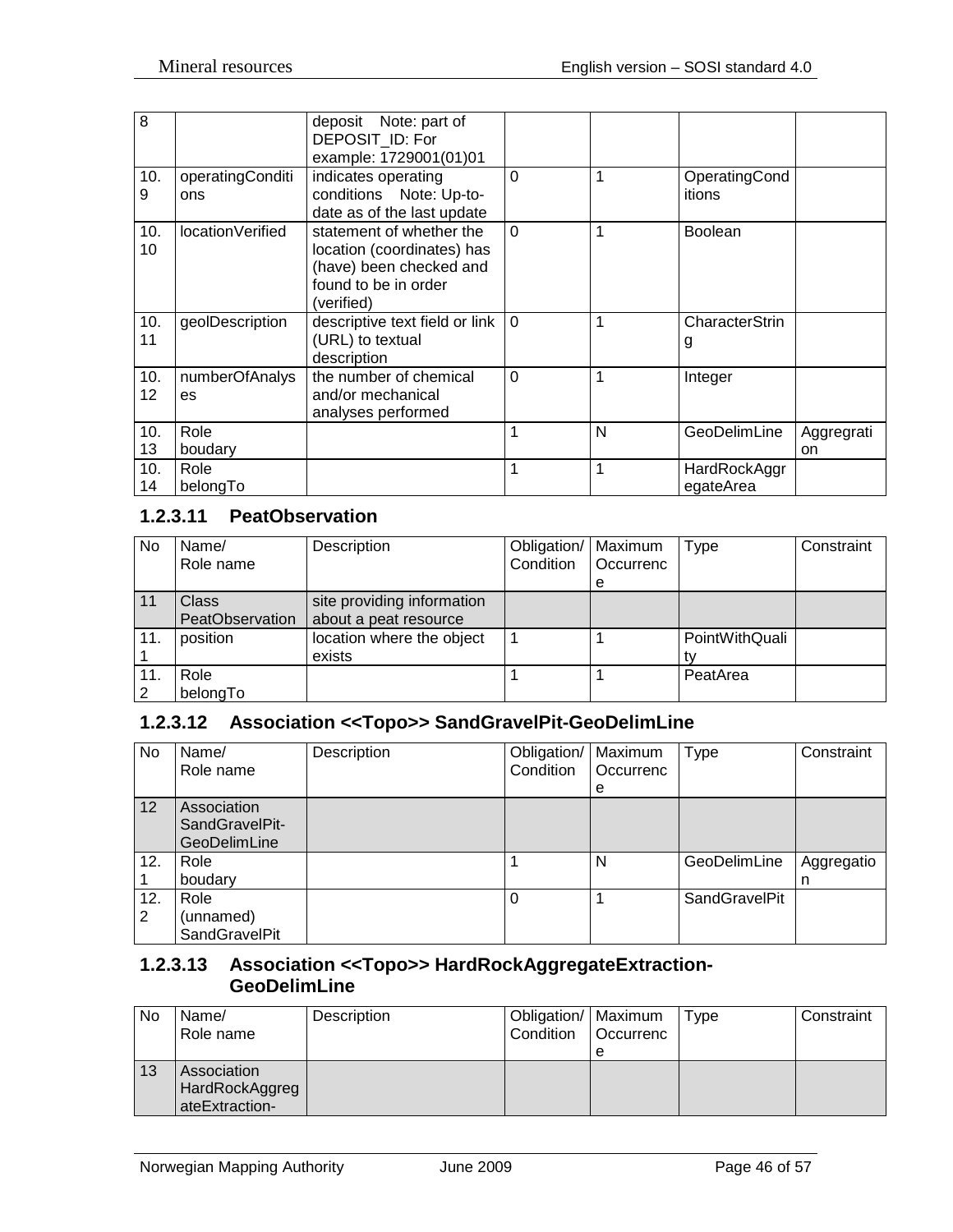|     | <b>GeoDelimLine</b> |  |   |                |            |
|-----|---------------------|--|---|----------------|------------|
| 13. | Role                |  | N | GeoDelimLine   | Aggregatio |
|     | boudary             |  |   |                | n          |
| 13. | Role                |  |   | HardRockAggr   |            |
| 2   | (unnamed)           |  |   | egateExtractio |            |
|     | HardRockAggreg      |  |   |                |            |
|     | ateExtraction       |  |   |                |            |

## <span id="page-46-0"></span>**1.2.3.14 Association <<Topo>> RawMaterialExtraction-GeoDelimLine**

| No                    | Name/<br>Role name                                                      | Description | Obligation/<br>Condition | Maximum<br>Occurrenc<br>е | <b>Type</b>               | Constraint      |
|-----------------------|-------------------------------------------------------------------------|-------------|--------------------------|---------------------------|---------------------------|-----------------|
| 14                    | Association<br><b>RawMaterialExtr</b><br>action-<br><b>GeoDelimLine</b> |             |                          |                           |                           |                 |
| 14.                   | Role<br>boudary                                                         |             |                          | N                         | GeoDelimLine              | Aggregatio<br>n |
| 14.<br>$\overline{2}$ | Role<br>(unnamed)<br><b>RawMaterialExtr</b><br>action                   |             | $\Omega$                 |                           | RawMaterialEx<br>traction |                 |

## <span id="page-46-1"></span>**1.2.4 Special**

## <span id="page-46-2"></span>**1.2.4.1 RawMaterialSpecialArea**

| No          | Name/<br>Role name                         | Description                                                                                                                                                                                                                                                                                   | Obligation/<br>Condition | Maximum<br>Occurrenc<br>е | <b>Type</b>                   | Constraint |
|-------------|--------------------------------------------|-----------------------------------------------------------------------------------------------------------------------------------------------------------------------------------------------------------------------------------------------------------------------------------------------|--------------------------|---------------------------|-------------------------------|------------|
| $\mathbf 1$ | <b>Class</b><br>RawMaterialSpe<br>cialArea | collective term for special<br>areas in connection with<br>raw material surveys,<br>detail surveys, prospecting<br>work, etc.                                                                                                                                                                 |                          |                           |                               |            |
| 1.1         | extent                                     | area over which an object<br>extends                                                                                                                                                                                                                                                          | 1                        | 1                         | <b>SurfaceWithQu</b><br>ality |            |
| 1.2         | identRawMaterial<br>Obj                    | deposit object<br>identification code<br>Note:<br>Consists of a municipality<br>number (4 digits) and a<br>serial number (7 digits).<br>Ideally the serial number<br>should consist of an area<br>number (3 digits), a<br>location number (2 digits)<br>and a test number (2)<br>digits). For | 1                        | 1                         | Integer                       |            |
| 1.3         | depositNumber                              | unique numbering of the<br>deposit to which the raw<br>material object belongs<br>Note: used to identify the<br>different objects in the                                                                                                                                                      | 1                        | 1                         | Integer                       |            |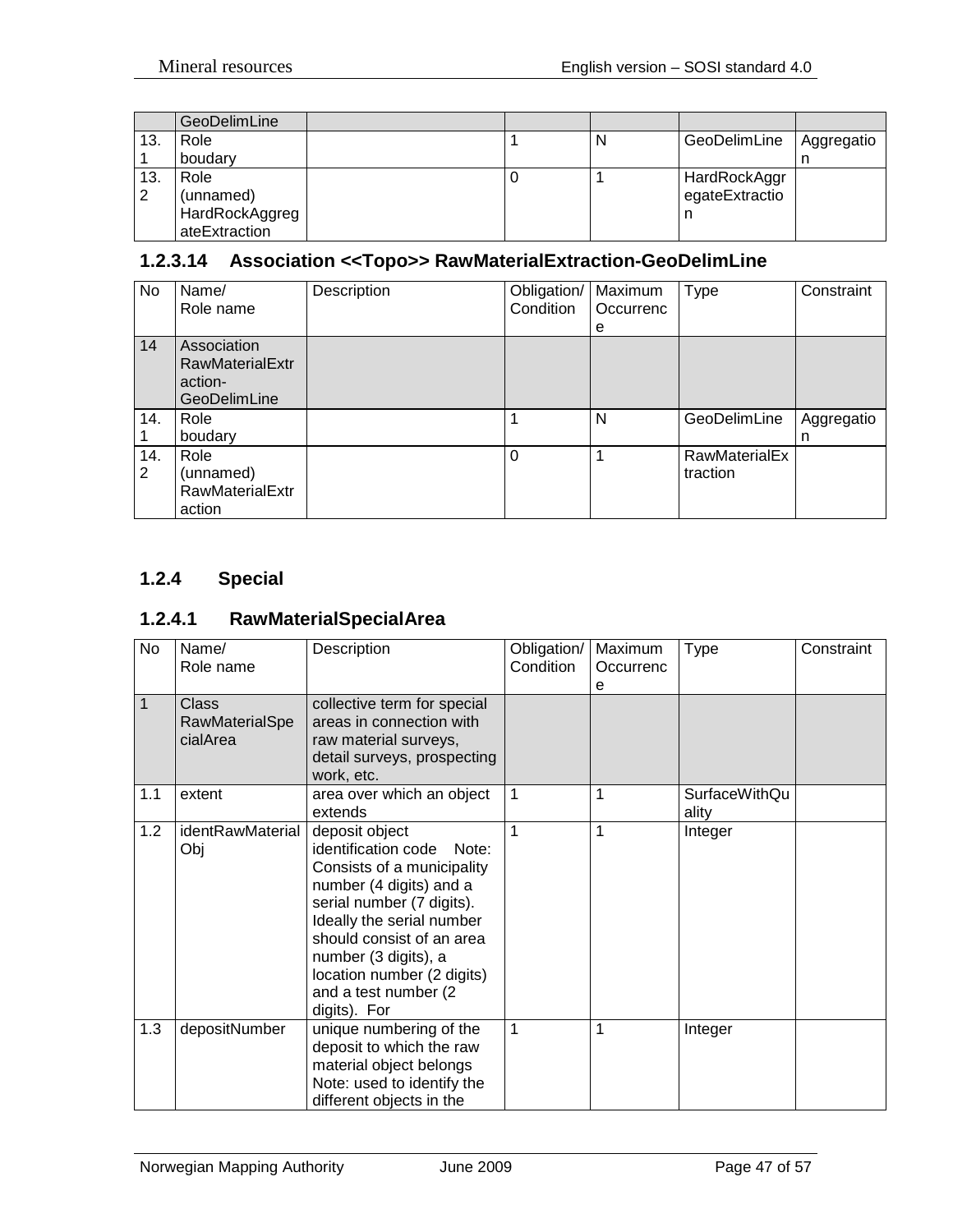|          |                               | deposit. Many important<br>attributes are found only<br>on the area object, which<br>is the main object of the<br>deposit For example. |                |   |                                      |                  |
|----------|-------------------------------|----------------------------------------------------------------------------------------------------------------------------------------|----------------|---|--------------------------------------|------------------|
| 1.4      | typeOfMaterial                | what type of raw material<br>that may be/is subject to<br>extraction                                                                   | $\mathbf 0$    | 1 | MaterialType                         |                  |
| 1.5      | nameOfRawMate<br>rialObj      | name of raw material<br>object                                                                                                         | $\overline{0}$ | 1 | CharacterStrin                       |                  |
| 1.6      | areaNumber                    | deposit numbering<br>(deposit area) in the<br>municipality Note: part of<br>DEPOSIT ID For<br>example: 1729(001)0101                   | $\overline{0}$ | 1 | Integer                              |                  |
| 1.7      | typeOfRawMateri<br>alActivity | indicates type/status of<br>any activities                                                                                             | $\Omega$       | 1 | <b>TypeOfRawMa</b><br>terialActivity |                  |
| 1.8      | geolDescription               | descriptive text field or link<br>(URL) to textual<br>description                                                                      | $\Omega$       | 1 | CharacterStrin<br>g                  |                  |
| 1.9      | numberOfAnalys<br>es          | the number of chemical<br>and/or mechanical<br>analyses performed                                                                      | $\Omega$       | 1 | Integer                              |                  |
| 1.1<br>0 | Role<br>boudary               |                                                                                                                                        | 1              | N | GeoDelimLine                         | Aggregrati<br>on |

# <span id="page-47-0"></span>**1.2.4.2 MineSpaceArea**

| No  | Name/<br>Role name      | Description                                                                                                                                                                                                                                                                                                     | Obligation/<br>Condition | Maximum<br>Occurrenc<br>е | <b>Type</b>                   | Constraint       |
|-----|-------------------------|-----------------------------------------------------------------------------------------------------------------------------------------------------------------------------------------------------------------------------------------------------------------------------------------------------------------|--------------------------|---------------------------|-------------------------------|------------------|
| 2   | Class<br>MineSpaceArea  | area where there are mine<br>spaces (cavities) in the<br>subsurface                                                                                                                                                                                                                                             |                          |                           |                               |                  |
| 2.1 | extent                  | area over which an object<br>extends                                                                                                                                                                                                                                                                            |                          |                           | <b>SurfaceWithQu</b><br>ality |                  |
| 2.2 | identRawMaterial<br>Obj | deposit object<br>identification code Note:<br>Consists of a municipality<br>number (4 digits) and a<br>serial number (7 digits).<br>Ideally the serial number<br>should consist of an area<br>number (3 digits), a<br>location number (2 digits)<br>and a test number (2)<br>digits). For example:<br>17290010 | 0                        |                           | Integer                       |                  |
| 2.3 | Role<br>boudary         |                                                                                                                                                                                                                                                                                                                 |                          | N                         | GeoDelimLine                  | Aggregrati<br>on |

## <span id="page-47-1"></span>**1.2.4.3 RawMaterialWasteDisposalSite**

| No. | Name/<br>Role name | Description | Obligation/   Maximum<br>Condition | Occurrenc | vpe | Constraint |
|-----|--------------------|-------------|------------------------------------|-----------|-----|------------|
|     |                    |             |                                    |           |     |            |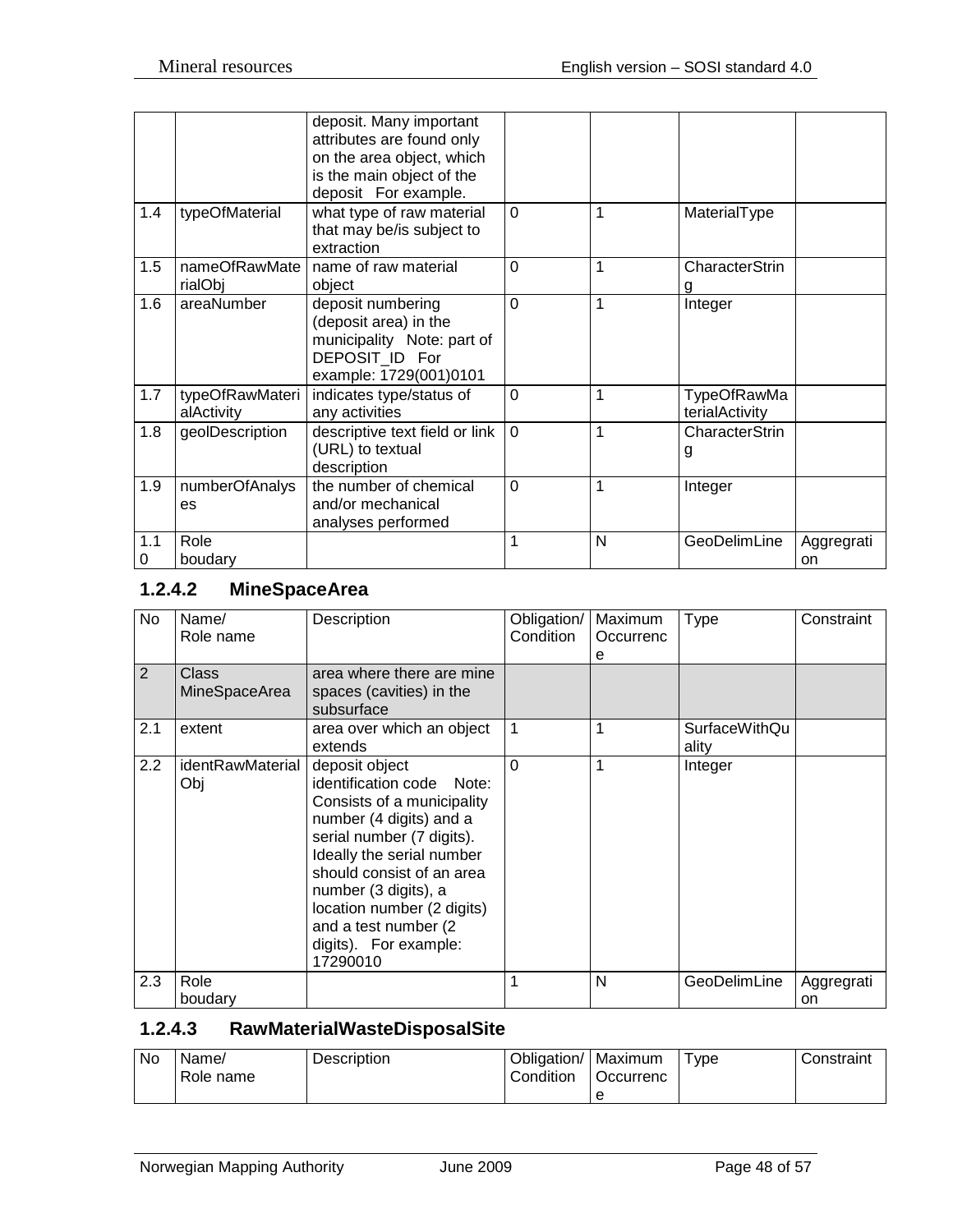| 3   | Class<br><b>RawMaterialWas</b><br>teDisposalSite | area with waste rock<br>dumps from raw material<br>extraction or mine tailings,<br>etc.                                                                                                                                                                                                   |          |   |                               |                  |
|-----|--------------------------------------------------|-------------------------------------------------------------------------------------------------------------------------------------------------------------------------------------------------------------------------------------------------------------------------------------------|----------|---|-------------------------------|------------------|
| 3.1 | extent                                           | area over which an object<br>extends                                                                                                                                                                                                                                                      | 1        | 1 | <b>SurfaceWithQu</b><br>ality |                  |
| 3.2 | typeOfWaste                                      | describes the type of<br>waste type in a landfill<br>(waste disposal area)                                                                                                                                                                                                                | 1        | 1 | TypeOfWaste                   |                  |
| 3.3 | identRawMaterial<br>Obj                          | deposit object<br>identification code Note:<br>Consists of a municipality<br>number (4 digits) and a<br>serial number (7 digits).<br>Ideally the serial number<br>should consist of an area<br>number (3 digits), a<br>location number (2 digits)<br>and a test number (2<br>digits). For | $\Omega$ | 1 | Integer                       |                  |
| 3.4 | wasteDisposalSit<br>eVolume                      | estimated volume of<br>Note: Given in<br>landfill<br>cubic metres. Often<br>applies to waste tips from<br>production. When the<br>deposit has several<br>different waste rock<br>dumps, the total waste<br>volume is stated                                                               | $\Omega$ | 1 | Integer                       |                  |
| 3.5 | Role<br>boudary                                  |                                                                                                                                                                                                                                                                                           | 1        | N | GeoDelimLine                  | Aggregrati<br>on |

## <span id="page-48-0"></span>**1.2.4.4 RawMaterialSafetyZone**

| No             | Name/<br>Role name                 | Description                                                                                                                                                                                                                                                                               | Obligation/<br><b>Condition</b> | Maximum<br>Occurrenc<br>e | Type                   | Constraint |
|----------------|------------------------------------|-------------------------------------------------------------------------------------------------------------------------------------------------------------------------------------------------------------------------------------------------------------------------------------------|---------------------------------|---------------------------|------------------------|------------|
| $\overline{4}$ | Class<br>RawMaterialSafe<br>tyZone | stipulated zone around<br>groundwater well, etc.                                                                                                                                                                                                                                          |                                 |                           |                        |            |
| 4.1            | extent                             | area over which an object<br>extends                                                                                                                                                                                                                                                      |                                 |                           | SurfaceWithQu<br>ality |            |
| 4.2            | identRawMaterial<br>Obj            | deposit object<br>identification code Note:<br>Consists of a municipality<br>number (4 digits) and a<br>serial number (7 digits).<br>Ideally the serial number<br>should consist of an area<br>number (3 digits), a<br>location number (2 digits)<br>and a test number (2)<br>digits). Fo | 0                               |                           | Integer                |            |
| 4.3            | Role                               |                                                                                                                                                                                                                                                                                           |                                 | N                         | GeoDelimLine           | Aggregrati |
|                | boudary                            |                                                                                                                                                                                                                                                                                           |                                 |                           |                        | on         |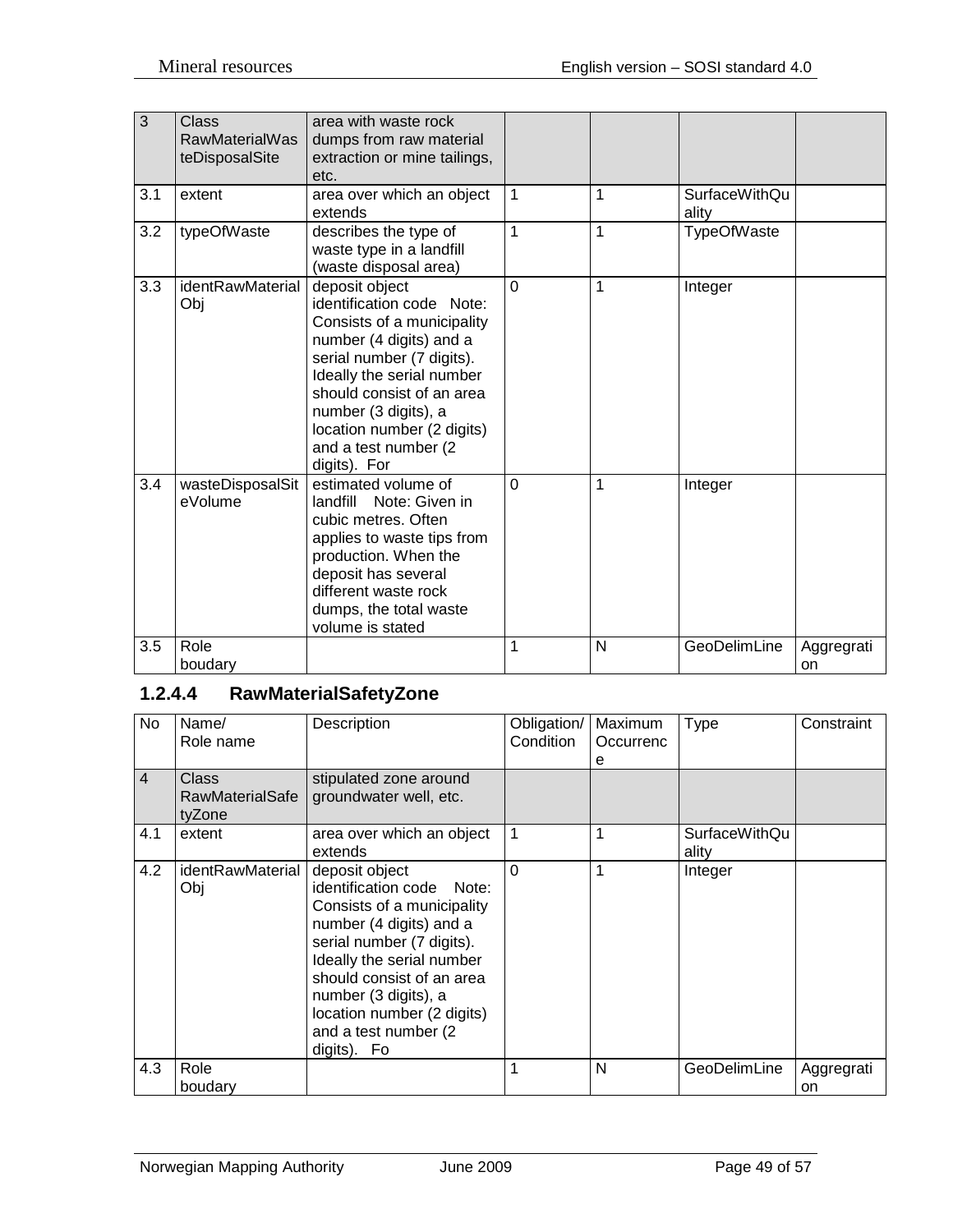# <span id="page-49-0"></span>**1.2.4.5 RawMaterialSafetyFence**

| No. | Name/<br>Role name                                | Description                                          | Obligation/<br>Condition | Maximum<br>Occurrenc | <b>Type</b>                    | Constraint |
|-----|---------------------------------------------------|------------------------------------------------------|--------------------------|----------------------|--------------------------------|------------|
|     |                                                   |                                                      |                          | e                    |                                |            |
| -5  | <b>Class</b><br><b>RawMaterialSafe</b><br>tyFence | safety fence around pit<br>mouths, etc.              |                          |                      |                                |            |
| 5.1 | centerline                                        | course followed by the<br>central part of the object |                          |                      | CurveWithQual<br>itv           |            |
| 5.2 | typeOfSecurityFe<br>nce                           | type of security around a<br>mining pit, etc.        | 0                        |                      | <b>TypeOfSecurit</b><br>vFence |            |

# <span id="page-49-1"></span>**1.2.4.6 RawMaterialSamplePoint**

| <b>No</b> | Name/<br>Role name                                | Description                                                                                                                                                                                                                                                                                 | Obligation/<br>Condition | Maximum<br>Occurrenc<br>e | <b>Type</b>          | Constraint |
|-----------|---------------------------------------------------|---------------------------------------------------------------------------------------------------------------------------------------------------------------------------------------------------------------------------------------------------------------------------------------------|--------------------------|---------------------------|----------------------|------------|
| 6         | <b>Class</b><br><b>RawMaterialSam</b><br>plePoint | site where a<br>sample/samples has/have<br>been taken (collected) for<br>further processing/analysis                                                                                                                                                                                        |                          |                           |                      |            |
| 6.1       | position                                          | location where the object<br>exists                                                                                                                                                                                                                                                         | $\mathbf{1}$             | $\mathbf{1}$              | PointWithQuali<br>ty |            |
| 6.2       | identRawMaterial<br>Obj                           | deposit object<br>identification code<br>Note:<br>Consists of a municipality<br>number (4 digits) and a<br>serial number (7 digits).<br>Ideally the serial number<br>should consist of an area<br>number (3 digits), a<br>location number (2 digits)<br>and a test number (2<br>digits). Fo | $\mathbf{1}$             | $\mathbf{1}$              | Integer              |            |
| 6.3       | depositNumber                                     | unique numbering of the<br>deposit to which the raw<br>material object belongs<br>Note: used to identify the<br>different objects in the<br>deposit. Many important<br>attributes are found only<br>on the area object, which<br>is the main object of the<br>deposit For example. 172      | $\overline{1}$           | $\mathbf{1}$              | Integer              |            |
| 6.4       | nameOfRawMate<br>rialObj                          | name of raw material<br>object                                                                                                                                                                                                                                                              | $\overline{0}$           | $\mathbf{1}$              | CharacterStrin<br>g  |            |
| 6.5       | sampleMaterial                                    | describes what has been<br>sampled. For crushed<br>stone, for example, it is the<br>type of rock                                                                                                                                                                                            | $\mathbf 0$              | $\mathbf{1}$              | CharacterStrin<br>g  |            |
| 6.6       | areaNumber                                        | deposit numbering<br>(deposit area) in the<br>municipality Note: part of<br>DEPOSIT_ID For<br>example: 1729(001)0101                                                                                                                                                                        | $\overline{0}$           | $\mathbf{1}$              | Integer              |            |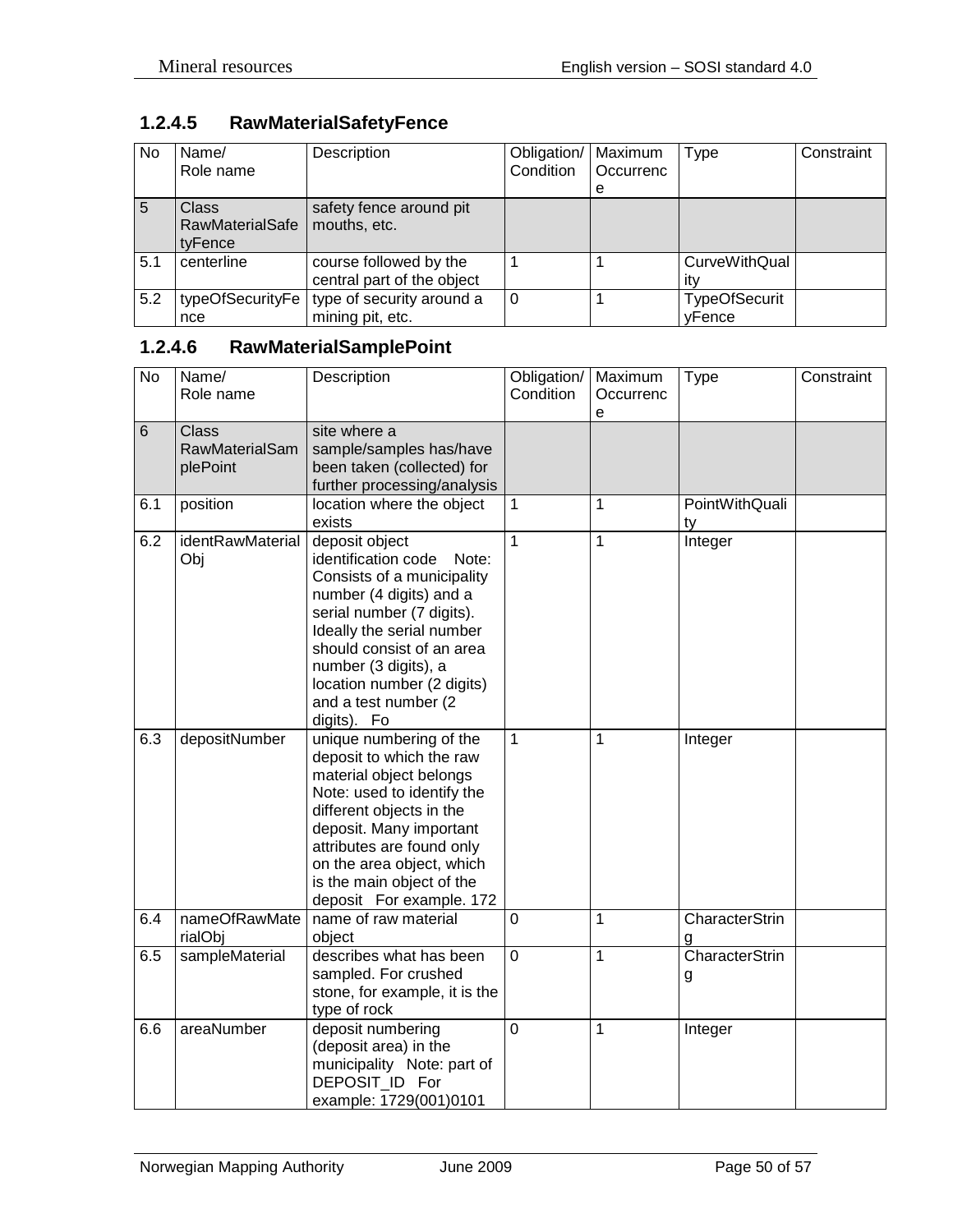| 6.7      | localNumber                                      | numbering of site in the<br>deposit Note: part of<br>DEPOSIT_ID: For<br>example: 1729001(01)01 | $\Omega$ | 1 | Integer                     |
|----------|--------------------------------------------------|------------------------------------------------------------------------------------------------|----------|---|-----------------------------|
| 6.8      | sampleNumber                                     | numbering of sample point   0<br>in the deposit or at the site                                 |          | 1 | Integer                     |
| 6.9      | Role<br>belongTo                                 |                                                                                                | 1        | 1 | SandGravelAr<br>ea          |
| 6.1<br>0 | Role<br>belongTo                                 |                                                                                                | 1        | 1 | HardRockAggr<br>egateArea   |
| 6.1      | Role<br>belongTo                                 |                                                                                                | 1        | 1 | OreArea                     |
| 6.1<br>2 | Role<br>belongTo                                 |                                                                                                | 1        | 1 | Industrimineral<br>Omr      |
| 6.1<br>3 | Role<br>(unnamed)<br><b>NaturalStoneAre</b><br>a |                                                                                                | 1        | 1 | <b>NaturalStoneA</b><br>rea |
| 6.1<br>4 | Role<br>belongTo                                 |                                                                                                | 1        | 1 | NaturalStoneA<br>rea        |

## <span id="page-50-0"></span>**1.2.4.7 Esker**

| No             | Name/          | Description                                                                                                                                                                                                             | Obligation/ | Maximum   | Type                        | Constraint |
|----------------|----------------|-------------------------------------------------------------------------------------------------------------------------------------------------------------------------------------------------------------------------|-------------|-----------|-----------------------------|------------|
|                | Role name      |                                                                                                                                                                                                                         | Condition   | Occurrenc |                             |            |
|                |                |                                                                                                                                                                                                                         |             | е         |                             |            |
| $\overline{7}$ | Class<br>Esker | long, narrow and often<br>winding ridge or hill<br>consisting of stratified and<br>sorted sand, gravel or<br>rounded stones, formed by<br>deposition from melt water<br>rivers in a tunnel under or<br>inside a glacier |             |           |                             |            |
| 7.1            | centerline     | course followed by the<br>central part of the object                                                                                                                                                                    |             |           | <b>CurveWithQual</b><br>itv |            |

# <span id="page-50-1"></span>**1.2.4.8 RawMaterialBoreHole**

| No  | Name/<br>Role name                      | Description                                                                                                                                                                                                         | Obligation/<br>Condition | Maximum<br>Occurrenc<br>е | Type                 | Constraint |
|-----|-----------------------------------------|---------------------------------------------------------------------------------------------------------------------------------------------------------------------------------------------------------------------|--------------------------|---------------------------|----------------------|------------|
| 8   | <b>Class</b><br>RawMaterialBore<br>Hole | point location where<br>exploration drilling for<br>mineral raw materials has<br>been carried out                                                                                                                   |                          |                           |                      |            |
| 8.1 | position                                | location where the object<br>exists                                                                                                                                                                                 |                          |                           | PointWithQuali<br>tv |            |
| 8.2 | identRawMaterial<br>Obj                 | deposit object<br>identification code Note:<br>Consists of a municipality<br>number (4 digits) and a<br>serial number (7 digits).<br>Ideally the serial number<br>should consist of an area<br>number (3 digits), a |                          |                           | Integer              |            |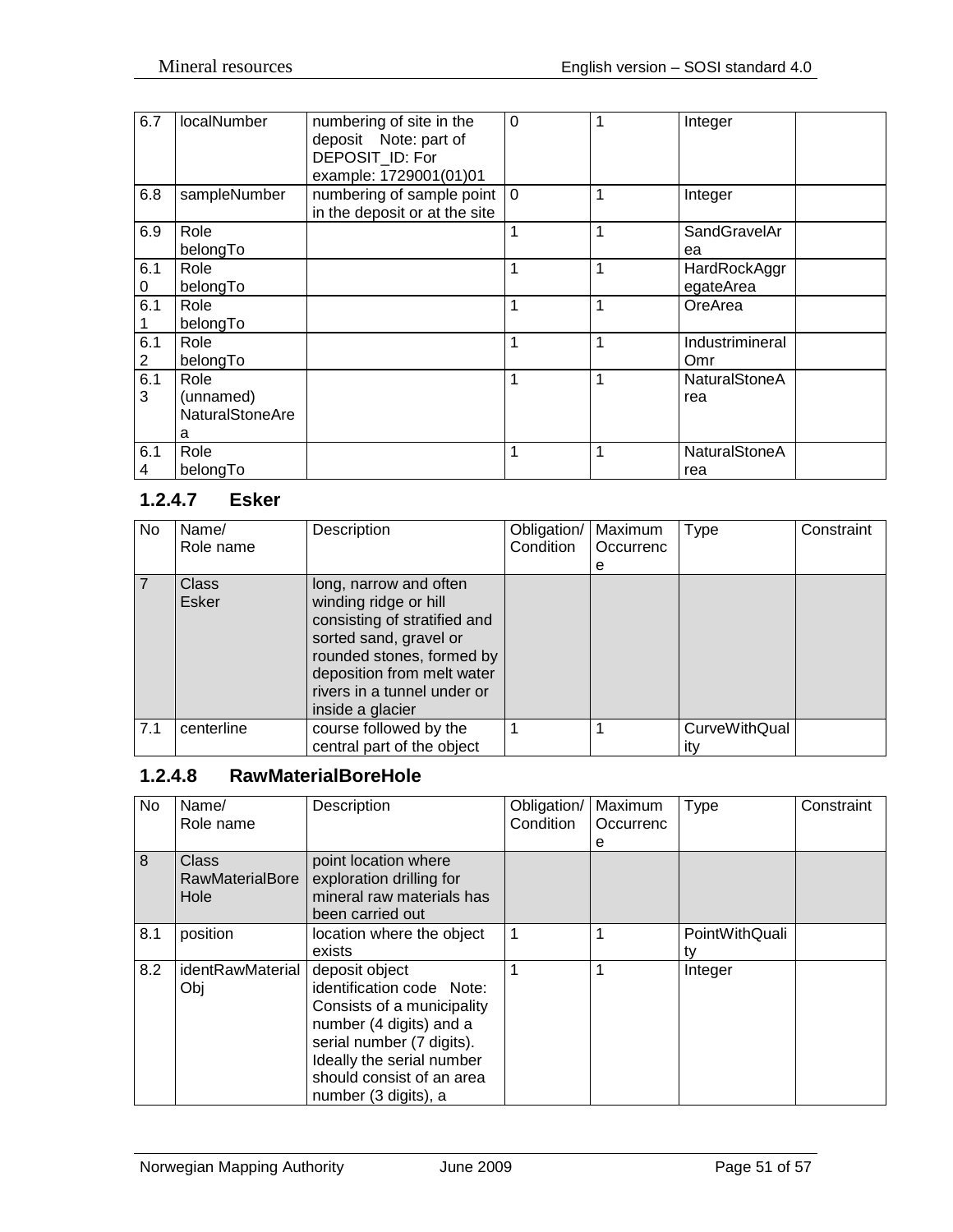|     |                          | location number (2 digits)<br>and a test number (2<br>digits). For                                                                                                                                                                                                                     |                |                |                     |
|-----|--------------------------|----------------------------------------------------------------------------------------------------------------------------------------------------------------------------------------------------------------------------------------------------------------------------------------|----------------|----------------|---------------------|
| 8.3 | depositNumber            | unique numbering of the<br>deposit to which the raw<br>material object belongs<br>Note: used to identify the<br>different objects in the<br>deposit. Many important<br>attributes are found only<br>on the area object, which<br>is the main object of the<br>deposit For example. 172 | $\mathbf{1}$   | 1              | Integer             |
| 8.4 | nameOfRawMate<br>rialObj | name of raw material<br>object                                                                                                                                                                                                                                                         | $\mathbf 0$    | 1              | CharacterStrin<br>g |
| 8.5 | areaNumber               | deposit numbering<br>(deposit area) in the<br>municipality Note: part of<br>DEPOSIT_ID For<br>example: 1729(001)0101                                                                                                                                                                   | $\overline{0}$ | $\overline{1}$ | Integer             |
| 8.6 | localNumber              | numbering of site in the<br>deposit Note: part of<br>DEPOSIT_ID: For<br>example: 1729001(01)01                                                                                                                                                                                         | $\Omega$       | 1              | Integer             |
| 8.7 | sampleNumber             | numbering of sample point<br>in the deposit or at the site<br>Note: part of<br>DEPOSIT ID: For<br>example: 172900101(01)                                                                                                                                                               | $\overline{0}$ | 1              | Integer             |

## <span id="page-51-0"></span>**1.2.4.9 GravelHardRockAggregateRawMaterialPoint**

| No  | Name/<br>Role name                                       | Description                                                                                                                               | Obligation/<br>Condition | Maximum<br>Occurrenc<br>е | Type                                  | Constraint |
|-----|----------------------------------------------------------|-------------------------------------------------------------------------------------------------------------------------------------------|--------------------------|---------------------------|---------------------------------------|------------|
| 9   | Class<br>GravelHardRock<br>AggregateRawM<br>aterialPoint | minor registration of hard<br>rock aggregate or<br>superficial deposit where<br>the extensiveness of the<br>area has not been<br>recorded |                          |                           |                                       |            |
| 9.1 | position                                                 | location where the object<br>exists                                                                                                       | 1                        |                           | PointWithQuali<br>tv                  |            |
| 9.2 | rawMaterialType                                          | kvartærgeologiske<br>løsmassetyper<br>(jordartstyper)                                                                                     | 1                        |                           | SuperficialDep<br>ositSurfaceTyp<br>е |            |
| 9.3 | location Verified                                        |                                                                                                                                           | $\Omega$                 |                           | <b>Boolean</b>                        |            |

# <span id="page-51-1"></span>**1.2.4.10 Association <<Topo>> MineSpaceArea-GeoDelimLine**

| No | Name/<br>Role name                            | Description | Obligation/   Maximum<br>Condition | <b>Occurrenc</b> | Type | Constraint |
|----|-----------------------------------------------|-------------|------------------------------------|------------------|------|------------|
| 10 | Association<br>MineSpaceArea-<br>GeoDelimLine |             |                                    |                  |      |            |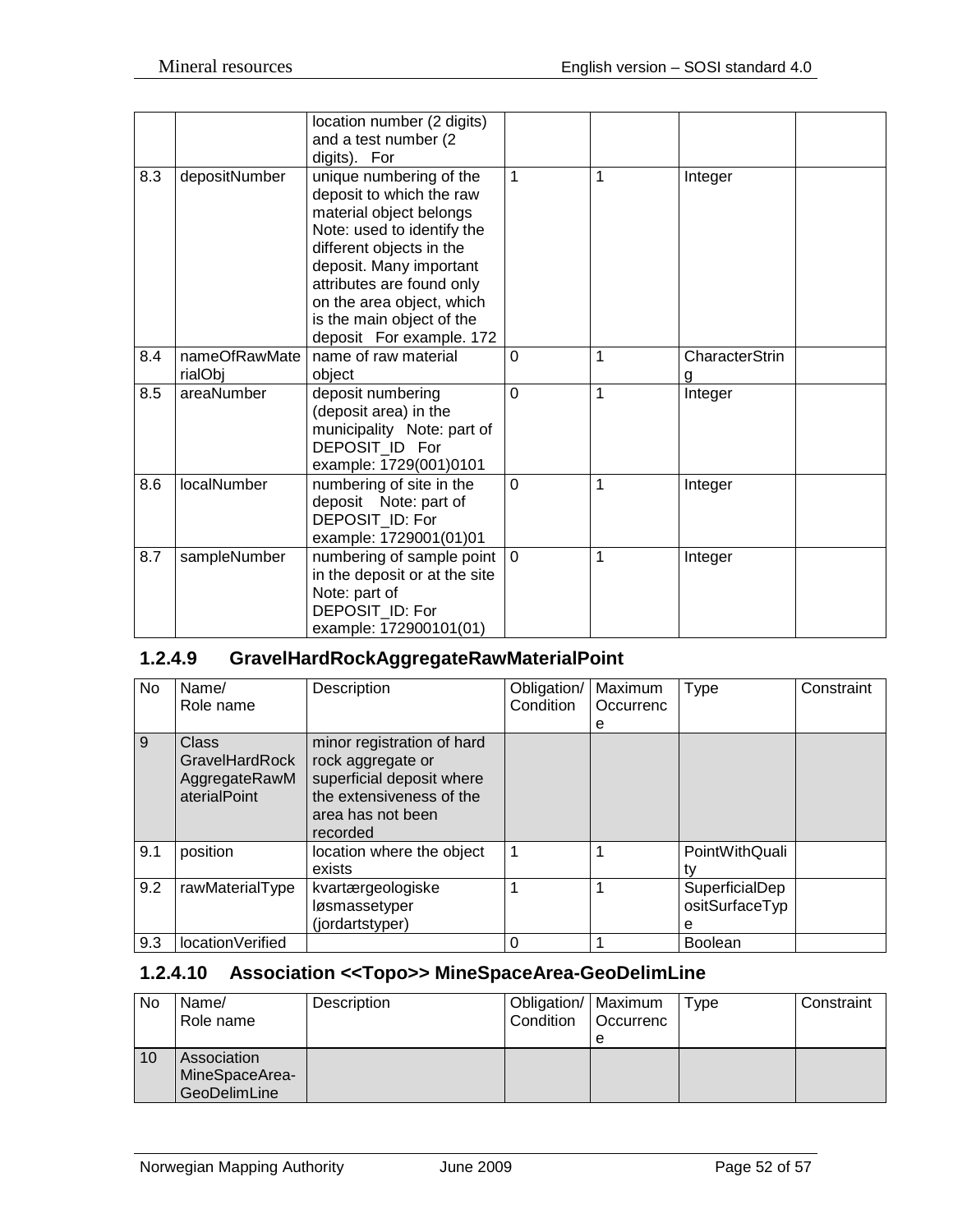| 10. | Role          |  | N | GeoDelimLine | Aggregatio |
|-----|---------------|--|---|--------------|------------|
|     | boudary       |  |   |              |            |
| 10. | Role          |  |   | MineSpaceAre |            |
| ⌒   | (unnamed)     |  |   |              |            |
|     | MineSpaceArea |  |   |              |            |

#### <span id="page-52-0"></span>**1.2.4.11 Association <<Topo>> RawMaterialWasteDisposalSite-GeoDelimLine**

| No       | Name/<br>Role name                                                      | Description | Obligation/<br>Condition | Maximum<br>Occurrenc<br>e | Type                                 | Constraint      |
|----------|-------------------------------------------------------------------------|-------------|--------------------------|---------------------------|--------------------------------------|-----------------|
| 11       | Association<br><b>RawMaterialWas</b><br>teDisposalSite-<br>GeoDelimLine |             |                          |                           |                                      |                 |
| 11.      | Role<br>boudary                                                         |             |                          | N                         | GeoDelimLine                         | Aggregatio<br>n |
| 11.<br>2 | Role<br>(unnamed)<br><b>RawMaterialWas</b><br>teDisposalSite            |             | $\Omega$                 |                           | RawMaterialW<br>asteDisposalSi<br>te |                 |

#### <span id="page-52-1"></span>**1.2.4.12 Association <<Topo>> RawMaterialSafetyZone-GeoDelimLine**

| No       | Name/<br>Role name                                               | Description | Obligation/<br>Condition | Maximum<br>Occurrenc | <b>Type</b>                      | Constraint      |
|----------|------------------------------------------------------------------|-------------|--------------------------|----------------------|----------------------------------|-----------------|
|          |                                                                  |             |                          | e                    |                                  |                 |
| 12       | Association<br><b>RawMaterialSafe</b><br>tyZone-<br>GeoDelimLine |             |                          |                      |                                  |                 |
| 12.      | Role<br>boudary                                                  |             |                          | N                    | GeoDelimLine                     | Aggregatio<br>n |
| 12.<br>2 | Role<br>(unnamed)<br><b>RawMaterialSafe</b><br>tyZone            |             | $\Omega$                 |                      | <b>RawMaterialSa</b><br>fetyZone |                 |

#### <span id="page-52-2"></span>**1.2.4.13 Association <<Topo>> RawMaterialSpecialArea-GeoDelimLine**

| No.      | Name/<br>Role name                                                | Description | Obligation/<br>Condition | Maximum<br>Occurrenc<br>e | <b>Type</b>                | Constraint      |
|----------|-------------------------------------------------------------------|-------------|--------------------------|---------------------------|----------------------------|-----------------|
| 13       | Association<br>RawMaterialSpe<br>cialArea-<br><b>GeoDelimLine</b> |             |                          |                           |                            |                 |
| 13.      | Role<br>boudary                                                   |             |                          | N                         | GeoDelimLine               | Aggregatio<br>n |
| 13.<br>2 | Role<br>(unnamed)<br>RawMaterialSpe<br>cialArea                   |             | $\Omega$                 |                           | RawMaterialSp<br>ecialArea |                 |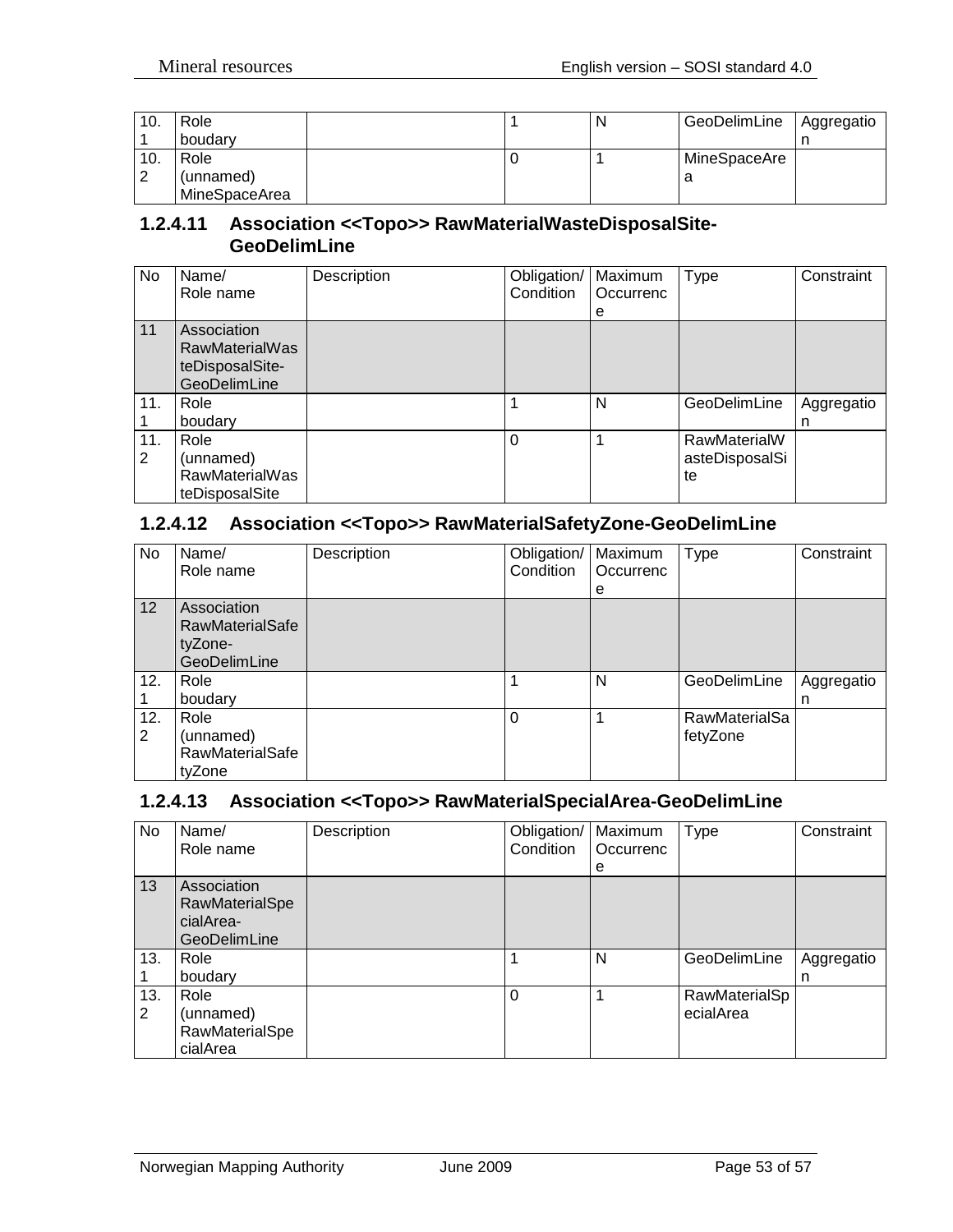## **1.2.5 CodeLists**

#### **1.2.5.1 <<CodeList>> TypeOfWaste**

| l Nr | Code name                          | Definition/Description                                          | Code |
|------|------------------------------------|-----------------------------------------------------------------|------|
| 1    | CodeList                           | describes the type of waste in a landfill (waste disposal area) |      |
|      | <b>TypeOfWaste</b>                 |                                                                 |      |
| 1.1  | Mine dump (often metalliferous)    |                                                                 |      |
| 1.2  | Slime sludge disposal site (may be |                                                                 |      |
|      | metalliferous)                     |                                                                 |      |
| 1.3  | Waste rock dump (mainly            |                                                                 |      |
|      | unmineralised)                     |                                                                 |      |
| 1.4  | Slag (waste from smelting process) |                                                                 |      |

#### **1.2.5.2 <<CodeList>> OperatingConditions**

<span id="page-53-1"></span><span id="page-53-0"></span>

| Nr             | Code name                                | Definition/Description |                                                                   | Code |
|----------------|------------------------------------------|------------------------|-------------------------------------------------------------------|------|
| $\overline{2}$ | CodeList                                 |                        | indicates operating conditions Note: Up-to-date as of last update |      |
|                | OperatingConditions                      |                        |                                                                   |      |
| 2.1            | Not put into operation (potential future |                        |                                                                   |      |
|                | operation)                               |                        |                                                                   |      |
| 2.2            | In operation                             |                        |                                                                   |      |
| 2.3            | Sporadic operation                       |                        |                                                                   |      |
| 2.4            | Disused (closed)                         |                        |                                                                   |      |

#### **1.2.5.3 <<CodeList>> MethodOfOperation**

<span id="page-53-3"></span><span id="page-53-2"></span>

| Nr             | Code name                       | Definition/Description |                                                                                  | Code |
|----------------|---------------------------------|------------------------|----------------------------------------------------------------------------------|------|
| $\overline{3}$ | CodeList                        |                        | indicates method of operation Note: Predominant method of operation for the site |      |
|                | MethodOfOperation               |                        |                                                                                  |      |
| $\vert$ 3.1    | Underground mining              |                        |                                                                                  |      |
| 3.2            | Open pit mining                 |                        |                                                                                  |      |
| 3.3            | Open pit and underground mining |                        |                                                                                  |      |
| 3.4            | Crushina                        |                        |                                                                                  | l 61 |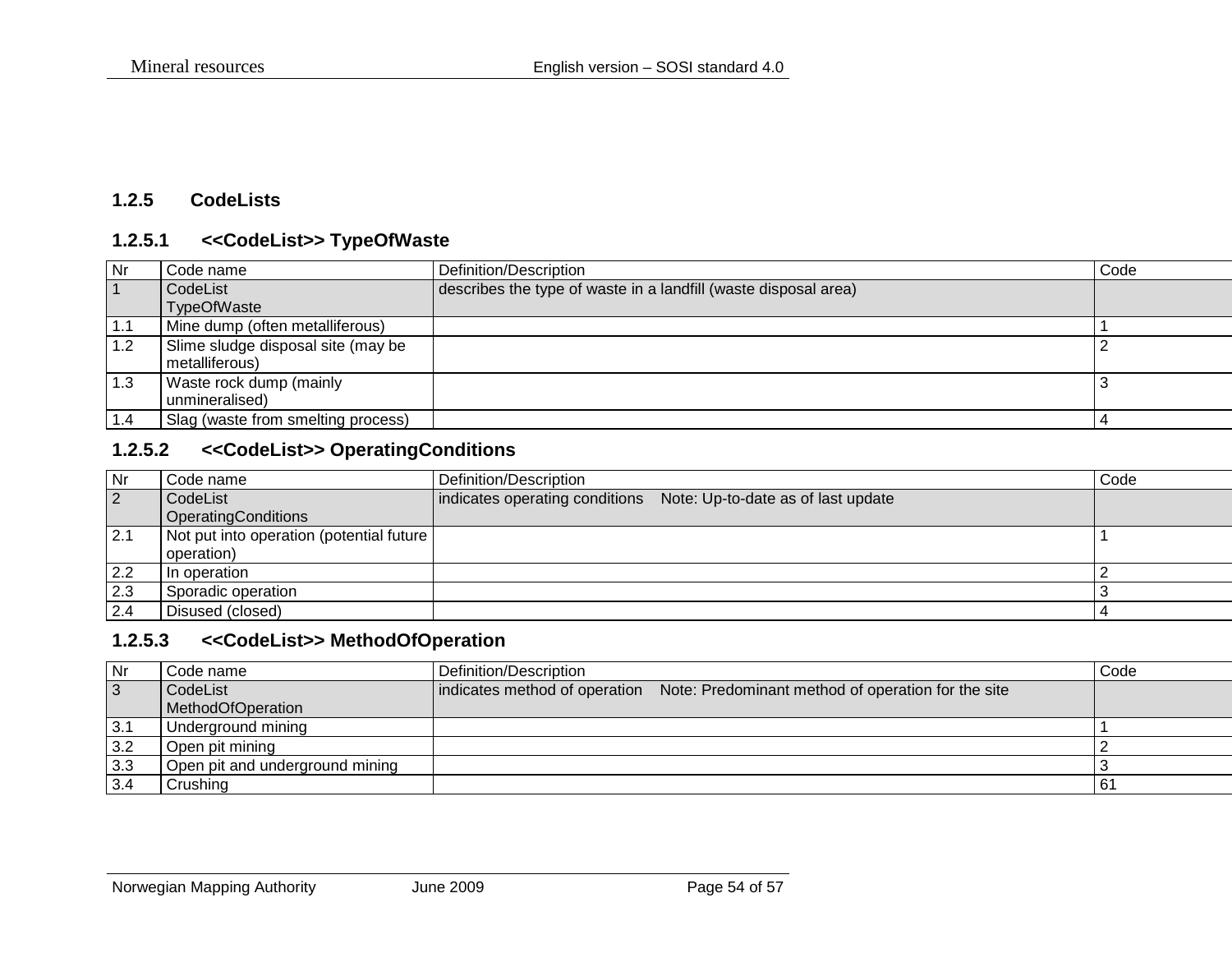| 3.5  | Crushing/sieving            | 62        |
|------|-----------------------------|-----------|
| 3.6  | Crushing/sieving/washing    | 65        |
| 3.7  | Sieving                     | 66        |
| 3.8  | Sieving/washing             | 67        |
| 3.9  | Washing                     | 68        |
| 3.10 | Other operation method      | 69        |
| 3.11 | Groundwater source (spring) | 74        |
| 3.12 | Water supply well           | 72        |
| 3.13 | Observation well            | 70<br>ن ، |
| 3.14 | Test drilling               | 74        |

# **1.2.5.4 <<CodeList>> MaterialType**

<span id="page-54-0"></span>

| Nr             | Code name                                                       | Definition/Description | Code           |
|----------------|-----------------------------------------------------------------|------------------------|----------------|
| $\overline{4}$ | CodeList                                                        |                        |                |
|                | MaterialType                                                    |                        |                |
| 4.1            | Precious metals (Au, Ag, PGE)                                   |                        |                |
| 4.2            | Ferrous metals (Fe, Mn, Ti)                                     |                        | $\overline{2}$ |
| 4.3            | Ferroalloy metals (Cr, Ni, Co, V, Mo,<br>W)                     |                        | 3              |
| 4.4            | Base metals (Cu, Zn, Pb, inkl. Fe-<br>sulphides As, Sb, Bi, Sn) |                        | 4              |
| 4.5            | Energy metals (U, Th)                                           |                        | 5              |
| 4.6            | Special metals (Nb, Ta, Be, Li, Sc,<br>REE)                     |                        | 6              |
| 4.7            | Other metals                                                    |                        | 19             |
| 4.8            | Carbonates                                                      |                        | 21             |
| 4.9            | Silica                                                          |                        | 22             |
| 4.10           | Talc                                                            |                        | 23             |
| 4.11           | Feldspar                                                        |                        | 24             |
| 4.12           | Olivine                                                         |                        | 25             |
| 4.13           | Graphite                                                        |                        | 26             |
| 4.14           | Coal                                                            |                        | 27             |
| 4.15           | Nepheline syenite                                               |                        | 29             |
| 4.16           | Magnesium minerals                                              |                        | 30             |
| 4.17           | Zircon                                                          |                        | 31             |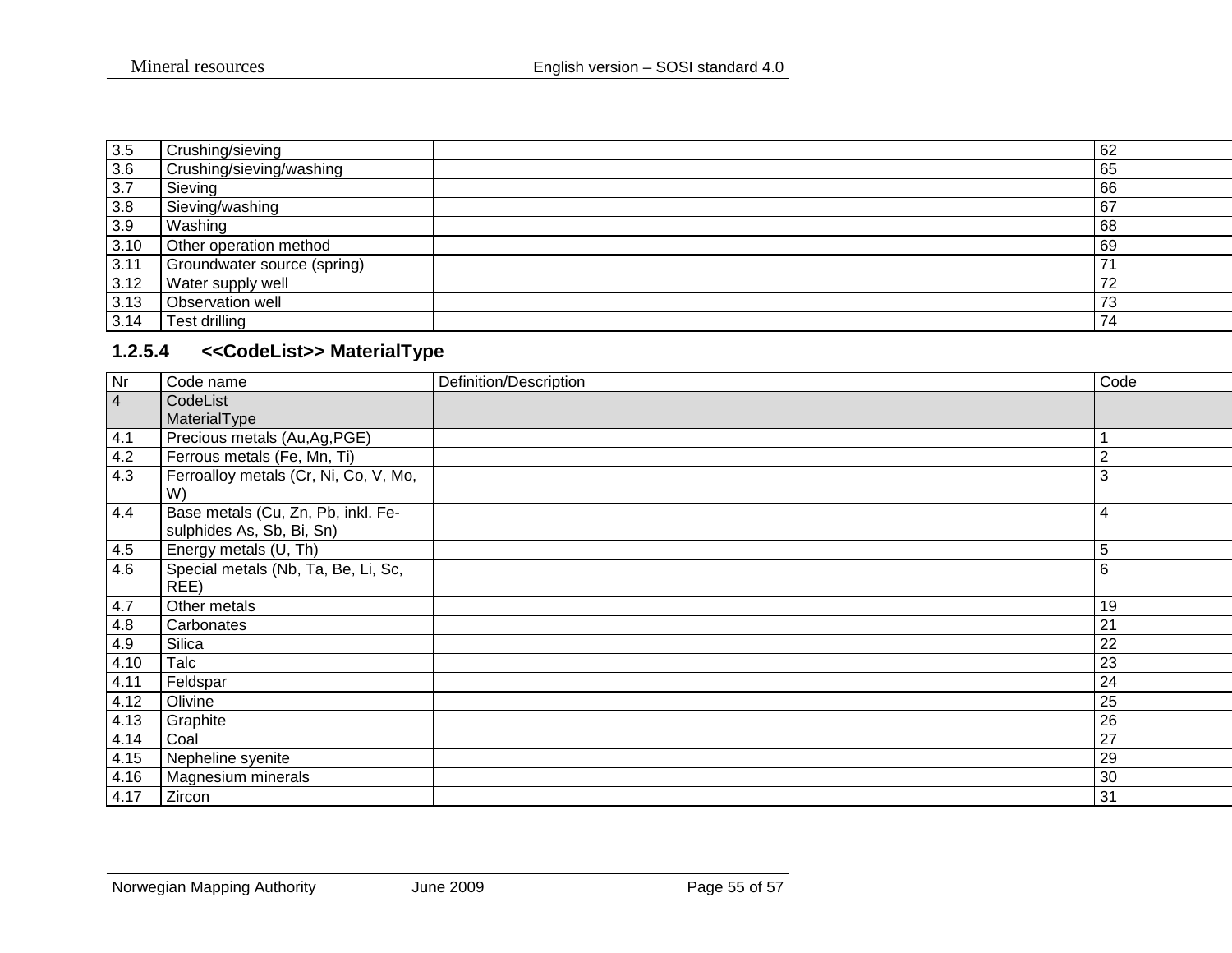| 4.18 | Beryllium minerals                  | 32             |
|------|-------------------------------------|----------------|
| 4.19 | Other industrial minerals           | 39             |
| 4.20 | Boulder rock / massive stone        | 41             |
| 4.21 | Slate, shale/schist/flagstone       | 42             |
| 4.22 | Millstone                           | 43             |
| 4.23 | Whetstone                           | 44             |
| 4.24 | Hard rock aggregate crushed rock    | 5 <sup>′</sup> |
| 4.25 | Sand and gravel                     | 6 <sup>1</sup> |
| 4.26 | Gravel and other uncompacted        | 62             |
|      | material                            |                |
| 4.27 | Landslide and weathering            | 63             |
| 4.28 | Shell sand                          | 64             |
| 4.29 | Waste Rock Dump                     | 65             |
| 4.30 | Clay                                | 66             |
| 4.31 | Peat                                | 67             |
| 4.32 | Groundwater in bedrock              | 71             |
| 4.33 | Groundwater in rock and superficial | 73             |
|      | deposits                            |                |

#### **1.2.5.5 <<CodeList>> TypeOfSecurityFence**

| Nr              | Code name                  | Definition/Description                    | Code |
|-----------------|----------------------------|-------------------------------------------|------|
| $5\phantom{.0}$ | CodeList                   | type of security round a mining pit, etc. |      |
|                 | <b>TypeOfSecurityFence</b> |                                           |      |
| 5.1             | Wire fence                 |                                           |      |
| 5.2             | Wire mesh fence            |                                           |      |
| 5.3             | Other                      |                                           |      |

# **1.2.5.6 <<CodeList>> TypeOfRawMaterialActivity**

<span id="page-55-1"></span><span id="page-55-0"></span>

| Nr  | Code name                 | Definition/Description                  | Code |
|-----|---------------------------|-----------------------------------------|------|
| 6   | CodeList                  | indicates type/status of any activities |      |
|     | TypeOfRawMaterialActivity |                                         |      |
| 6.1 | Prospecting               |                                         |      |
| 6.2 | Trenching                 |                                         |      |
| 6.3 | Pit                       |                                         |      |
| 6.4 | Test mining               |                                         |      |